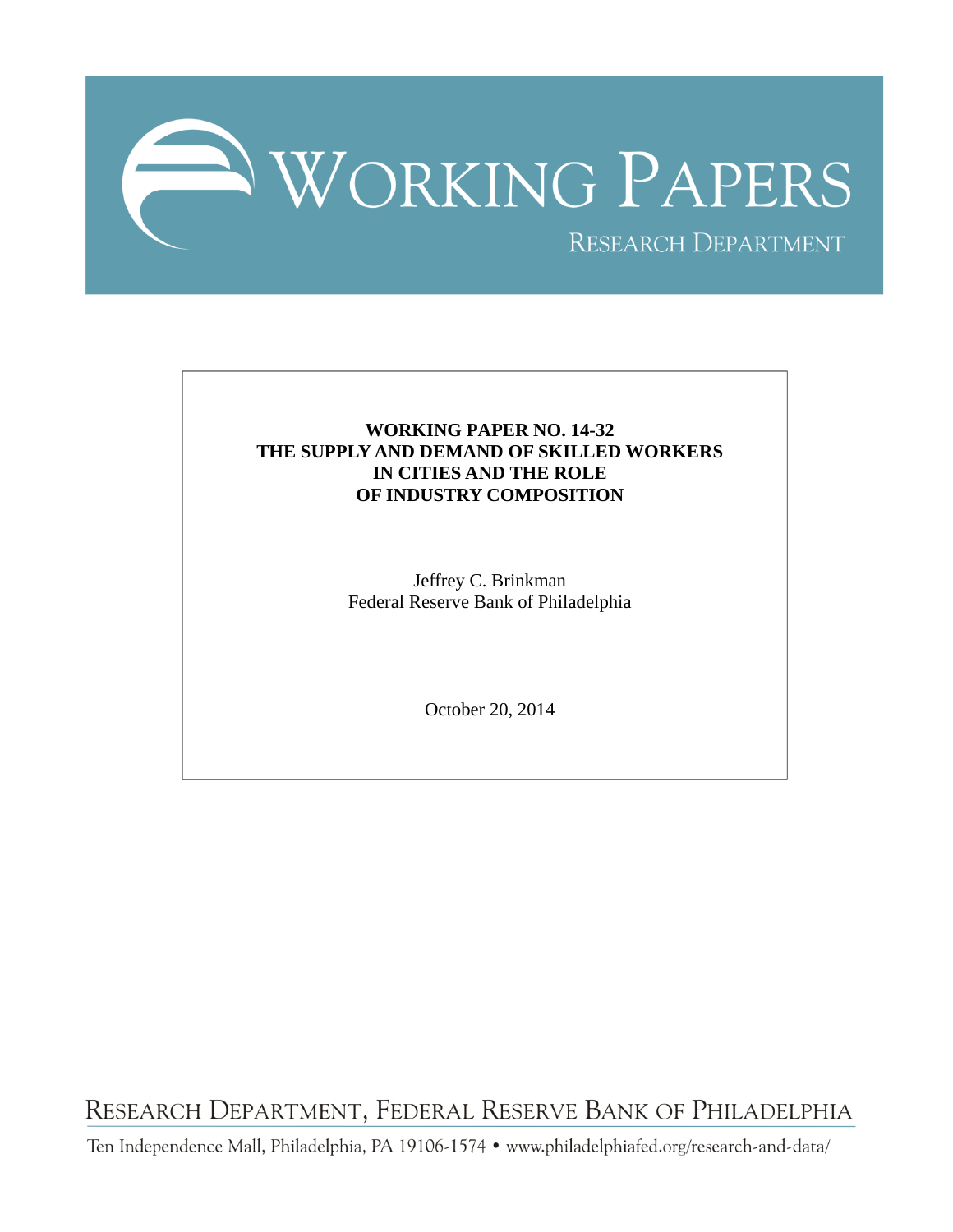# The Supply and Demand of Skilled Workers in Cities and the Role of Industry Composition

Jeffrey C. Brinkman<sup>∗</sup> Federal Reserve Bank of Philadelphia

October 20, 2014

## Abstract

The share of high-skilled workers in U.S. cities is positively correlated with city size, and this correlation strengthened between 1980 and 2010. Furthermore, during the same time period, the U.S. economy experienced a significant structural transformation with regard to industrial composition, most notably in the decline of manufacturing and the rise of highskilled service industries. To decompose and investigate these trends, this paper develops and estimates a spatial equilibrium model with heterogeneous firms and workers that allows for both industry-specific and skill-specific technology changes across cities. The estimates imply that both supply and demand of high-skilled labor have increased over time in big cities. In addition, demand for skilled labor in large cities has increased somewhat within all industries. However, this aggregate increase in skill demand in cities is highly concentrated in a few industries. The finance, insurance, and real estate sectors alone account for 35 percent of the net change over time.

JEL Classifications: R12, J21, J61

Keywords: Production, Amenities, Cities, Skilled Labor

<sup>∗</sup> I thank Jeffrey Groesbeck for his valuable research assistance. The views expressed here are those of the author and do not necessarily represent the views of the Federal Reserve Bank of Philadelphia or the Federal Reserve System. This paper is available free of charge at www.philadelphiafed.org/research-anddata/publications/working-papers. Address: Federal Reserve Bank of Philadelphia, Ten Independence Mall, Philadelphia,PA 19106; Email: Jeffrey.Brinkman@phil.frb.org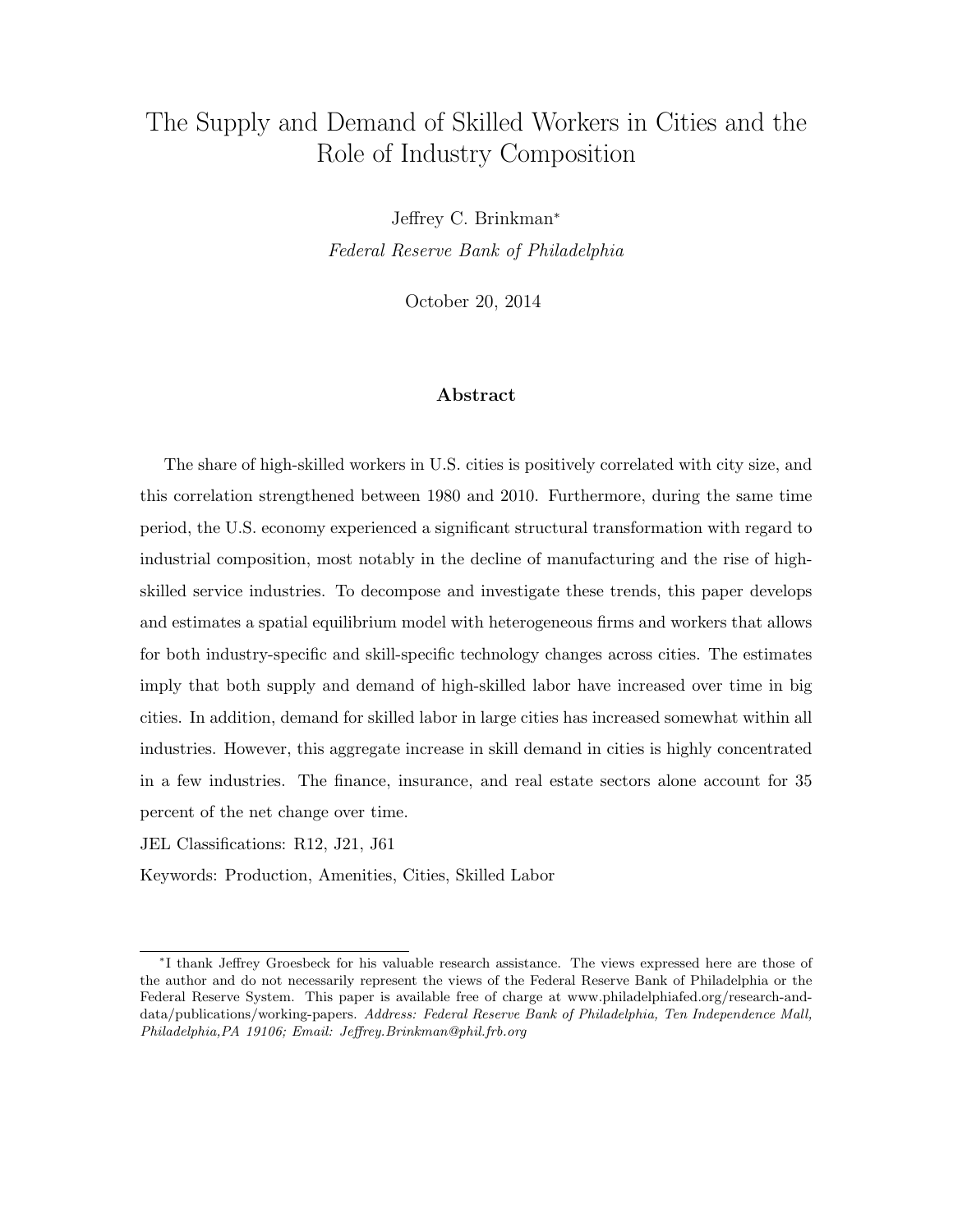## 1 Introduction

A well-documented fact in geography and economics is that economic activity is highly concentrated spatially in regions and cities. Additionally, locations with large concentrations of employment and firms exhibit higher prices and wages. This suggests that some production or trade efficiencies result from proximity, although consumption amenities may play a role as well. Nonetheless, all types of workers and firms do not exhibit the same levels of spatial concentration. Take, for example, the New York City labor market, which accounts for 6.3 percent of total employment in the United States. Looking at industries separately, New York accounts for 8.8 percent of employment in the finance, insurance, and real estate industries but only 3.7 percent of manufacturing employment. Likewise, when looking at educational attainment among workers, we find that New York accounts for 8.0 percent of all workers with college degrees in the United States. This example suggests that heterogeneity among workers and firms can lead to some sorting across locations.

It is also likely that the distribution of industries and the distribution of skilled workers are related. Recent trends in the location and composition of both industries and skilled labor reinforce the importance of understanding this relationship. Skilled workers have long been overrepresented in large cities. However, the correlation between the skill level of the workforce and city size grew significantly between 1980 and 2010. In addition, industry composition changed drastically, in particular regarding the decline of manufacturing, which accounted for 20 percent of employment in 1980 and only 12 percent in 2010. These losses were largely made up through employment gains in service sectors, including health care, education, business services, and professional services.

The objective of this paper is to decompose and analyze the interrelated sorting of skilled workers and industries into large cities while taking into account that consumption amenities across cities may vary in an analogous way to productivity, thus constructing a more complete account of supply and demand of skilled workers across cities. Previous literature has mostly addressed these various topics separately and finds significant effects for all of them.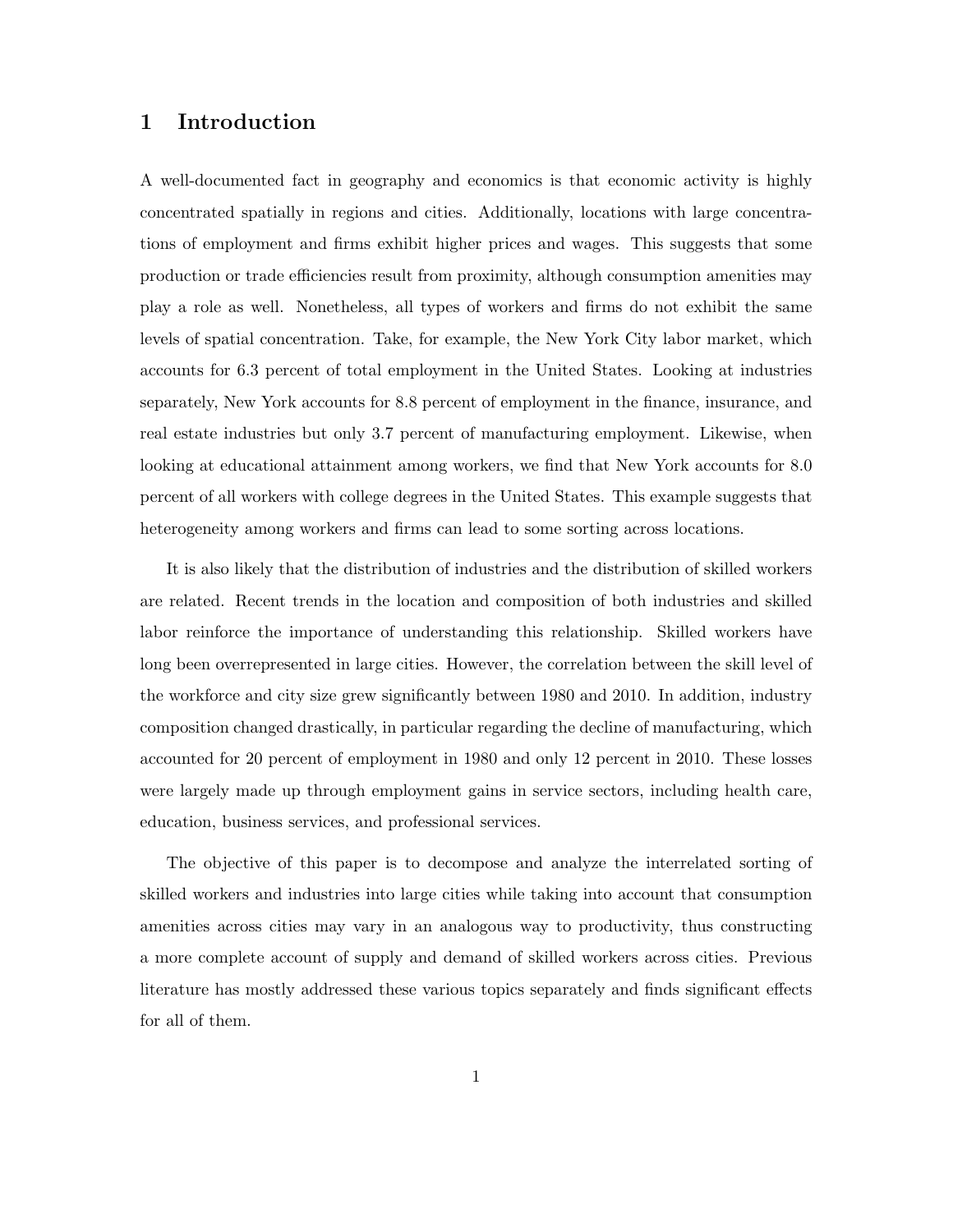The concentration of industries is often attributed to agglomeration externalities, and research has shown that these agglomeration effects differ across industries.<sup>1</sup> For example, Henderson, Kunkoro, and Turner (1995) and Deckle and Eaton (1999), among others, found differences in agglomeration effects in relatively high-skilled versus low-skilled industries.

Other literature has focused on the relationship between cities and skilled workers. In particular, Moretti (2004) and others have shown that higher shares of skilled workers in cities lead to positive production externalities for all workers in a city, with higher benefits for skilled workers.<sup>2</sup> Furthermore, Baum-Snow and Pavan (2012) show that city size is correlated with wage inequality and that changes in inequality in larger cities account for a substantial proportion of the changes in overall wage inequality. Additionally, Baum-Snow, Freedman, and Pavan (2014) attribute most of these changes in inequality to skill bias of agglomeration economies. Finally, Davis and Dingel (2014) propose a theory of city structure and agglomeration to explain the sorting of high skilled workers into cities.

Several researchers have noted that the role of cities has changed over time, moving from sectoral or industry centers to concentrations of tasks or skills. This includes work by Davis and Henderson (2008), Duranton and Puga (2005), and Michaels and Redding (2013). This is also related to the international literature on task trade, including work by Grossman and Rossi-Hansberg (2008), who suggest that trade in intermediate tasks, as opposed to final goods, is becoming more prominent due to improvements in transportation and communication technology.

Additionally, research has shown that consumption amenities play an important role in the value of cities, although the absolute relationship between city size and amenity value is unclear. Separate estimates of the consumption value of amenities in cities are provided by Chen and Rosenthal (2008) and Albouy (2008). Rappaport (2008) shows that amenities are strongly correlated with density and, using a calibrated structural model, shows that

<sup>&</sup>lt;sup>1</sup>For a review of the empirical literature on agglomeration see Rosenthal and Strange (2004). For theoretical foundations, see Fujita and Thisse (2002) and Duranton and Puga (2004).

<sup>2</sup>Work by Lin (2011), Bacolod, Blum, and Strange (2009), and Combes, Duranton, and Gobillon (2008) provides further empirical evidence on the nature of these externailities for skilled workers and the sorting of skilled workers across locations.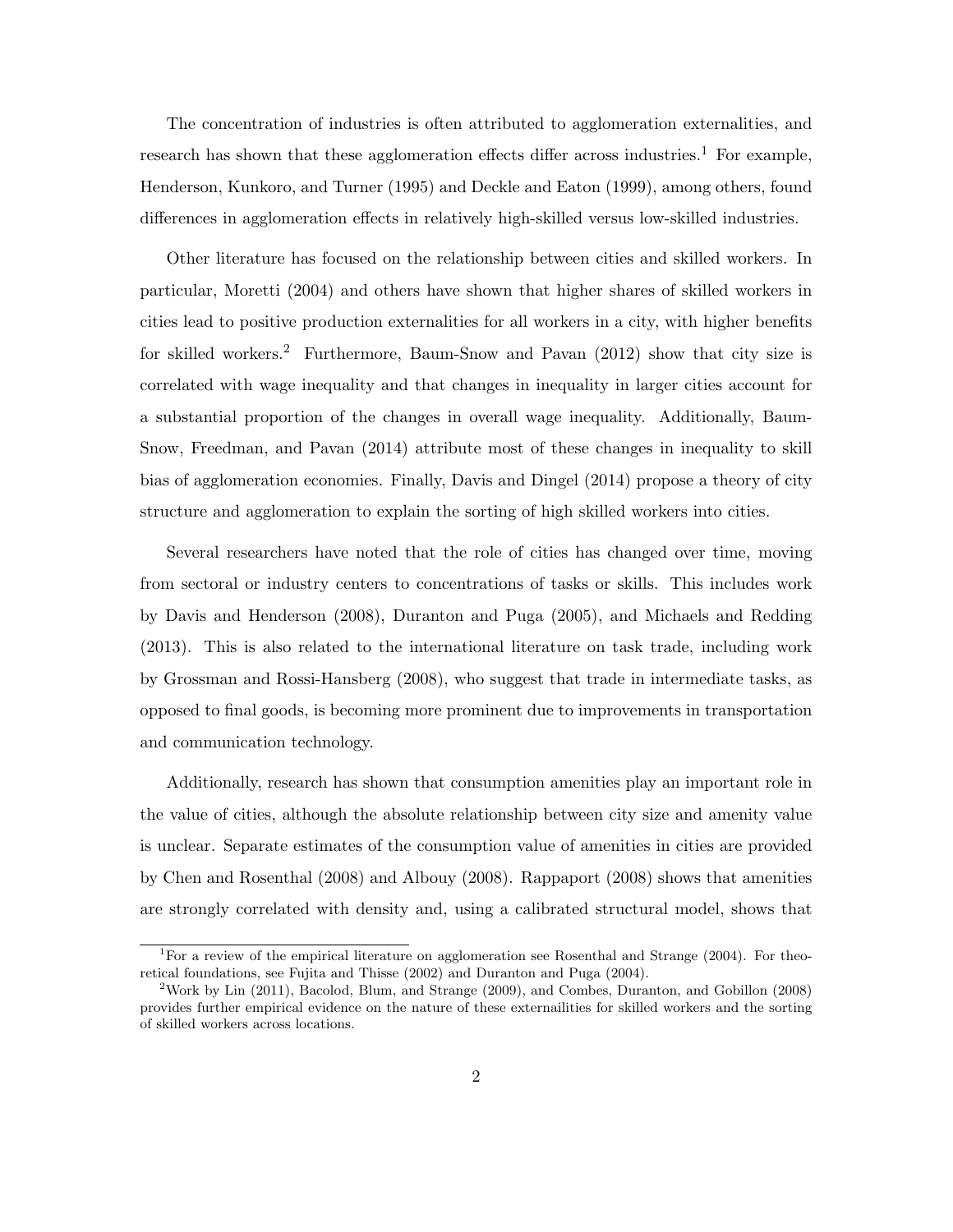consumption amenities can account for a significant proportion of the variance in density across space. Lee (2010) and Handbury (2014) both argue that consumption amenities vary across worker types due to increasing tastes for variety with either income or skill level. Finally, Albouy (2009) estimates the separate effects of production and consumption amenities in wage and price differences across cities, finding a larger role for production. Diamond (2013) takes this a step further, allowing for heterogeneity across workers in both preferences and productivity across locations.

This paper deviates from previous literature by explicitly examining the relationship among skills, industries, and cities. The first goal of this paper is to use data on individual workers to document some of the basic correlations found in the joint distributions of education levels, industries, and cities. Some notable patterns arise from this analysis. First, high-skilled workers are overrepresented in large cities and are paid relatively higher wages than less-skilled workers. In addition, these correlations have strengthened over time. Furthermore, industry-specific employment is systematically correlated with both city size and education levels. Finally, industries associated with higher skill levels have gained employment share, while low-skilled industries have declined.

Next, we develop a spatial equilibrium model to help disentangle the complex relationships found in the data and to help illuminate the underlying mechanisms of location choices and labor markets. The model is built by starting with the work of Rosen (1979) and Roback (1982), who provided the insight that the wages and rents observed across cities can be used to measure the relative production and consumption value of a location. We then add a discrete choice framework to fully characterize the supply and demand of heterogeneous workers across locations. Preferences for city amenities are allowed to vary across worker types. In addition, industry-specific production functions vary across locations. Differences in the productivity of a location for each industry can arise through industry-specific total factor productivity (TFP) changes, as is standard in modeling agglomeration externalities, but differences can also come from skill-specific technological changes in labor productivity. This allows us to consider the separate roles of skill-specific versus industry-specific advantages of cities.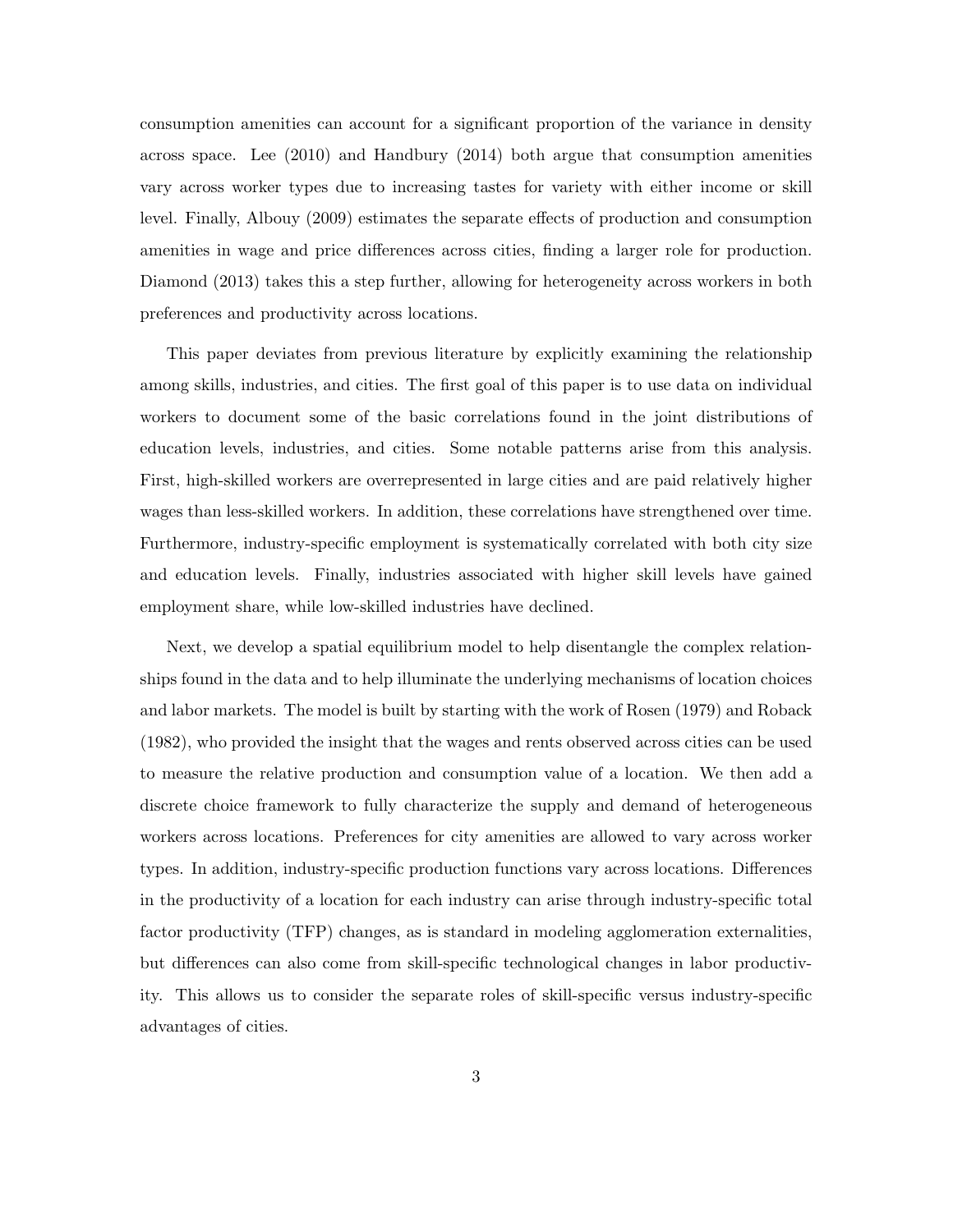Finally, the model is used to estimate structural parameters that capture the production function and preferences for heterogeneous industries and skill types. The model is estimated using a maximum likelihood estimator derived from the discrete choice structure. The estimated parameters are then used to define the supply and demand of skilled workers across cities. In addition, the estimates are used to decompose the role of separate industries on the sorting of skilled workers. For the most part, the results focus on how supply and demand for skilled workers change with city size.

We find that the amenities offered by large cities are valued more by high-skilled workers than by low-skilled workers. Furthermore, this gap has widened over time. In 1980, for a 1 percent change in total city employment, the supply of high school graduates increased only 0.94 percent, holding prices constant, compared with 1.02 percent for college graduates, for a difference of 0.07 percent. In 2010, this gap rose to 0.12 percent (0.95 for high school graduates and 1.07 for college graduates).

While the supply of skilled labor is important, demand for skilled workers through increased productivity is a bigger driver of the sorting of educated workers into large cities. Like supply, the gap in demand for skilled workers in cities has increased over time. In 1980, the demand for high school workers increased 0.95 percent for every 1 percent gain in total city employment, holding prices constant, compared with a 1.07 percent gain in college graduates, for a difference of 0.13 percent. These elasticities changed to 0.88 percent for high school graduates and 1.11 percent for college graduates, for a difference of 0.23 percent in 2010.

To get a better sense of what drives the change in skill demand across cities, we decompose the demand into two components. We refer to the first as an industry-specific component of skilled labor demand, which arises from different changes in industry TFP in larger cities (i.e., industry-specific agglomeration effects), which may be correlated with the average skill level of industries. This component alone leads only to a 0.03 percent difference in relative demand elasticities for high school and college graduates for a 1 percent increase in city employment. The second component, which we refer to as the skill-specific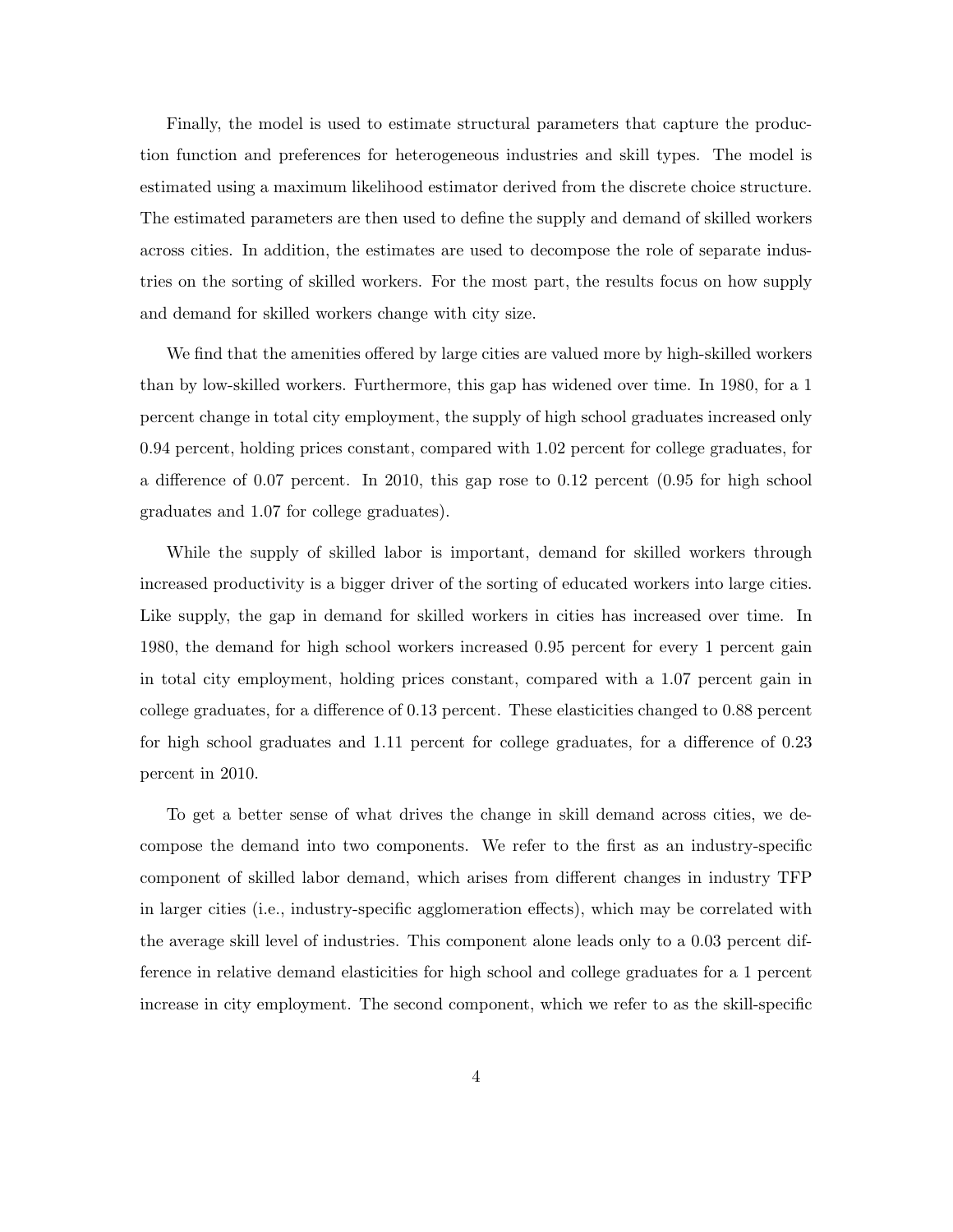component, arises from changes in skill demand within industries across cities. Shifts in skill demand are dominant and account for a 0.20 percent difference in relative demand elasticities for high school and college graduates, for a 1 percent increase in total city employment. Additionally, this gap has increased significantly over time. This result confirms the hypothesis that cities are becoming increasingly concentrated in specific tasks rather than industries. In fact, within every industry, relative demand for high-skilled labor is somewhat higher in large cities.

However, a few industries account for a disproportionate share of skilled-labor demand in large cities. There is significant variation across industries in the response of TFP to city size. In addition, certain industries exhibit much more flexibility in adjusting the skill composition of their workforce across cities. For example, TFP in the education industry increases very little with city size, and the eduction industry exhibits a fairly uniform skill composition in all cities. The finance industry, on the other hand, exhibits large changes in productivity with increased city size and significantly increases its expenditure shares on high-skilled labor in large cities. Additionally, these composition effects in the finance industry have increased over time. In fact, increases in the demand for high-skilled labor from the finance industry alone account for 35 percent of the total net change in skilled labor demand in large cities between 1980 and 2010.

The rest of the paper is organized as follows. Section 2 introduces the data and establishes some empirical regularities regarding the joint distribution of skills, industries, and cities. Section 3 outlines a spatial equilibrium model of production and consumption with heterogeneous industries and worker types. Section 4 details the estimation strategy. Section 5 presents the quantitative results. Finally, Section 6 concludes.

## 2 Data and Descriptive Statistics

In this section, we present some of the basic empirical regularities that characterize the distribution of workers and industries across cities, paying special attention to the role of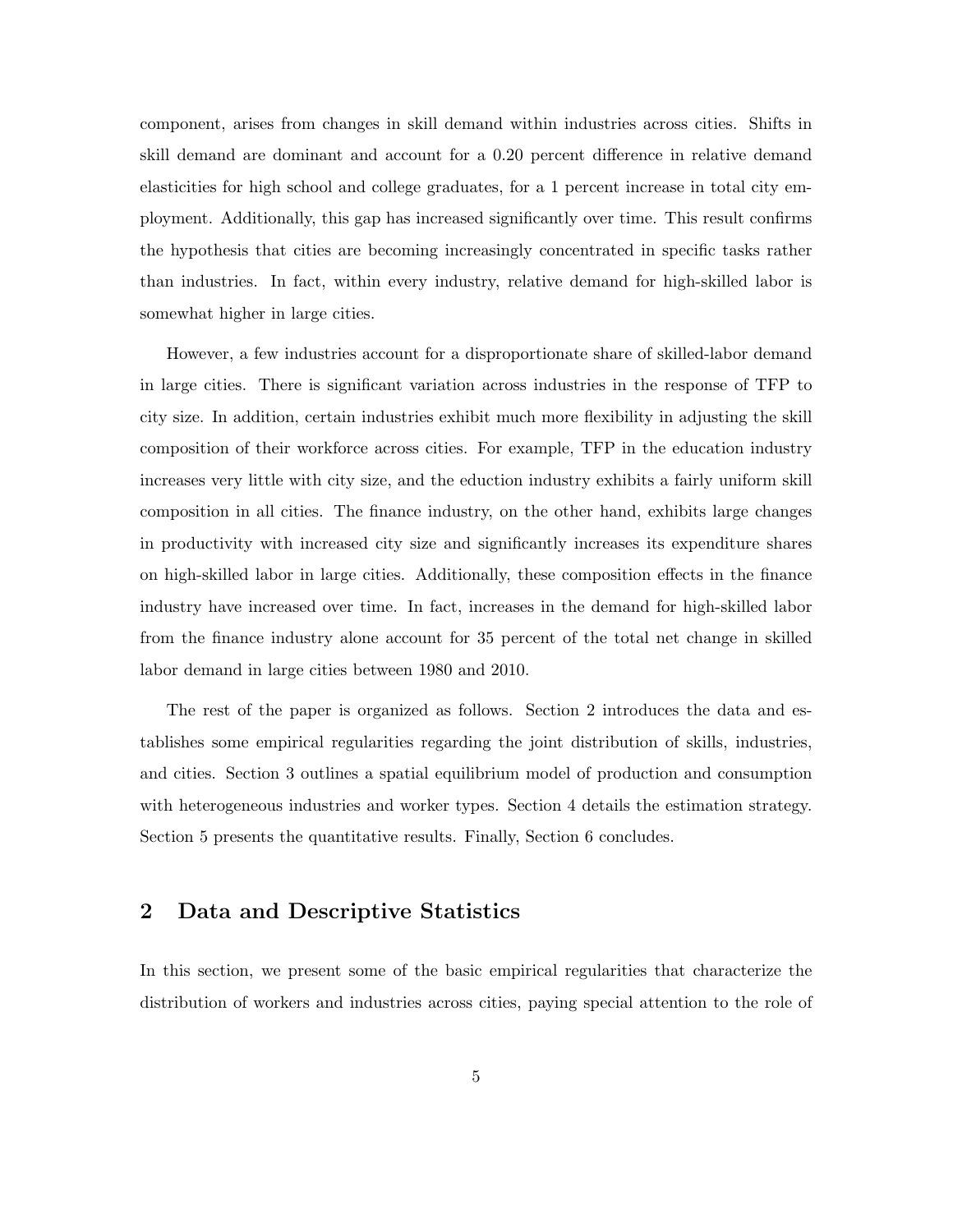city size. We also focus on the differences in spatial distribution of workers by skill, proxied by education, as is common in the literature. We will look at data from 1980 to 2010, to note some of the important changes that have occurred over this time period with respect to industry and worker composition.

The data for this section, as well as for the estimation and quantitative analysis presented subsequently, are drawn from IPUMS-USA.<sup>3</sup> The data are representative microdata drawn from the U.S. decennial census and the American Community Survey and offer information on education, income, location, industry, house prices and rents, and housing characteristics. The geographic units we consider are U.S. metropolitan statistical areas (MSAs), which will be interchangeable with the term "city" for the remainder of this paper. We drop non-MSA locations from the data, and we also drop MSAs for which there is not complete data for all years. Overall, we study 219 MSAs for 1980, 1990, 2000, and 2010.<sup>4</sup>

One persistent fact in the data is that larger cities tend to contain a larger share of skilled workers. Figure 1 plots the share of college-educated workers versus the natural log of total employment across cities for 1980 and 2010. First note that educational attainment overall has increased, as evidenced by the upward shift. But more important, there is also a clear correlation between city size and skill levels, and this correlation has strengthened over the 30-year period.

The correlation between skills and city size suggests that cities hold some relative advantages for high-skilled workers, through either production or consumption. Figure 2 provides evidence that production plays some role in the overrepresentation of skilled workers in large cities. The figure plots the relationship between mean log wages and log total employment for workers with and without college degrees. Note that wages increase with city

<sup>&</sup>lt;sup>3</sup>The data are availble due to work by researchers at the University of Minnesota (Ruggles, Alexander, Genadek, Goeken, Schroeder, and Sobek (2010)) and are publicly available at https://usa.ipums.org/usa/index.shtml

<sup>4</sup>Some additional processing was necessary to use the data. First, we only use high-level industry categories in order to make the analysis intuitive. Some judgment was used to decide how to group industries. The military sector was removed altogether, given that it does not apply particularly well to this analysis. We also only considered workers who were employed and removed some income outliers. More information on how the final data set was constructed is available upon request.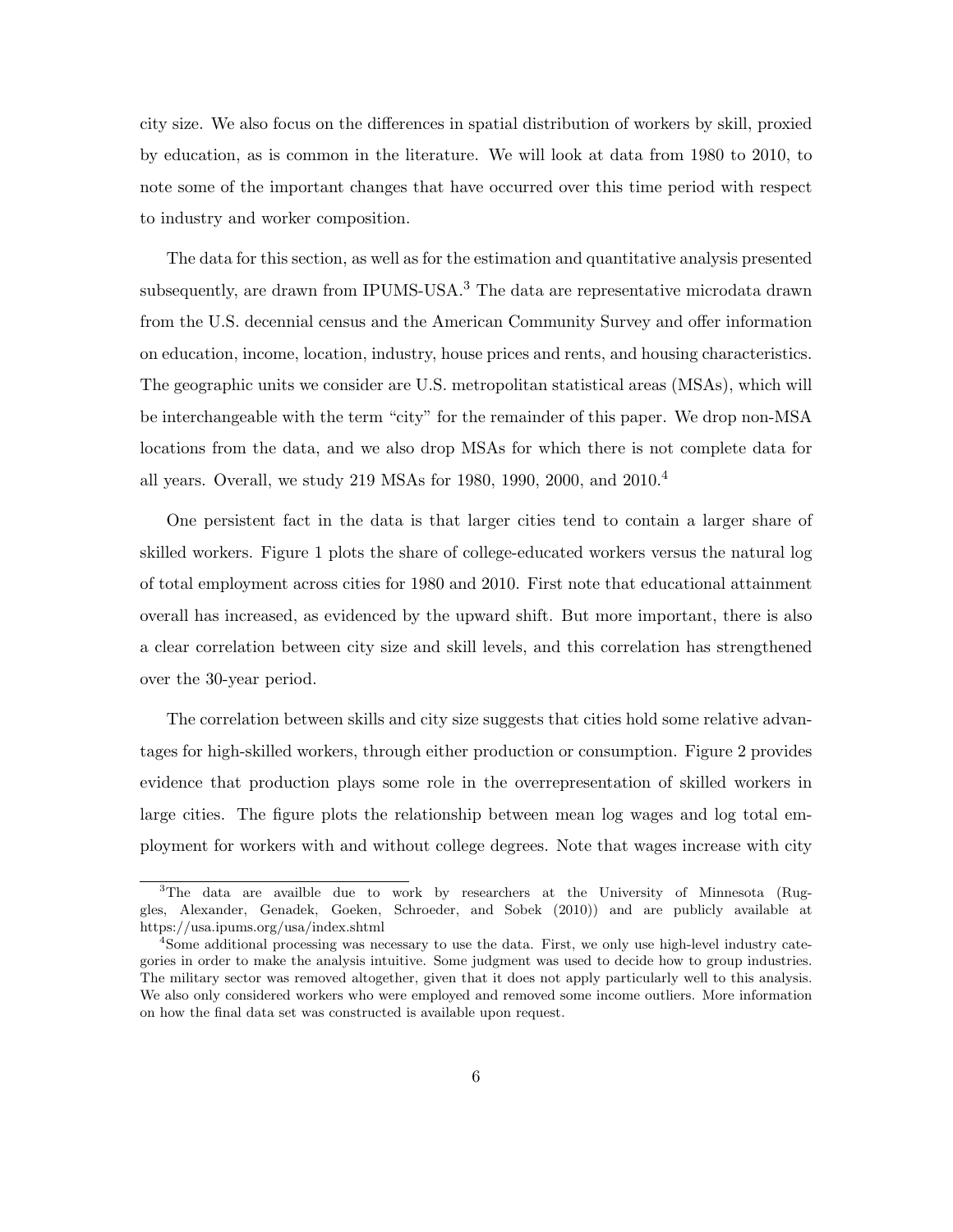

Figure 1: City size and education, 1980 and 2010. Source: IPUMS-USA data for 219 selected MSAs

size for both groups, but the slope is somewhat steeper for college-educated workers. The willingness of firms to incur higher labor costs suggests a productivity advantage, and that this productivity advantage benefits high-skilled workers more than others. However, the general equilibrium consequences of this productivity advantage are unclear without considering the role of amenities. In other words, the effect of increased demand on wages can be more or less pronounced depending on how workers value the amenities of large cities.

Additionally, the sorting of skilled labor and wage differences across cities may not be completely due to skill-biased productivity increases in cities but instead might arise from industry productivity advantages in cities for industries that employ varying shares of different labor types. In other words, the observed empirical patterns could be a result of industry-specific agglomeration externalities that act on total factor productivity rather than skill-specific effects.

Table 1 presents the unsurprising fact that different industries employ very different mixes of skill levels. Consider the example of durable goods manufacturing versus finance,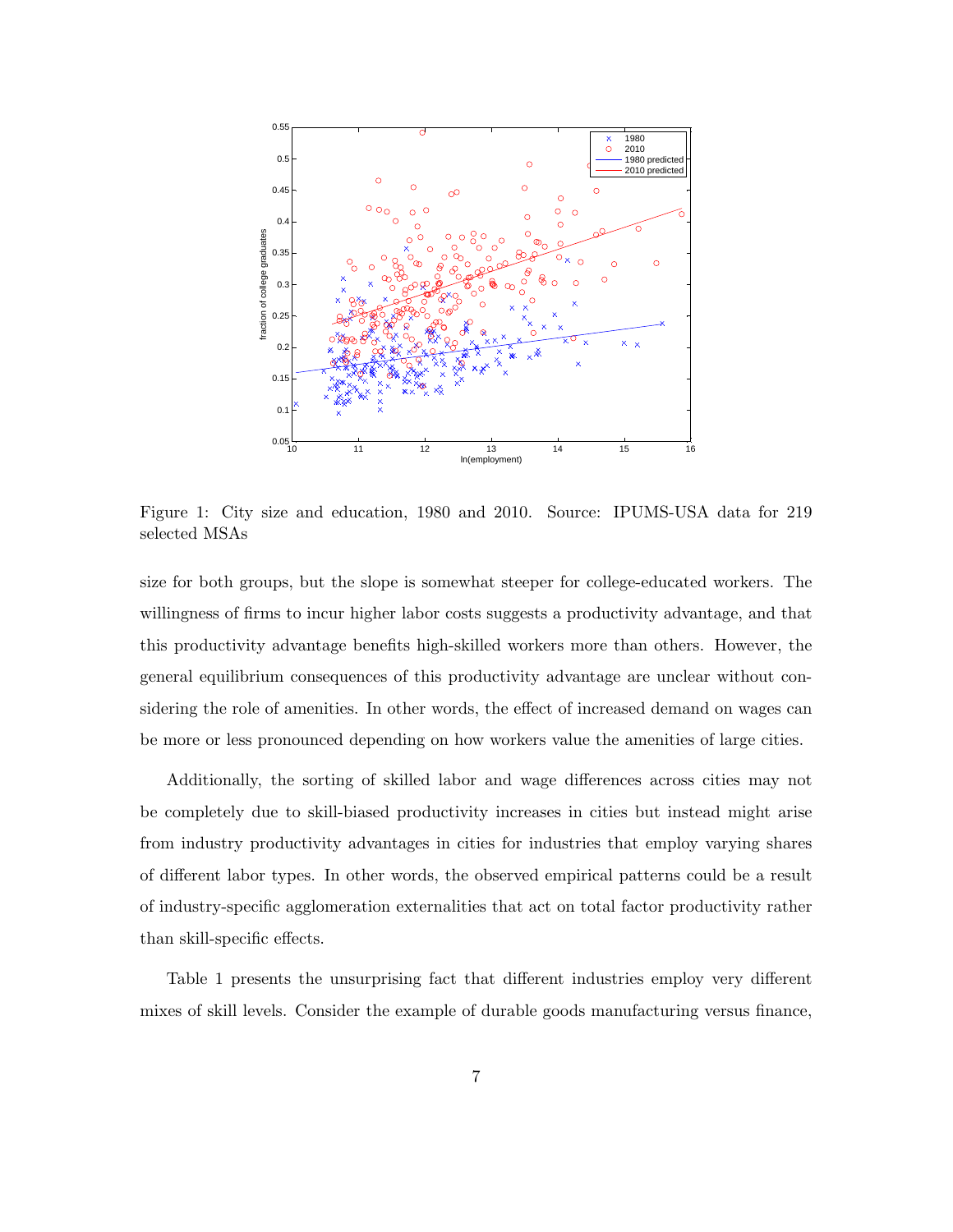

Figure 2: City size and wages by education level, 2010. Source: IPUMS-USA data for 219 selected MSAs

insurance, and real estate. The finance industry employs significantly more college graduates and significantly fewer workers with a high school education. In isolation, this reveals nothing about the distribution of skill types or wages across cities. However, if certain industries are more heavily concentrated in cities than others, this could contribute to the sorting of skilled workers. Figure 3 shows the correlation with industry employment share and city size for the two industries mentioned above. Notice that finance, an industry that employs a relatively high share of skilled workers, is heavily concentrated in cities, whereas durable goods manufacturing is the converse.

Finally, if we want to understand the changes in the sorting and wages of workers with different skills over time, we cannot ignore that the composition of industries in the U.S. and other advanced economies has changed drastically over recent decades. Table 2 shows the change in industry employment share between 1980 and 2010. The most obvious change is the decline in both durable and nondurable manufacturing and the increase in service sectors, most of which are high skilled. Depending on the productivity advantages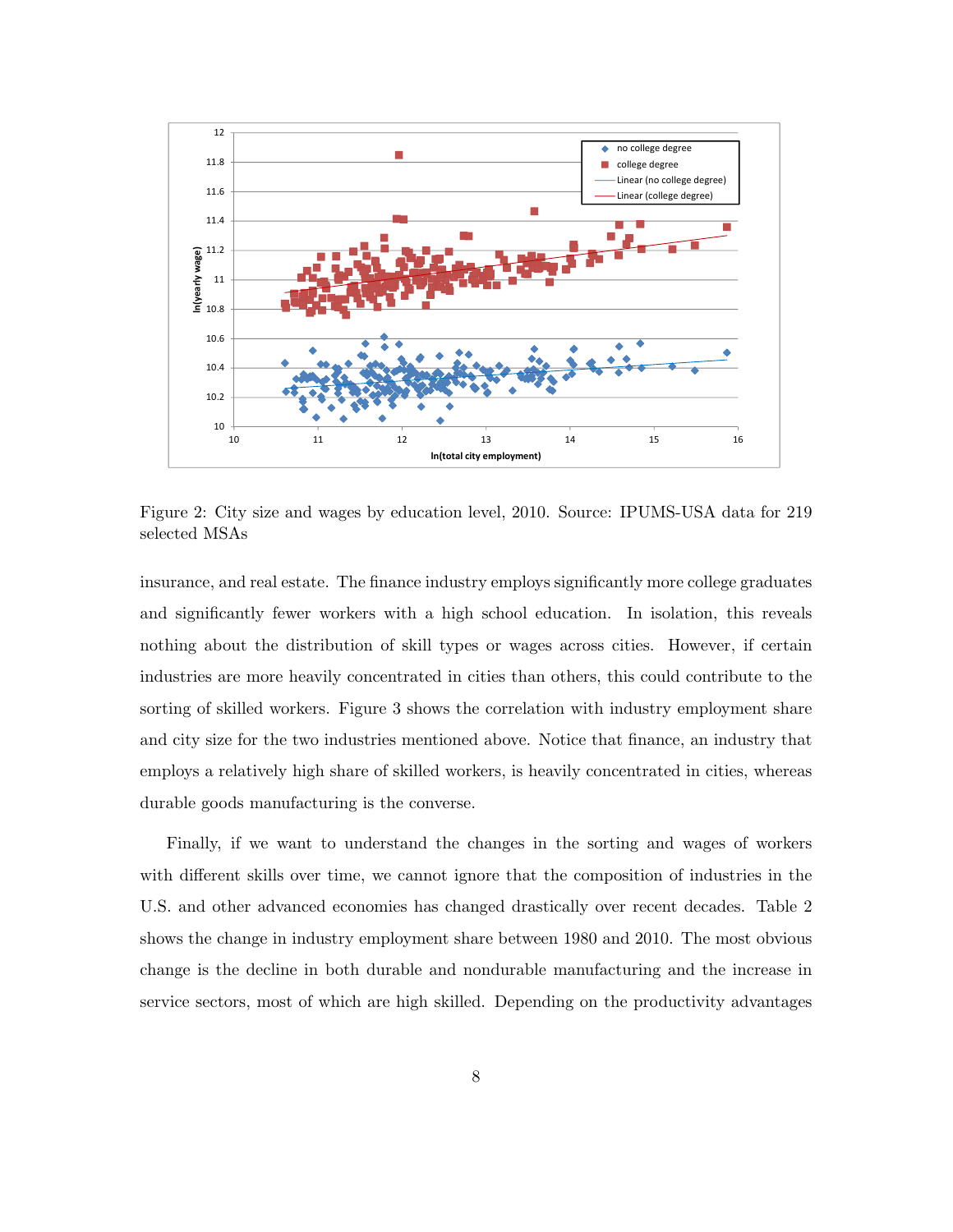|                                     | $\langle$ High | High   | Some    | College | Graduate |
|-------------------------------------|----------------|--------|---------|---------|----------|
|                                     | School         | School | College |         | School   |
| Retail Trade                        | 13.95          | 41.08  | 28.89   | 13.39   | 2.69     |
| Education                           | 2.40           | 15.53  | 17.21   | 28.66   | 36.19    |
| <b>Health Care</b>                  | 3.74           | 24.09  | 32.89   | 21.46   | 17.82    |
| Durable Goods                       | 9.05           | 36.89  | 22.93   | 20.96   | 10.17    |
| Finance, Insurance and Real Estate  | 2.27           | 24.04  | 26.97   | 34.67   | 12.05    |
| Business and Repair Services        | 10.11          | 31.99  | 24.01   | 24.91   | 8.98     |
| Construction                        | 19.98          | 45.05  | 21.65   | 10.80   | 2.53     |
| Nondurable Goods                    | 12.33          | 36.21  | 20.26   | 21.92   | 9.29     |
| Public Administration               | 1.71           | 23.69  | 31.02   | 27.15   | 16.42    |
| Transportation                      | 7.72           | 44.34  | 29.31   | 15.35   | 3.29     |
| Social Services                     | 6.52           | 26.55  | 26.14   | 25.04   | 15.75    |
| Professional Services               | 1.64           | 14.11  | 19.23   | 41.06   | 23.96    |
| Personal Services                   | 15.82          | 40.54  | 26.26   | 14.04   | 3.34     |
| Wholesale Durable Goods             | 7.14           | 36.18  | 26.89   | 23.92   | 5.87     |
| Agriculture, Forestry and Fisheries | 33.38          | 32.89  | 17.09   | 11.10   | 5.55     |
| Wholesale Nondurable Goods          | 11.26          | 35.46  | 23.72   | 23.58   | 5.99     |
| Communications                      | 1.77           | 24.00  | 31.42   | 32.02   | 10.79    |
| Entertainment and Recreation        | 10.84          | 32.37  | 30.50   | 21.63   | 4.66     |
| Legal Services                      | 0.89           | 15.94  | 21.20   | 17.12   | 44.85    |
| Utilities and Sanitary Services     | 6.64           | 37.98  | 27.41   | 19.79   | 8.18     |

Table 1: Percentage of Workers in Education Group by Industry in 2010

Source: IPUMS-USA data for 219 selected MSAs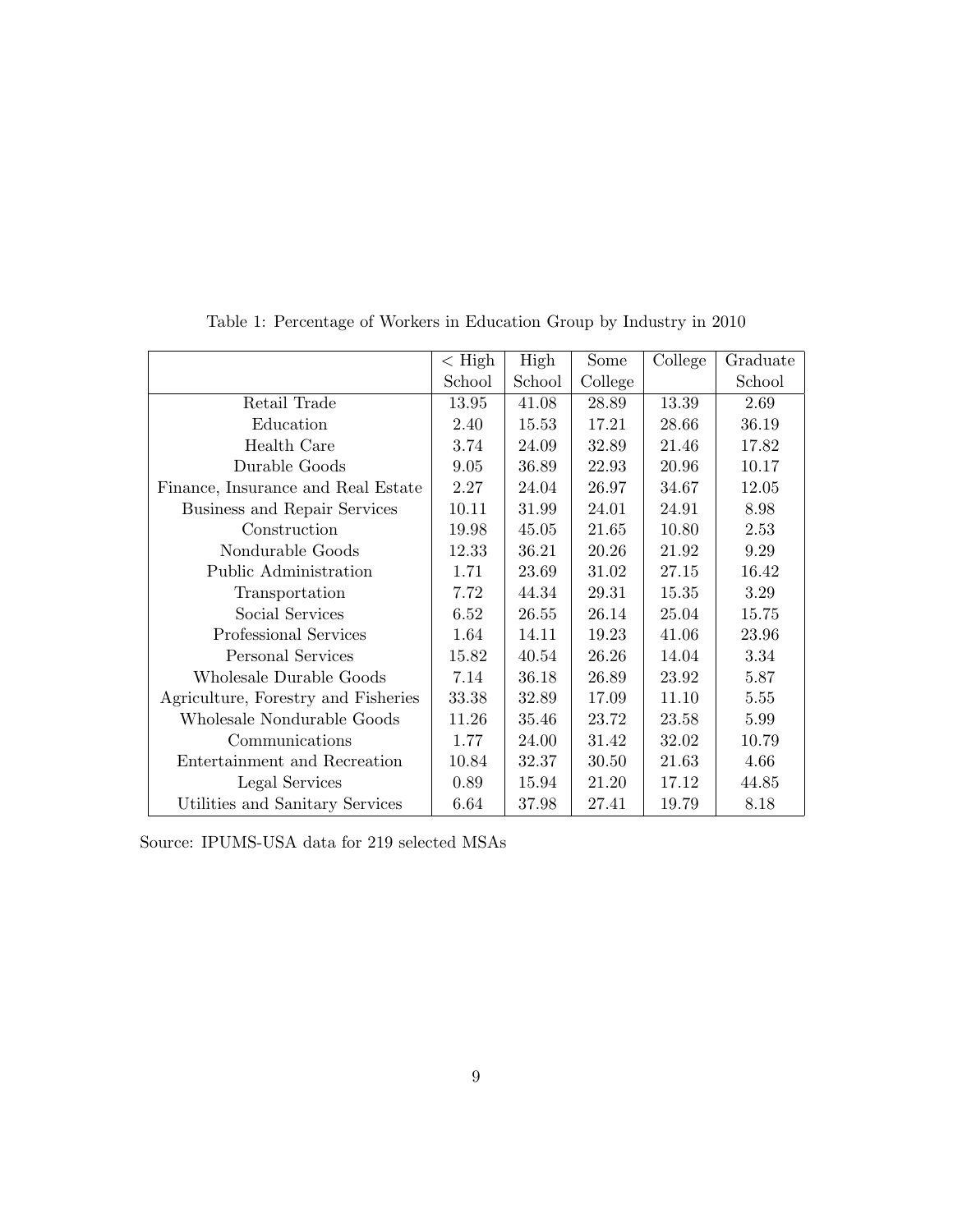

Figure 3: City size and employment share for select industries in 2010. Source: IPUMS-USA data for 219 selected MSAs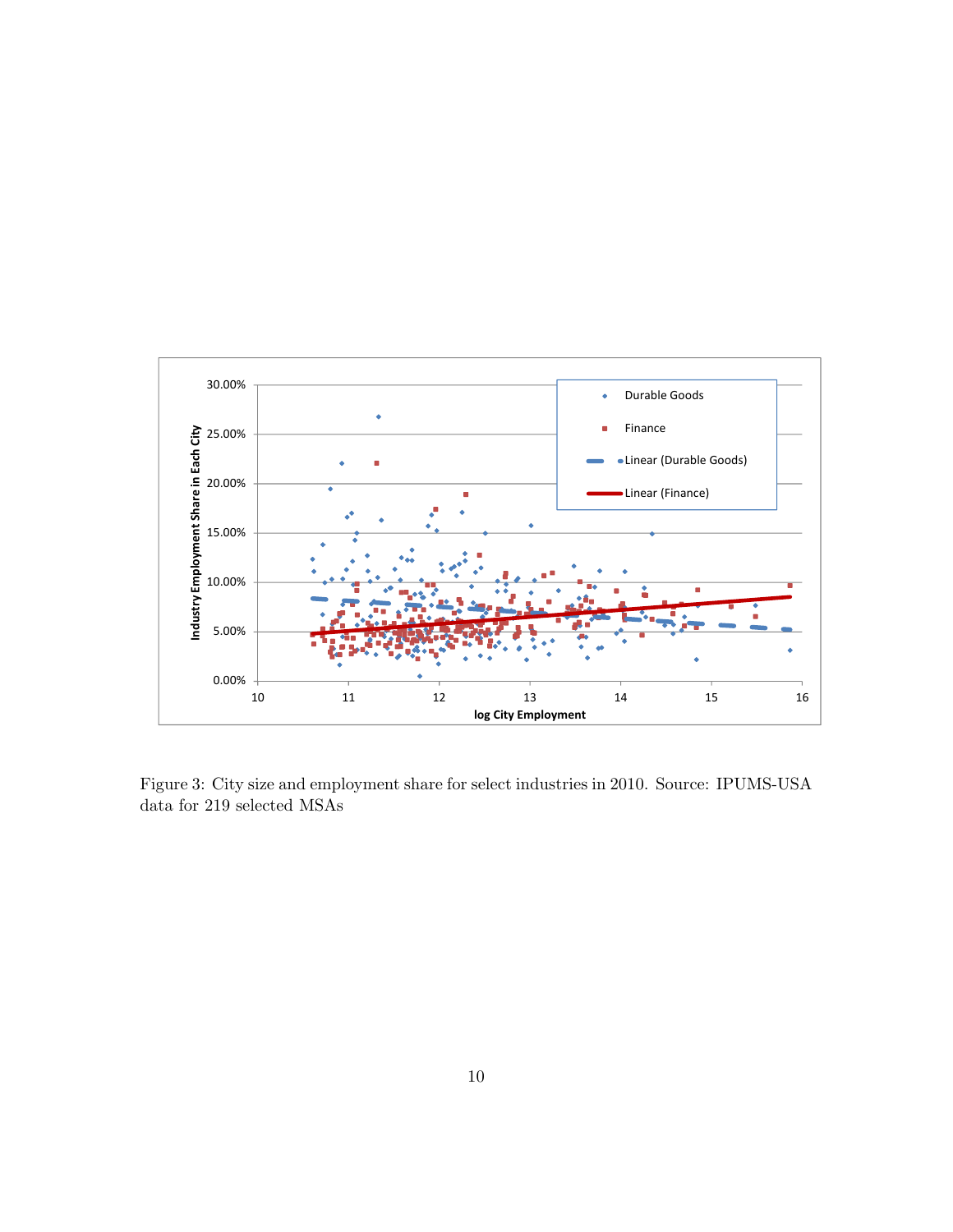of cities for these different industries, this may or may not be contributing to the increased concentration of high-skilled workers in large cities.

|                                       |       | % of total employment |       |       |                  |
|---------------------------------------|-------|-----------------------|-------|-------|------------------|
| Industry                              | 1980  | 1990                  | 2000  | 2010  | change 1980-2010 |
| Retail Trade                          | 15.86 | 16.55                 | 16.71 | 18.24 | 2.38             |
| Education                             | 8.77  | 8.57                  | 9.38  | 10.17 | 1.40             |
| Health Care                           | 7.74  | 8.70                  | 9.05  | 10.95 | 3.21             |
| Durable Goods                         | 14.63 | 10.84                 | 9.17  | 6.63  | $-8.00$          |
| Finance, Insurance and Real Estate    | 7.03  | 7.90                  | 7.37  | 6.99  | $-0.03$          |
| Business and Repair Services          | 3.71  | 4.99                  | 6.53  | 6.51  | 2.80             |
| Construction                          | 5.12  | 5.57                  | 5.92  | 5.37  | 0.25             |
| Nondurable Goods                      | 8.09  | 6.47                  | 5.24  | 3.92  | $-4.16$          |
| Public Administration                 | 5.83  | 5.16                  | 4.98  | 5.28  | $-0.55$          |
| Transportation                        | 4.83  | 4.77                  | 4.81  | 4.33  | $-0.49$          |
| Social Services                       | 2.25  | 2.80                  | 3.62  | 4.48  | 2.23             |
| Professional Services                 | 2.03  | 2.59                  | 3.40  | 3.69  | 1.66             |
| Personal Services                     | 2.75  | 2.97                  | 2.71  | 3.06  | 0.31             |
| Wholesale Durable Goods               | 2.59  | 2.73                  | 2.16  | 1.50  | $-1.09$          |
| Agriculture, Forestry and Fisheries   | 1.63  | 1.63                  | 1.40  | 1.84  | 0.21             |
| Wholesale Nondurable Goods            | 2.16  | 2.14                  | 1.77  | 1.53  | $-0.63$          |
| Communications                        | 1.73  | 1.65                  | 1.81  | 1.43  | $-0.30$          |
| Entertainment and Recreation Services | 1.11  | 1.51                  | 1.61  | 1.70  | 0.59             |
| Legal Services                        | 0.75  | 1.19                  | 1.22  | 1.20  | 0.45             |
| Utilities and Sanitary Services       | 1.39  | 1.28                  | 1.15  | 1.16  | $-0.23$          |

Table 2: Percentage of Total Employment by Industry for 1980 to 2010

Source: IPUMS-USA microdata for 219 selected MSAs

## 3 The Model

While the statistics described previously provide some insight into the economic fundamentals driving the sorting of skill levels across locations, more rigorous analysis is needed to untangle the relative magnitude of skill and industry components and to analyze general equilibrium effects. Therefore, this section develops a spatial equilibrium model of the labor market that considers the production technologies of heterogeneous industries over different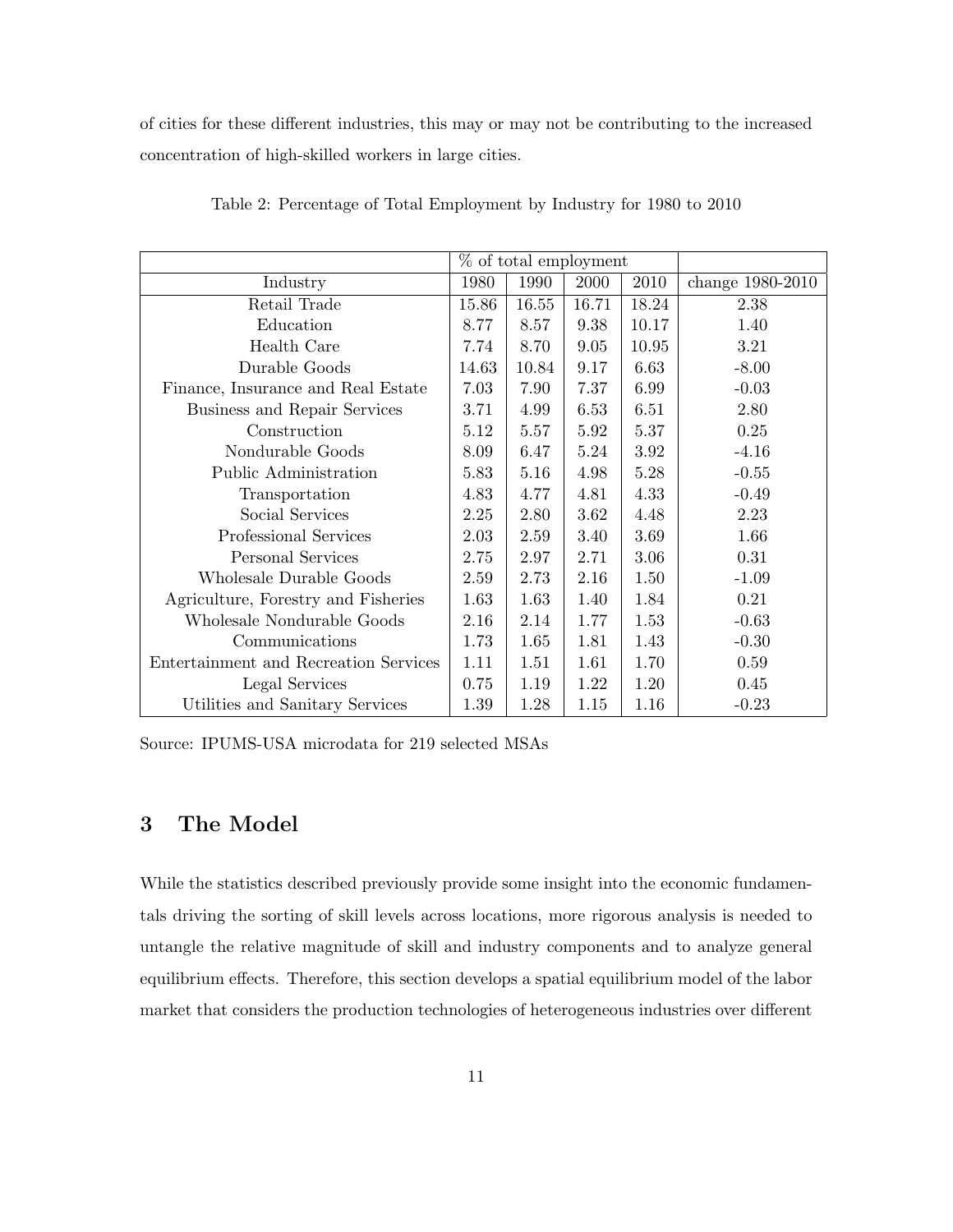skill types. The model also allows for both industry-specific and skill-specific productivity changes across space. Finally, the model allows for differences in preferences for city amenities across worker types, to better capture the supply of labor across cities.

The basic framework of the model builds on the research of Rosen (1979) and Roback (1982), who proposed the idea that the productivity and amenity value of locations can be inferred by observing local prices, given that people and firms are mobile. More specifically, higher input prices suggest that productivity is higher for firms. On the consumer side, higher local prices and lower wages suggest higher amenity value for a location. When land or housing markets are included, the framework can be used to model city population distributions as well.

However, more machinery is needed to understand the role of agent heterogeneity, both idiosyncratic and systematic, in equilibrium, particularly when it comes to understanding relative quantities of labor types across space. Therefore, the current model allows for firms that operate in distinct industries with technologies over different skilled labor inputs and different preferences across worker types. In addition, a discrete choice framework is embedded in the model to explain the idiosyncratic component of location decisions and to aid in empirical analysis. With this, the model delivers a more complete representation of the supply and demand of heterogeneous workers across cities.

We will now consider an economy with  $I$  worker types,  $J$  industries, and  $K$  locations.

## 3.1 Workers and Labor Supply

#### 3.1.1 Preferences

The population of N workers is divided into  $i \in \{1, I\}$  groups, corresponding to different worker types. Worker types are innate and the population of each type of worker is fixed at  $N_i$ .  $N_{ik}$  represents the population of each type in each location, such that

$$
\sum_k N_{ik} = N_i.
$$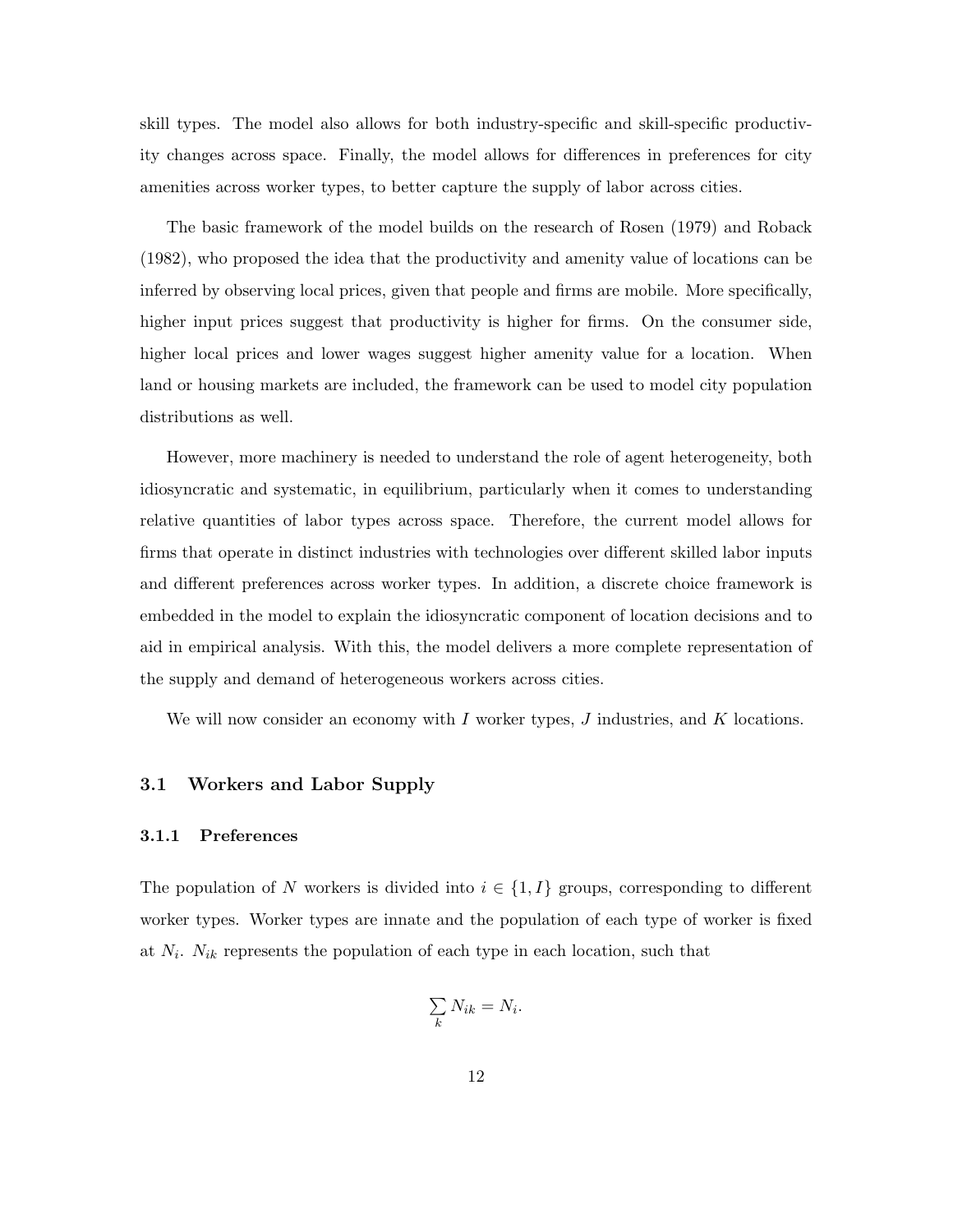In addition, each worker supplies one unit of labor inelastically at a single location and receives a local market wage,  $w_{ik}$ .

Workers have increasing preferences over consumption of  $J$  types of goods, denoted  $c_j$ ; housing,  $l_k$ ; and an aggregate location-specific amenity,  $\widetilde{B}_{ik}$ . Each worker maximizes utility subject to location specific wages, rents, and goods prices. Preferences differ across worker types in the relative valuation of location-specific amenities. In addition, individual workers have some idiosyncratic preference over locations, denoted by  $\varepsilon_{k,m}$ , distributed i.i.d. The subscript m denotes an individual worker.

Assuming a Cobb-Douglas form, preferences of a given worker type in a given location are defined by

$$
U_{ik,m}(l,q) = \varepsilon_{ik,m} \widetilde{B}_{ik} l_k^{\theta} \left[ \prod_j c_{ijk}^{\zeta_j} \right]^{1-\theta},
$$

where  $\widetilde{B}_{ik}$  is the location specific amenity and  $\theta$  is the housing share of consumption.

## 3.1.2 Labor Supply across Locations

For simplicity, we will assume that goods prices are fixed, constant across locations, and exogenously given, allowing for the following notational simplifications:<sup>5</sup>

$$
\prod_j c_{ijk}^{\zeta_j} = c_{ik} \text{ and } p_{jk} = p = 1.
$$

The maximization problem for each worker type in each location can the be written as:

$$
\max_{c_{ik}} U_{ik,m}(c_{ik}; \widetilde{B}_{ik}) = \varepsilon_{k,m} \widetilde{B}_{ik} l_k^{\theta} c_{ik}^{1-\theta}
$$
  
s.t.  $w_{ik} = r_k l + c_{ik}.$  (1)

Indirect utility is then given by

 $5$ This is a reasonable assumption for goods with low shipping costs but is a stretch for goods with high shipping costs or nontradables such as local services.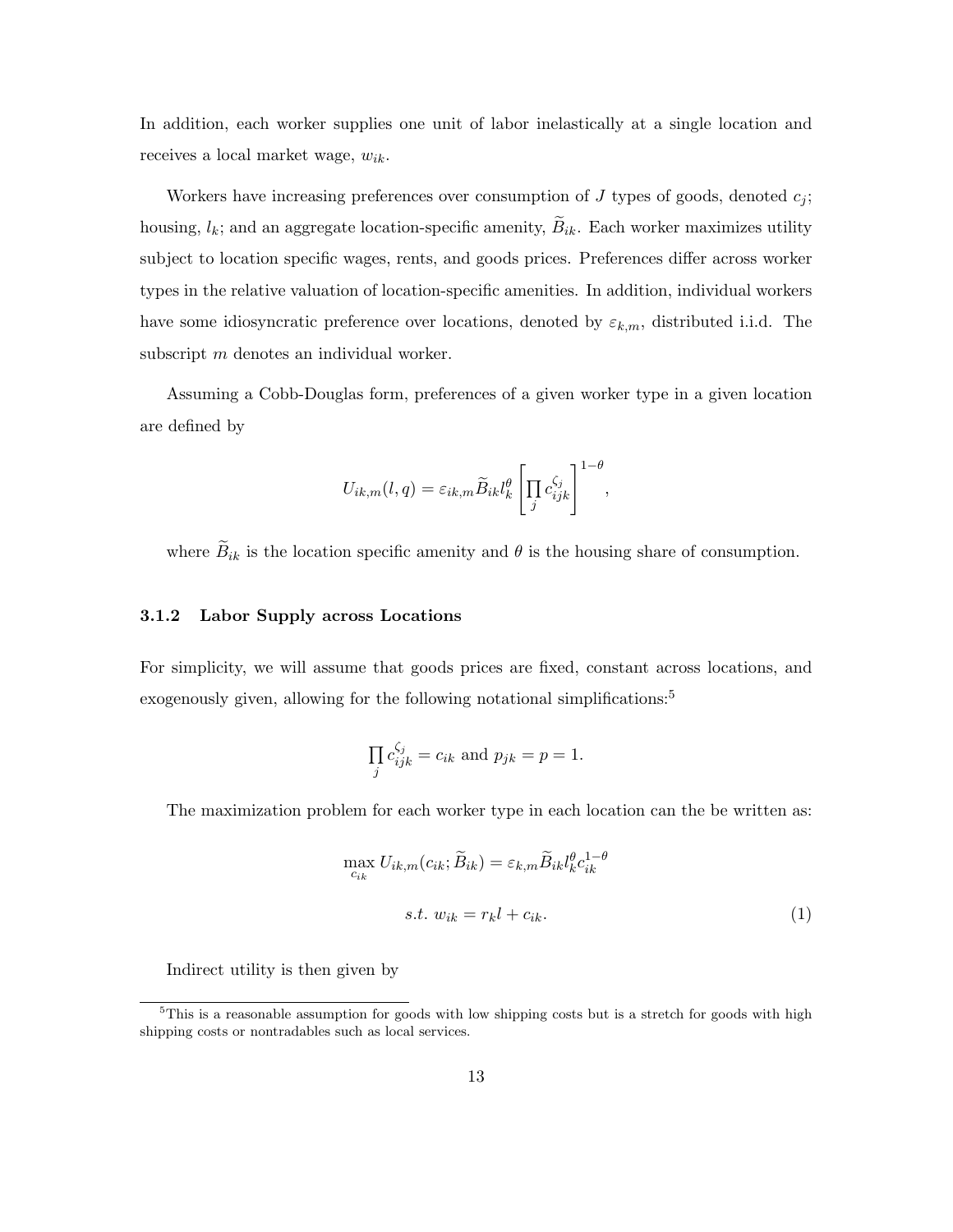$$
V_{ik,m}(w_{ik}, r_k; \widetilde{B}_{ik}) = \theta^{\theta} (1 - \theta)^{(1 - \theta)} \varepsilon_{k,m} \widetilde{B}_{ik} \frac{w_{ik}}{\theta r_k}.
$$

Workers are perfectly mobile and will choose the location that provides the highest utility level. Using standard discrete choice theory, we can then write the probability that a worker of a given type chooses a given location conditional on amenities and wages, using the following:

$$
P_i^S(k|\widetilde{B}_{ik}, w_{ik}, r_k) = \frac{\exp(\ln \widetilde{B}_{ik} + \ln w_{ik} - \theta \ln r_k)}{\sum_k \exp(\ln \widetilde{B}_{ik} + \ln w_{ik} - \theta \ln r_k)}.
$$
\n(2)

The total supply of a given worker type in a given location,  $N_{ik}^S$ , is then given by

$$
N_{ik}^S\left(\widetilde{B}_{ik}, w_{ik}, r_k\right) = N_i \frac{\exp(\ln \widetilde{B}_{ik} + \ln w_{ik} - \theta \ln r_k)}{\sum_k \exp(\ln \widetilde{B}_{ik} + \ln w_{ik} - \theta \ln r_k)}.
$$

Also, assume that  $\widetilde{B}_{ik}$  depends on both observables and unobservables and varies across worker types. We will pay special attention to the role of the total city size,  $N_K$ , on amenities across groups but could also consider the effect of other observables denoted by the vector,  $X_k$ , as well as an unobserved location amenity,  $B_{ik}$ . Assuming a log form, location-specific amenities for a given worker type are the following:

$$
\ln \widetilde{B}_{ik} = \gamma_i^N \ln N_k + \gamma_i^X X_k + \ln B_{ik}.
$$

#### 3.2 Firms and Labor Demand

#### 3.2.1 Production

A large number of small competitive firms with fixed expenditures are characterized by the production of a good of type  $j \in \{1, J\}$ . The goods are produced using a constant returns production technology that is an increasing function of different labor types, i. Total industry-wide expenditures are fixed at  $E_j$ .<sup>6</sup>  $E_{jk}$  represents the expenditures by each

 $6$ This assumption does not affect the analysis of relative market size across different labor types, industries, or locations. The important drawback from assuming that total expenditures are fixed, however, is that it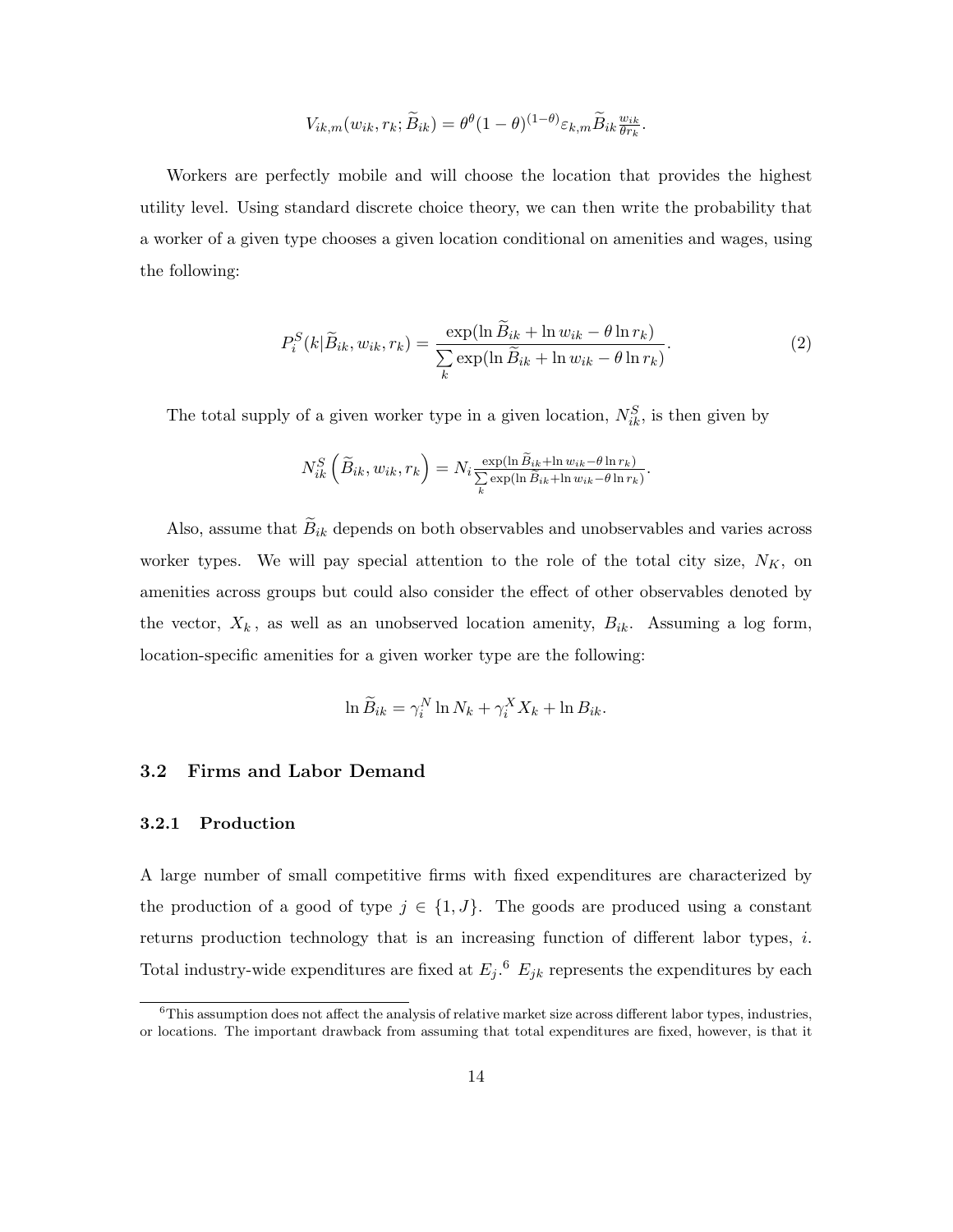industry in each location such that

$$
\sum_k E_{jk} = E_j.
$$

The production technology varies across locations and industries, both in terms of total factor productivity,  $\widetilde{A}_{jk}$ , and the relative marginal productivity of different types of labor,  $\beta_{ijk}$ . In addition, firms choose a single location and are subject to an idiosyncratic location-specific productivity component over different locations, denoted by  $\nu_{jk,m}$ , that is distributed i.i.d. and is known to the firm exante. The subscript  $m$  denotes an individual firm.<sup>7</sup> In addition, we will assume initially that prices are exogenously determined and goods are shipped costlessly, so that prices may be normalized and subsumed by the TFP term. Assuming a Cobb-Douglas form, we can write the profit function for a given firm in a given location as the following:

$$
\pi_{jk} = \nu_{jk,m} \widetilde{A}_{jk} \prod_i n_{ijk}^{\widetilde{\beta}_{ijk}} - \sum_i n_{ijk} w_{ik},
$$

where

$$
\sum_{i} \widetilde{\beta}_{ijk} = 1, \forall j, k.
$$

Note that labor markets are competitive, such that wages for a given worker type must be the same across all industries in a given location in equilibrium.

#### 3.2.2 Industry Location

The maximization problem for each firm in each location is given by,

$$
\max_{n_{ik}} \pi_{jk} = \nu_{jk,m} \widetilde{A}_{jk} \prod_{i} n_{ijk}^{\widetilde{\beta}_{ijk}} - \sum_{i} n_{ijk} w_{ik}.
$$
\n(3)

prevents us from studying the effects on the total market size in this economy. A simple extension to the current research would be to include an outside option (for example capital expenditures). This could then be estimated using methods similar those introduced by Berry (1994).

<sup>7</sup>Note that this corresponds to an individual worker observation for empirical purposes.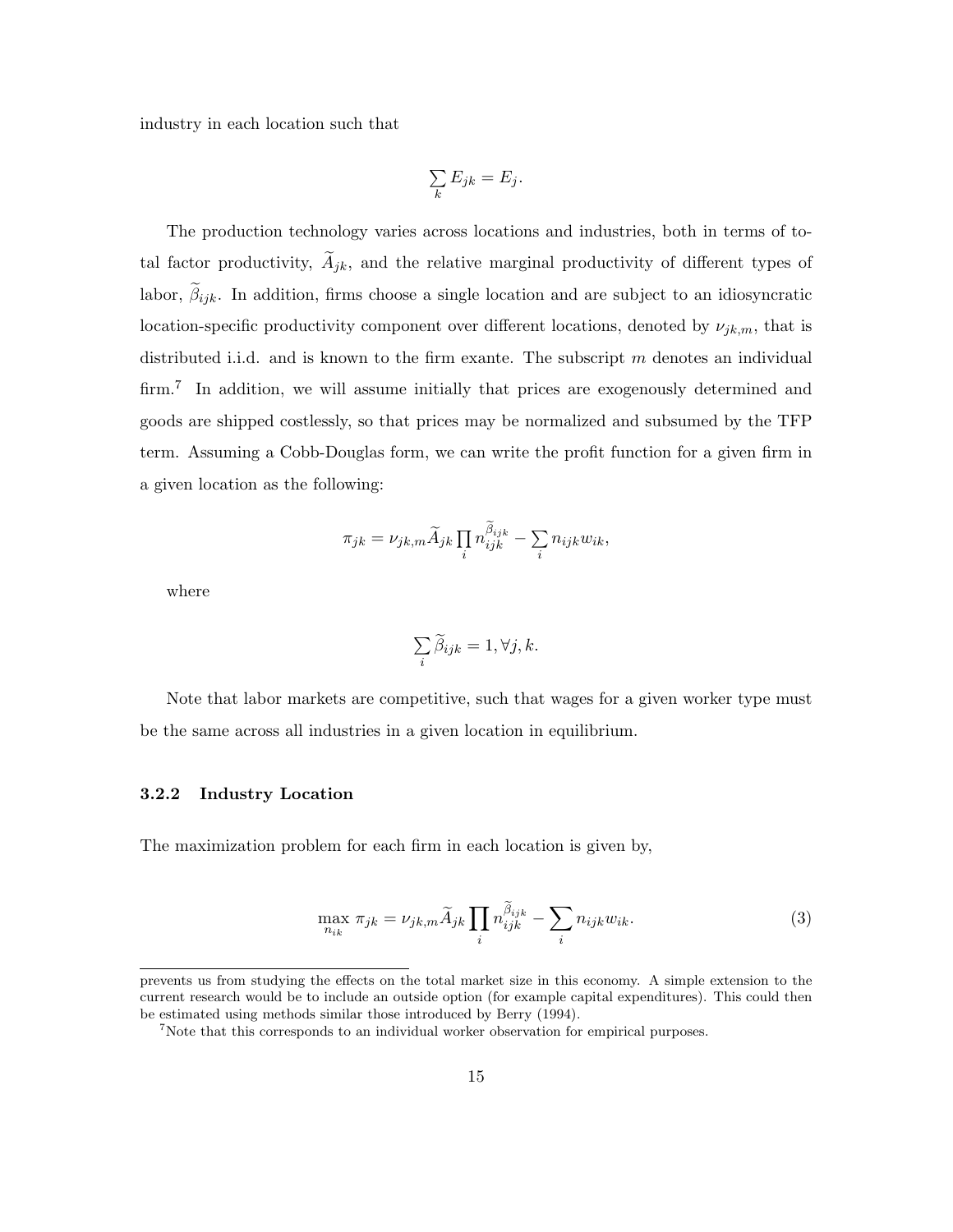Solving the maximization problem gives the indirect profit per unit expenditure as a function of wages:

$$
\Psi(W_{jk}; \widetilde A_{jk}) = \nu_{jk,m} \widetilde A_{jk} W_{jk}^{-1} - 1,
$$

where  $W_{jk}$  is the unit cost given by

$$
W_{jk} = \prod_{i} \left(\frac{w_{ik}}{\tilde{\beta}_{ijk}}\right)^{\tilde{\beta}_{ijk}}.
$$

Again, using standard discrete choice theory, we can then write the probability that a firm of a given type chooses a given location conditional on location-specific productivity and wages, using the following:

$$
P_j(k|\widetilde{A}_{jk}, W_{jk}) = \frac{\exp(\ln \widetilde{A}_{jk} - \ln(W_{jk}))}{\sum_k \exp(\ln \widetilde{A}_{jk} - \ln(W_{jk}))}.
$$
\n(4)

The aggregate expenditures for a given industry in a given location are then given by

$$
E_{jk}(\widetilde{A}_{jk}, W_{jk}) = E_j \frac{\exp(\ln \widetilde{A}_{jk} - \ln(W_{jk}))}{\sum_k \exp(\ln \widetilde{A}_{jk} - \ln(W_{jk}))}.
$$

## 3.2.3 Labor Demand Across Locations

Given expenditure shares by industry, we can now derive the labor demand for different worker types in each location. First, note that the labor demand for a given worker type in a given industry, in a given location is given by

$$
N_{ijk}^D = \frac{E_{jk}\tilde{\beta}_{ijk}}{w_{ik}}.
$$

Aggregate labor demand for each worker type in a location is given by summing over all industries.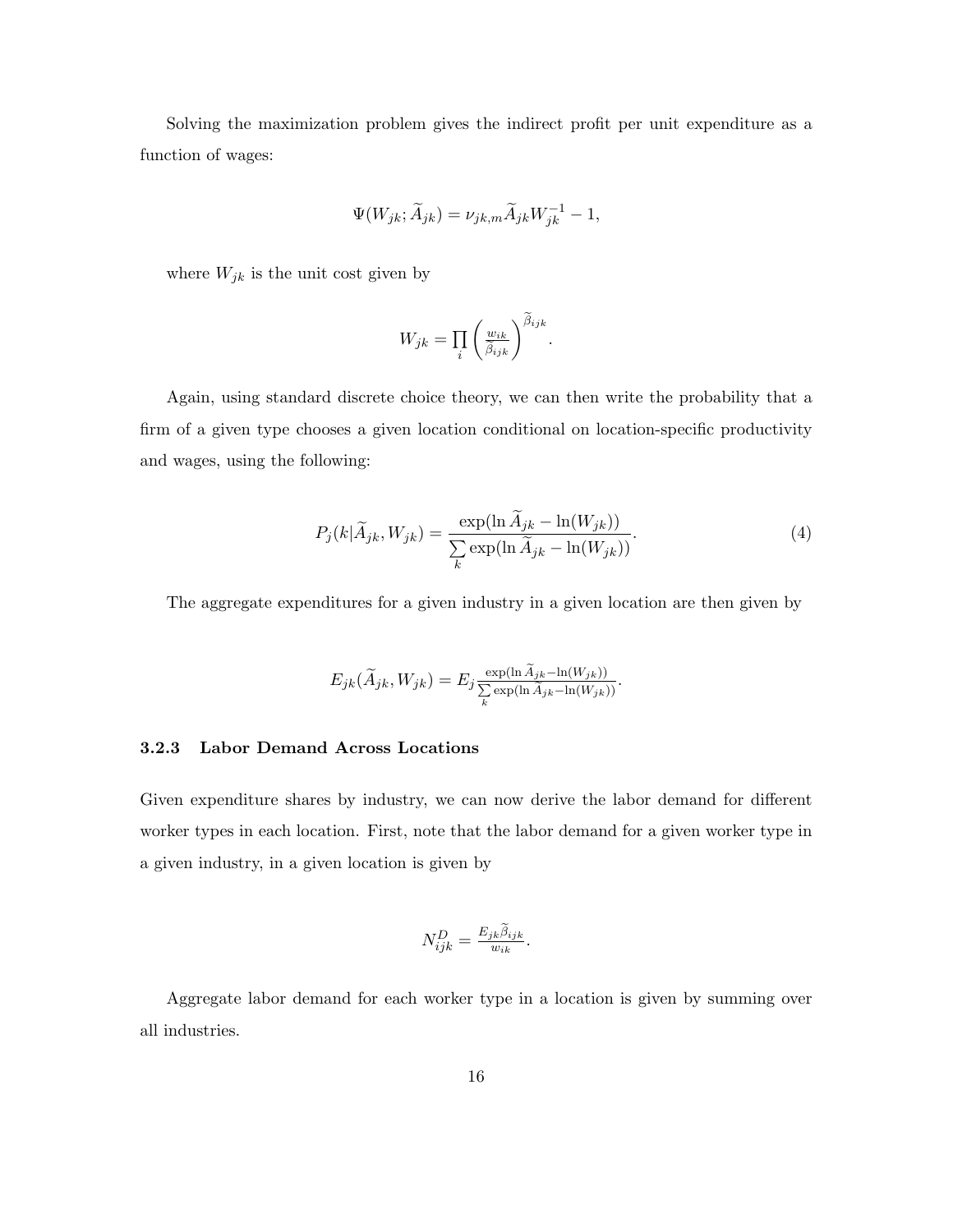$$
N_{ik}^D = \frac{1}{w_{ik}} \sum_j E_{jk} \widetilde{\beta}_{ijk}.
$$

Given that this expression is a sum over the nonlinear expenditure functions,  $E_{jk}(\tilde{A}_{jk}, W_{jk})$ , for each location, further analytical simplification is difficult. The demand elasticity for different types of labor will depend on the relative wages as well as on the composition of industries. Nonetheless, for given model parameters, the demand functions are easily calculated.

Finally, as with amenities, we want to further decompose the relative production advantages of different locations. We will assume that both location-specific TFP and laborspecific technology are dependent, at least partially, on observables. For the TFP term  $\widetilde{A}_{jk}$ , we will assume the following form:

$$
\ln \widetilde{A}_{jk} = \eta_j^N \ln N_k + \eta_j^X X_k + A_k,
$$

where  $N_k$  is the city size,  $X_k$  is a vector of other observables, and  $A_k$  is some unobserved component of productivity.

For the labor-specific productivity,  $\beta_{ijk}$ , we want to separate the industry links from skill-biased location advantages. To do this, we assume the labor-specific productivity,  $y_{ijk}$ , is given by the following:

$$
y_{ijk} = \phi_{ij,m} \beta_{ij} \widetilde{\alpha}_{ijk}.
$$

Here,  $\beta_{ij}$  represents the industry-specific labor technology,  $\tilde{\alpha}_{ijk}$  represents the locationspecific labor technology, and  $\phi_{i,m}$  is an idiosyncratic labor-specific productivity shock distributed i.i.d. Then, taking the expectation and aggregating, the share of labor expenditures in a given location by a given industry is given by

$$
E[\widetilde{\beta}_{ijk}] = P_{jk}(i|\beta_{ij}, \widetilde{\alpha}_{ijk}) = \frac{\exp(\ln \beta_{ij} + \ln \widetilde{\alpha}_{ijk})}{\sum_{i} \exp(\ln \beta_{ij} + \ln \widetilde{\alpha}_{ijk})}.
$$

We also will assume that  $\tilde{\alpha}_{ijk}$  is partially dependent on observables and is given by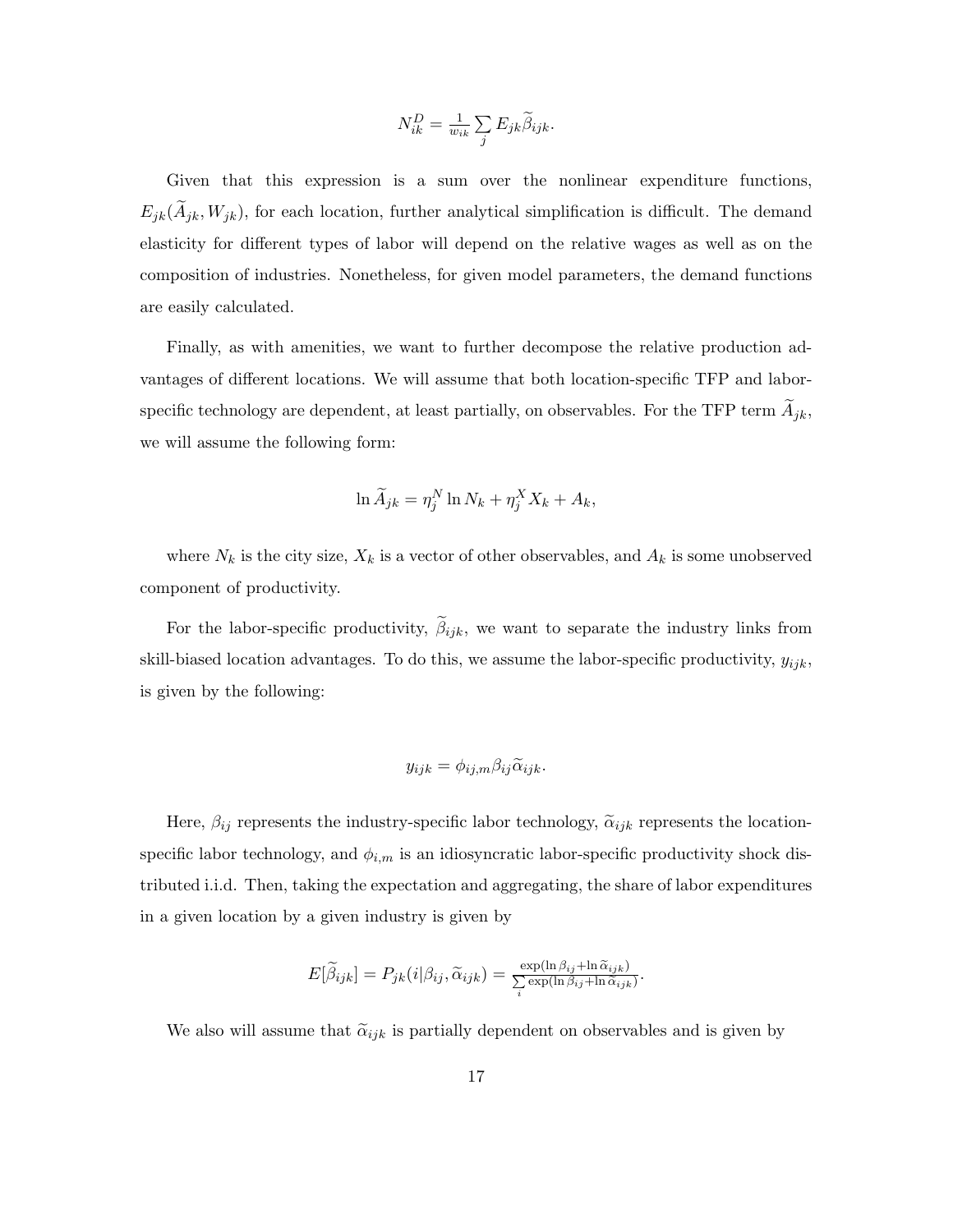$$
\ln \widetilde{\alpha}_{ijk} = \chi_{ij}^N \ln N_k + \chi_{ij}^X X_k + \alpha_{ijk},
$$

where, again,  $N_k$  is the city size,  $X_k$  is a vector of other observables, and  $\alpha_{ijk}$  is unobserved.

#### 3.3 The Housing Market

To close the model and to pin down the city size distribution, we need to define the housing market for each location. Housing demand for a given worker type in a given location is given by

$$
l_{ik} = \frac{\theta}{r_k} w_{ik}.
$$

Therefore, aggregate housing demand in a given location is given by

$$
L_k^D = \tfrac{\theta}{r_k} \sum_i N_{ik}^S w_{ik} \ .
$$

To model the housing supply, we assume that rents are collected by an absentee landlord who supplies housing in each location based on the following supply function:

$$
L_k^S = C_k r_k^{\delta_k}.
$$

Here,  $C_k$  and  $\delta_k$  are scale and elasticity parameters, respectively, and can vary by location.

## 3.4 Equilibrium

Equilibrium is defined as a set of wages for each location and worker type  $\{w_{ik}\}\$ , a set of rents for each location  $\{r_k\}$ , a distribution of worker types across locations  $\{N_{ik}\}$ , and a distribution of land consumption across locations  $\{L_k\}$ , such that:

1. In each location, workers maximize utility subject to their budget constraints (equation  $(1)$ ).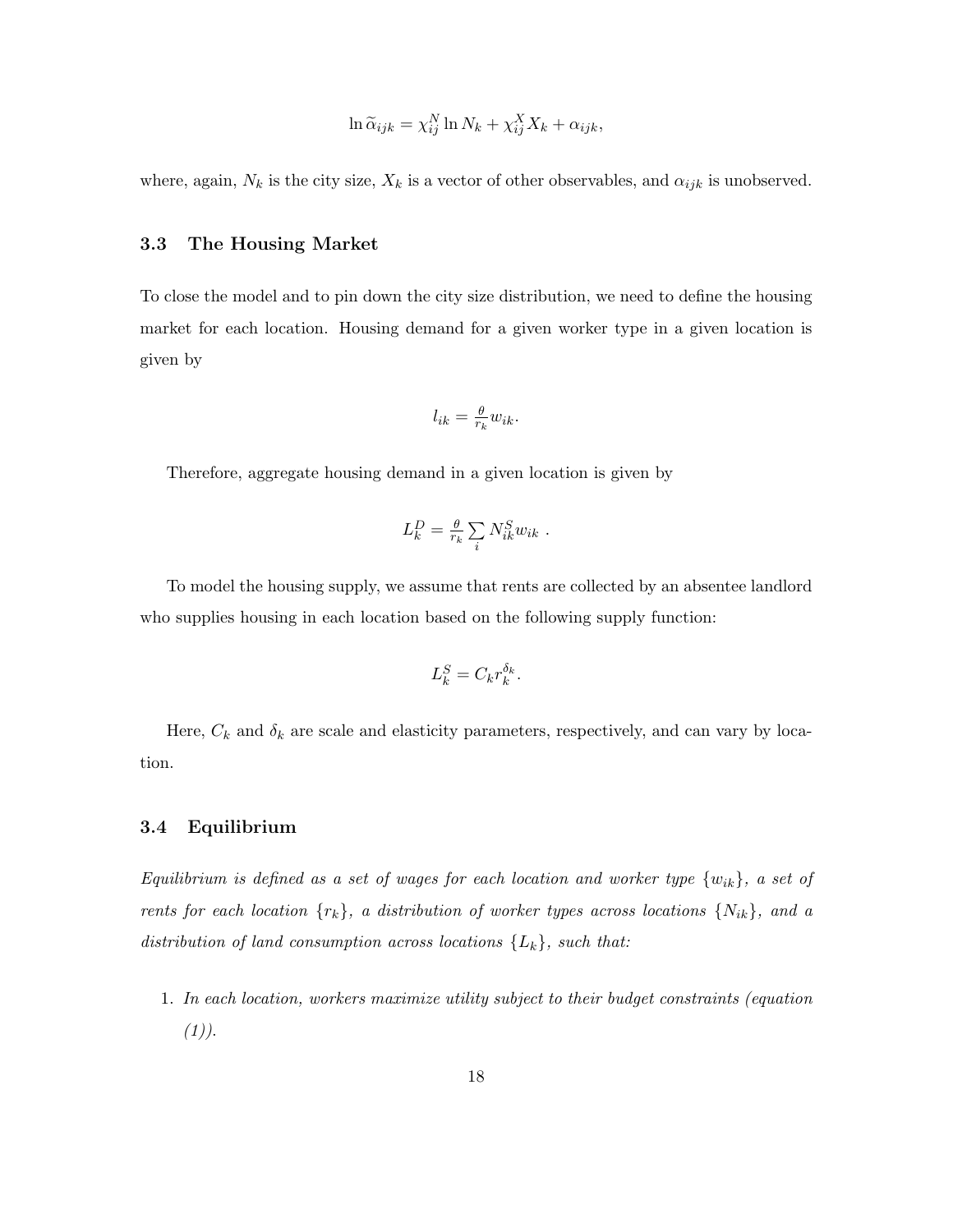- 2. In each location, firms maximize profits (equation (3)).
- 3. Workers choose the location that maximizes utility (in expectation, this is given by equation (2)).
- 4. Firms choose the location that maximizes profits (in expectation, this is given by equation  $(4)$ ).
- 5. Labor markets clear for each worker type in each location,  $N_{ik}^{S} = N_{ik}^{D}$ .
- 6. Housing markets clear in each location,  $L_k^S = L_k^D$ .

## 4 Estimation

This section outlines the estimation strategy to recover all of the parameters of the model. The estimation method follows standard discrete choice simulation and estimation methods to recover all of the amenity and production parameters. The parameters can all be estimated by maximizing the likelihood functions using standard computational techniques.

Note that the basic estimation strategy is to identify technology and preference parameters by observing how quantities of workers and expenditures change across space while conditioning on prices. This is the standard method for demand analysis; the difference here is that labor prices are different for different workers and firms, and this must be accounted for correctly in the logit function.

It is important to consider the following regarding the interpretation of all of the supply and demand parameters. In general, the estimates for different skill groups or industries should be interpreted relative to one another and not in absolute terms. In theory, the absolute levels of the estimates have a real world interpretation, but there is an omitted variable bias in the sense that any variable correlated with amenities or productivity that is also correlated with city size will lead to a bias that overstates the importance of city size. However, the relative estimates are unbiased if unobserved city characteristics are valued the same across skill groups. In effect, differencing across skill groups removes the bias if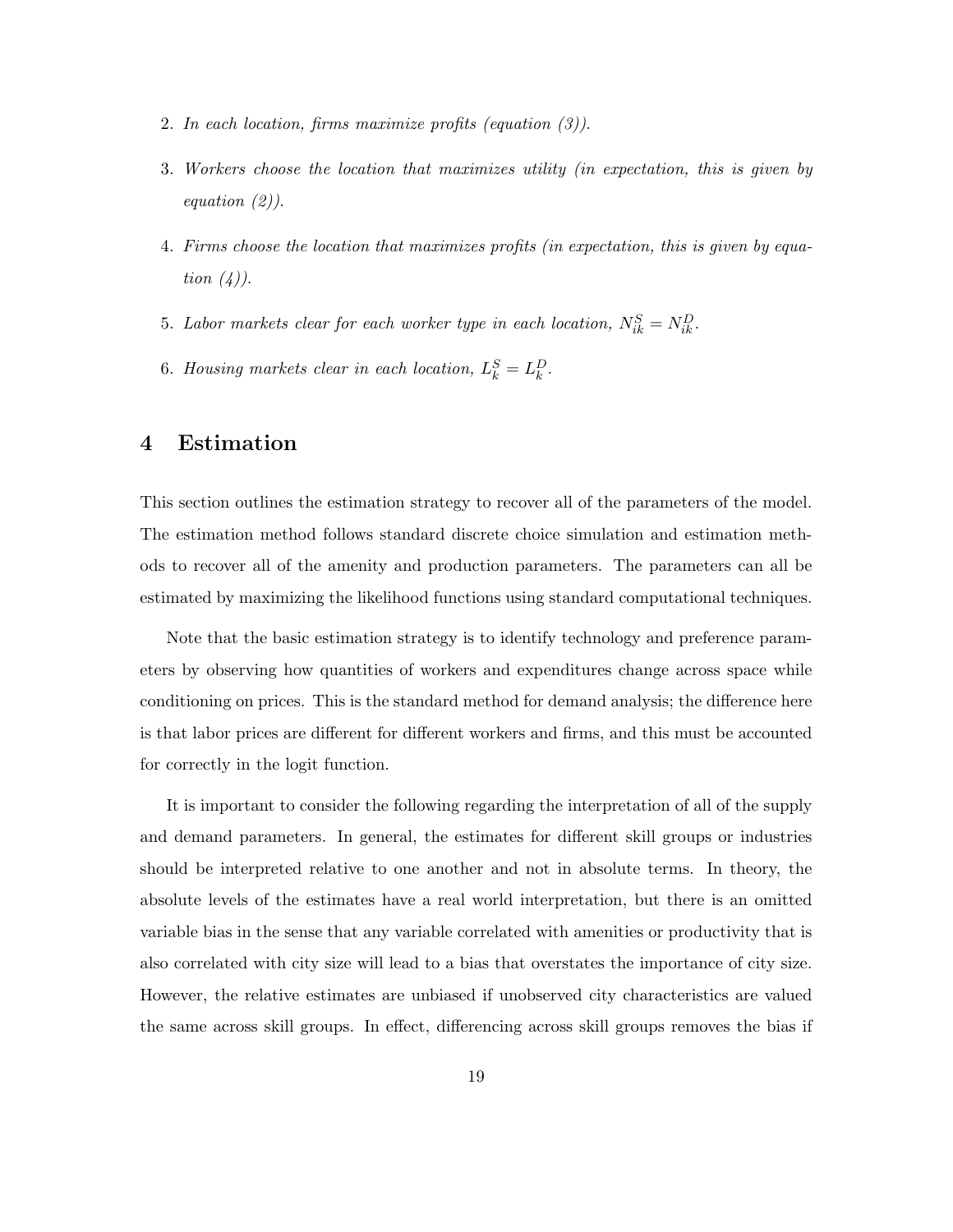other preference parameters on unobservables are the same. On the other hand, this is only an issue if we are trying to understand the causal effect of city size, as is common in the literature on agglomeration. Arguably, it makes sense to first understand the relative value of big cities for different skill groups, regardless of whether that value is coming from city size itself or other innate features such as good weather, natural resources, or natural transportation hubs. These variables can be added as controls later.

#### 4.1 Wages

Before estimating the supply and demand equations, we first need to measure prices. Wages are estimated by taking the mean of all log wages in a given location for a given worker type:

$$
\widehat{w}_{ik} = \frac{1}{N_{ik}} \sum_{m} d_{ik,m} w_m,
$$

where  $d_{ik,m}$  is a location/worker type dummy.

#### 4.2 Rents

Rents are estimated for each MSA using a hedonic regression of house prices on housing characteristics following the method used by Chen and Rosenthal (2008) to control for differences in housing stock across cities. We run the following regression on log rents:

$$
\ln r_m = \lambda_0 + \lambda_k d_k + \lambda_X X_m + \epsilon_m,
$$

where  $r_m$  is the observed rent of a housing unit,  $d_k$  is a location dummy, and  $X_m$  is a vector of observed housing characteristics. The estimate for rents in each location is then recovered using the sample averages for housing characteristics,  $X$ :

$$
\widehat{r}_k = exp(\widehat{\lambda}_0 + \widehat{\lambda}_k + \widehat{\lambda}_X \bar{X}).
$$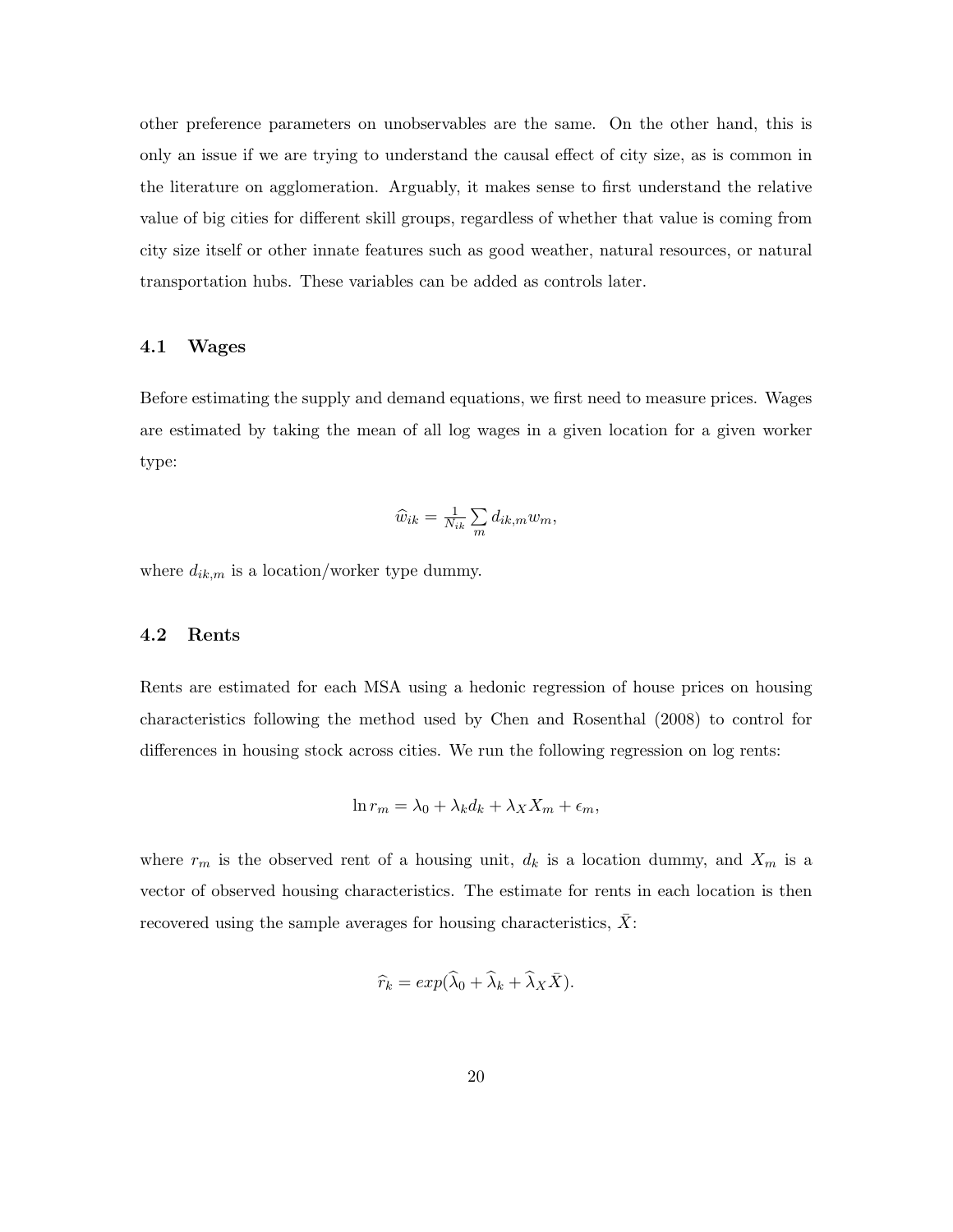### 4.3 Skill-Specific Preferences

To estimate the preference parameters, we need to first estimate the housing share of consumption,  $\theta$ . To do this, we will assume that this is constant across worker types and locations and simply calculate the average rent per unit wage, which is 0.26 in the year 2000 data.<sup>8</sup>

Using maximum likelihood, we can estimate the vector  $\gamma_i = [\gamma_i^N \gamma_i^X]$ . The log-likelihood function is given by

$$
\mathcal{L}(\gamma_i) = \frac{1}{N_i} \sum_k \sum_m d_{ik,m} \ln P_i^S(k|\widetilde{B}_{ik}, w_{ik}, r_k).
$$

We can aggregate to get the following estimator:

$$
\widehat{\gamma}_i = \underset{\gamma_i}{\arg\max} \sum_k \frac{N_{ik}}{N_i} \ln P_i^S(k|\widetilde{B}_{ik}, w_{ik}, r_k).
$$

## 4.4 Industry-Specific Productivity

In a similar manner to the estimation of amenities, we estimate the industry-specific productivity parameter vector  $\eta_j = [\eta_j^N \; \eta_j^X]$ . The log-likelihood function is given by:

$$
\mathcal{L}(\eta_j) = \frac{1}{E_j} \sum_k \sum_m d_{jk,m} w_m \ln P_j(k|\widetilde{A}_{jk}, W_{jk}),
$$

where  $d_{jk,m}$  is a industry/location dummy. We can aggregate to get the following estimator:

$$
\widehat{\eta}_j = \argmax_{\eta_j} \sum_k \frac{E_{jk}}{E_j} \ln P_j(k|\widetilde{A}_{jk}, W_{jk}).
$$

### 4.5 Worker-Specific Productivity

Next, we estimate the worker-specific productivity parameter vector,  $\chi_{ij} = [\chi_{ij}^N \chi_{ij}^X]$ , and the industry/occupation share parameter,  $\beta_{ij}$ , simultaneously. The log-likelihood function is given by

<sup>8</sup>This is consistent with housing expenditure estimates. See Davis and Ortalo-Magne (2011) for a detailed discussion of housing expenditures over time and across cities.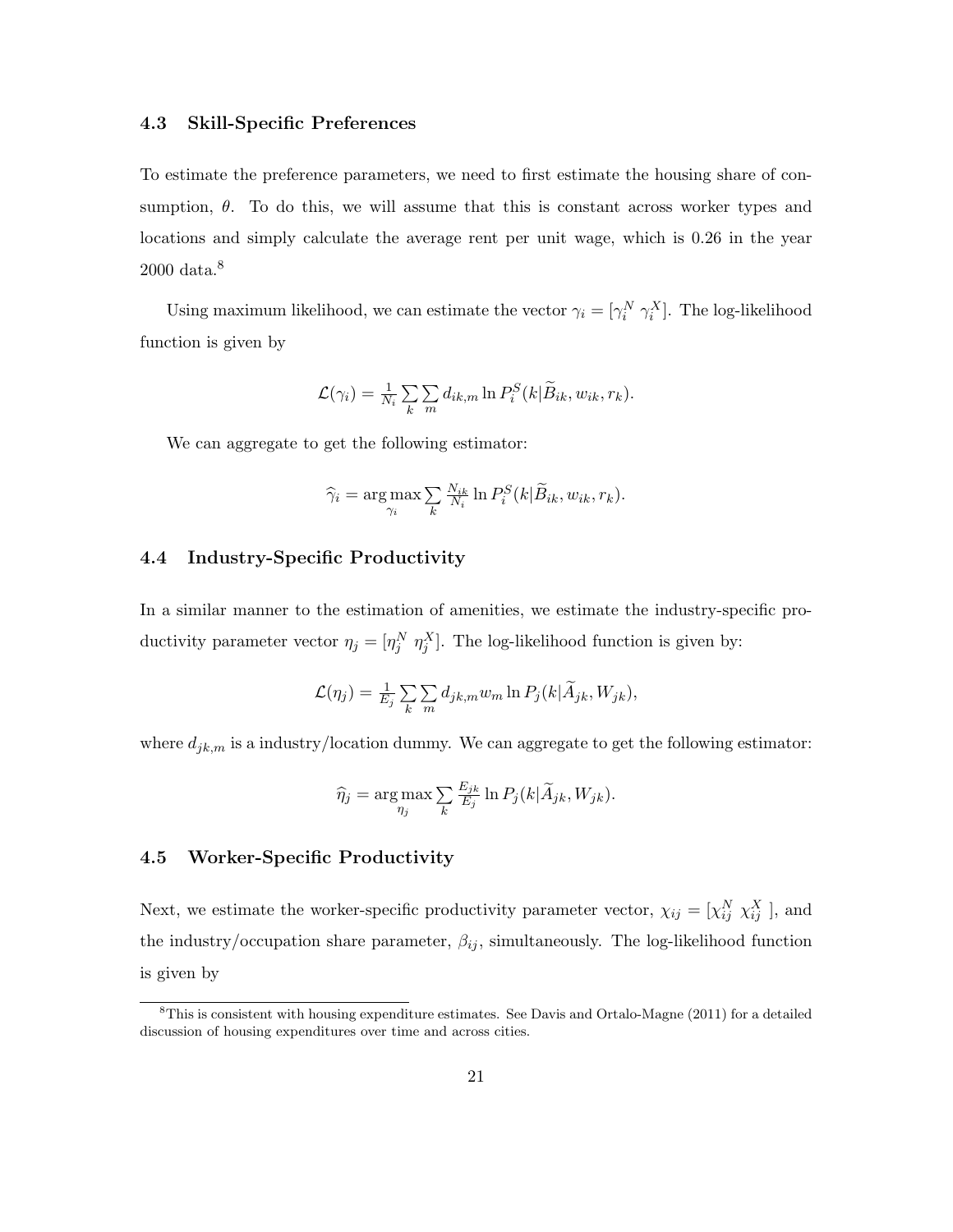$$
\mathcal{L}(\chi_{ij}, \beta_{ij}) = \sum_{i} \sum_{j} \sum_{k} \sum_{m} d_{ijk,m} w_m \ln P_{jk}(i|\beta_{ij}, \widetilde{\alpha}_{ijk}),
$$

where  $d_{ijk,m}$  is an education/industry/location dummy. We can aggregate to get the following estimator:

$$
[\widehat{\chi}_{ij} \ \widehat{\beta}_{ij}] = \underset{\chi_{ij}, \beta_{ij}}{\arg \max} \sum_{i} \sum_{j} \sum_{k} \frac{E_{ijk}}{E_{jk}} \ln P_{jk}(i|\beta_{ij}, \widetilde{\alpha}_{ijk}).
$$

## 4.6 Housing Supply

For simplicity, we will assume a housing supply elasticity of 5.0 for all locations.<sup>9</sup> The scale parameter of the housing supply function can then be backed out from the rents, total employment, and wages in each location, by assuming market clearing for housing:

$$
L_k^S = L_k^D = \frac{\theta}{r_k} \sum_i N_{ik}^S w_{ik},
$$
  

$$
\widehat{C}_k = \frac{L_k^S}{\widehat{r}_k^{\delta_k}}.
$$

## 5 Quantitative Results

This section presents the results of the estimation as well as additional quantitative analysis in order to quantify and decompose the various sources driving the spatial distribution of worker types.<sup>10</sup> The primary focus here will be to explain the relative value of city size for both production and consumption across skill groups. However, some other interesting results are discussed as well.

<sup>9</sup>Green, Malpezzi, and Mayo. (2005) provide estimates for the price elasticity of housing across metro areas and do not find that elasticities are strongly correlated with population.

<sup>&</sup>lt;sup>10</sup>Most of the parameter estimates are contained in this section; however, to avoid information overload, some are located in Appendix A. These include the estimates of industry-specific labor technology,  $\beta_{ij}$ , which, while important, are difficult to interpret and contain little information that cannot be gleaned from Table 1, which shows skill group shares by industry. Also contained in the appendix are the estimates of the housing supply scale parameters,  $C_k$ , and the estimated monthly rents,  $r_k$ , for 2010. These roughly capture the relative supply across cities that is found in the literature. Estimates of the parameters  $\chi_{ij}$ ,  $\beta_{ij}$ , and  $C_k$ for 1980, 1990, and 2000 are not included but are available upon request.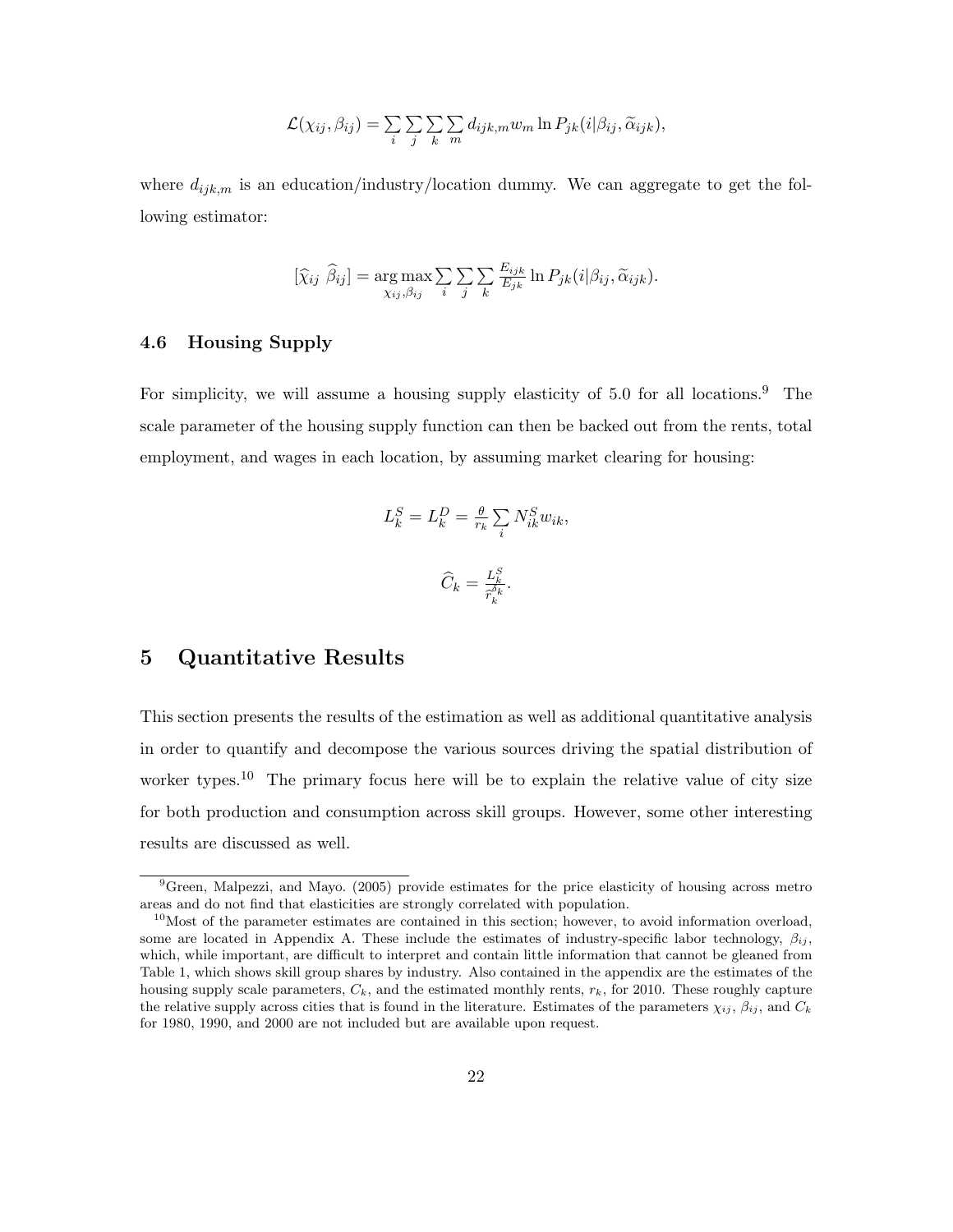### 5.1 Parameter Estimates

First, we will consider the relationship between city size and consumption amenities, and how that relationship has changed over time. Table 3 shows the parameter estimates for the amenity value of city size across different skill groups,  $\gamma_i^N$ , for each decade from 1980 to 2010. These parameter estimates should be interpreted as the percentage increase in a skill group population for a 1 percent increase in total population, holding prices constant. Therefore, a value above 1 represents increasing relative labor supply with city size, and a value below 1 represents decreasing relative labor supply with city size.

In the cross section, for all years, there is generally a positive correlation with the relative amenity value of city size and skill level. The exception is for those workers without high school degrees, who also place high value on big city amenities. Over time, the value of urban amenities has increased among highly educated workers relative to workers with lower education levels. Again, the exception is among those workers without a high school education. What these estimates suggest is that urban amenities are at least partially responsible for the increased sorting of high-skilled individuals into large cities.

Table 3: Estimates of City Size Effect on Labor Supply by Education Level,  $(\gamma_i^N)$ 

| Education Level       | 1980   | 1990   | 2000   | 2010       | Change 1980-2010 |
|-----------------------|--------|--------|--------|------------|------------------|
| $\langle$ High School | 0.9824 | 1.0261 | 1.0466 | 1.1076     | 0.1252           |
| High School           | 0.9437 | 0.95   | 0.9382 | 0.9461     | 0.0024           |
| Some College          | 0.9732 | 0.9551 | 0.9429 | 0.9461     | $-0.0271$        |
| College               | 1.0151 | 1.067  | 1.068  | $1.0667\,$ | 0.0516           |
| Graduate School       | 1.0508 | 1.1038 | 1.1126 | 1.1034     | 0.0526           |
| College - $H.S.*$     | 0.0714 | 0.117  | 0.1298 | 0.1206     | 0.0492           |

Estimates represent relative preference parameters for city size  $(\gamma_i^N)$  for different education levels. A value of 1 represents proportional growth for a skill group with respect to city size, holding prices constant. <sup>∗</sup>College - H.S. is the difference in the parameter estimates between the college group and the high school group.

Next, we consider the relationship between productivity and city size across industries. Table 4 shows the estimates of  $\eta_j^N$ , which represent the percentage change in expenditures for a 1 percent increase in total city employment for each industry from 1980 to 2010, holding labor costs fixed. These estimates clearly show that some industries derive much greater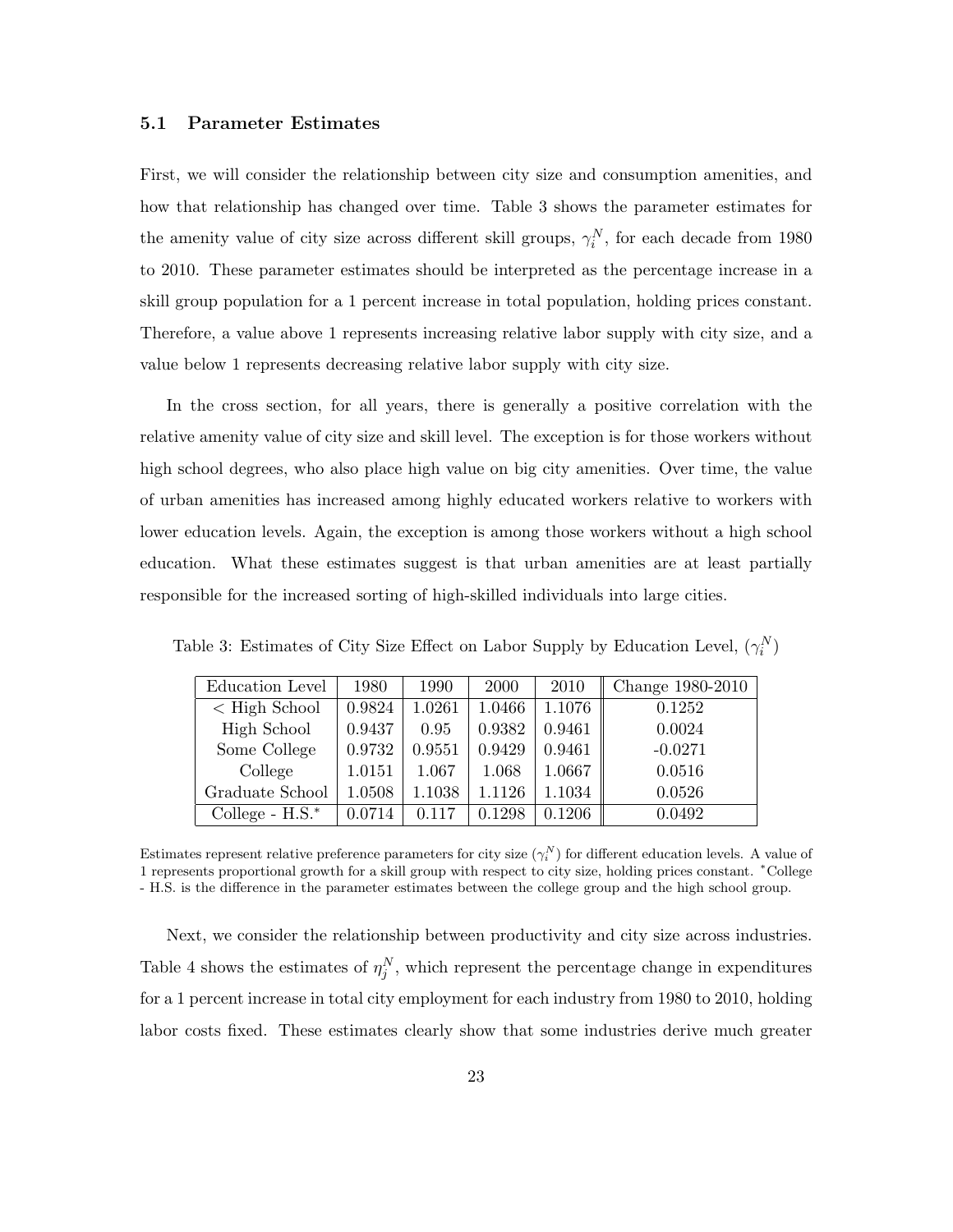productivity value from large cities than others. The highest estimates come from finance, professional services, and legal services, which are notably all high-skilled industries. The lowest estimates are for agriculture, utilities, and durable goods, which are lower-skilled industries. However, this correlation does not hold for all industries. For example, health care and education, both high-skilled industries, display relatively low productivity returns to city size.

If we look across time, the estimates are very persistent across industries. In addition, there do not seem to be systematic changes within industries in the productivity returns to city size. Some of the estimates have increased and some have decreased, and there is no obvious correlation with either relative skills or industry size.

| Industry                            | 1980   | 1990   | 2000   | 2010   | Change 1980-2010 |
|-------------------------------------|--------|--------|--------|--------|------------------|
| Retail Trade                        | 0.946  | 0.9304 | 0.9303 | 0.9361 | $-0.0099$        |
| Education                           | 0.9607 | 0.961  | 0.9869 | 0.998  | 0.0373           |
| Health Care                         | 1.0064 | 0.9899 | 0.997  | 0.9848 | $-0.0216$        |
| Durable Goods                       | 0.955  | 0.9195 | 0.8708 | 0.8801 | $-0.0749$        |
| Finance, Insurance and Real Estate  | 1.07   | 1.0988 | 1.1226 | 1.1239 | 0.0539           |
| Business and Repair Services        | 1.071  | 1.0671 | 1.099  | 1.0709 | $-0.0001$        |
| Construction                        | 0.8748 | 0.9458 | 0.9246 | 0.9629 | 0.0881           |
| Nondurable Goods                    | 0.9805 | 0.9666 | 0.9674 | 0.974  | $-0.0065$        |
| Public Administration               | 0.9525 | 0.9554 | 0.948  | 0.968  | 0.0155           |
| Transportation                      | 1.0439 | 1.0423 | 1.0439 | 1.0291 | $-0.0148$        |
| Social Services                     | 1.0198 | 1.0034 | 1.026  | 1.0126 | $-0.0072$        |
| Professional Services               | 1.1237 | 1.1308 | 1.1816 | 1.1674 | 0.0437           |
| Personal Services                   | 0.9218 | 0.95   | 1.0138 | 1.0375 | 0.1157           |
| Wholesale Durable Goods             | 0.9893 | 1.0037 | 0.9888 | 0.9481 | $-0.0412$        |
| Agriculture, Forestry and Fisheries | 0.5813 | 0.6904 | 0.7151 | 0.7373 | 0.1560           |
| Wholesale Nondurable Goods          | 1.0104 | 1.0147 | 1.0138 | 1.0144 | 0.0040           |
| Communications                      | 0.9919 | 1.0405 | 1.0989 | 1.0754 | 0.0835           |
| Entertainment and Recreation        | 1.0826 | 1.0884 | 1.0308 | 1.0489 | $-0.0337$        |
| Legal Services                      | 1.1595 | 1.1753 | 1.2471 | 1.2795 | 0.1200           |
| Utilities and Sanitary Services     | 0.9045 | 0.894  | 0.8721 | 0.8261 | $-0.078$         |

Table 4: Relative Productivity Returns of City Size by Industry for 1980 to 2010

Estimates represent relative productivity parameters  $(\eta_j^N)$  for city size for different industries. A value of 1 represents proportional growth for an industry with respect to city size, holding prices constant.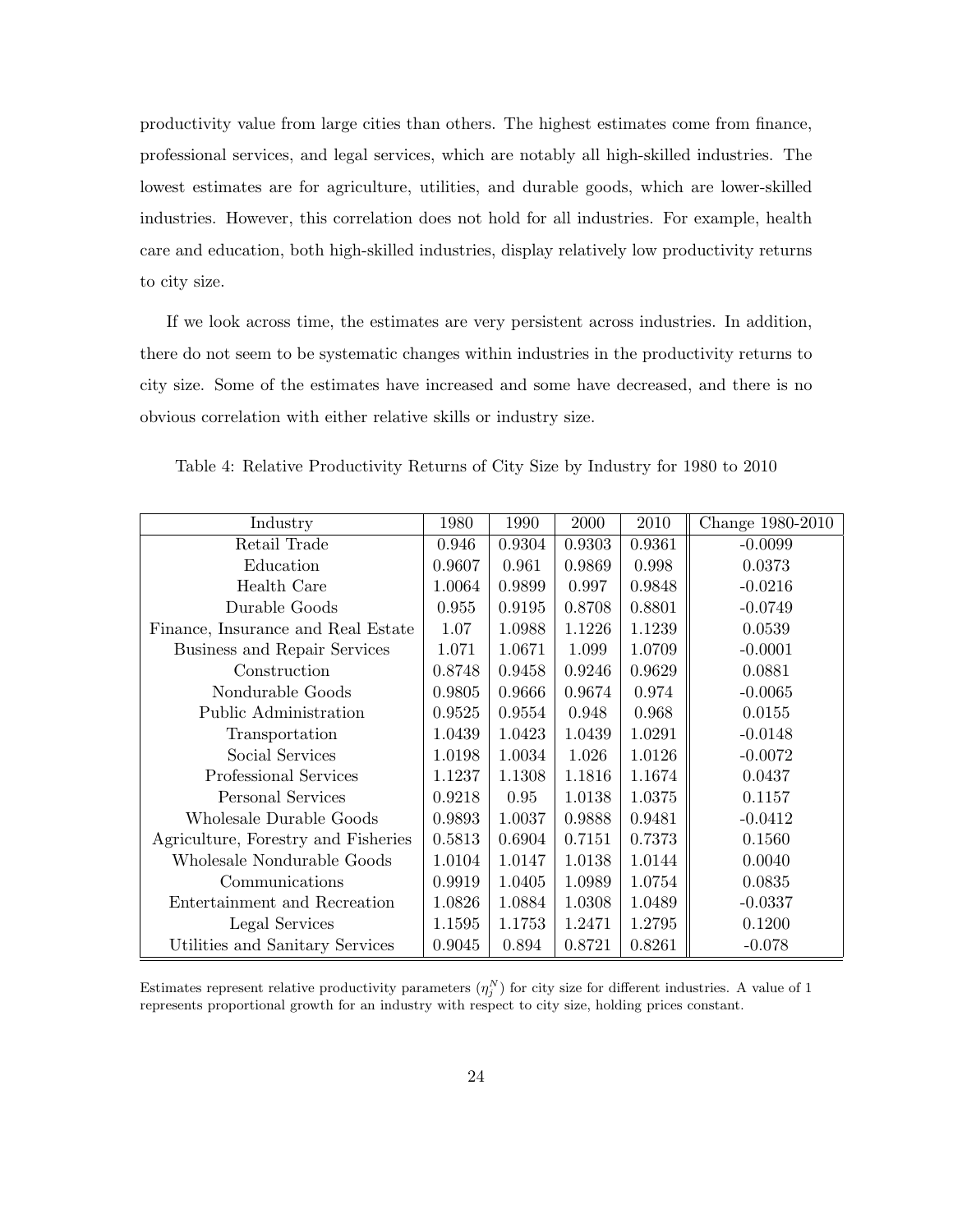Table 5 shows the estimates of  $\chi_{ij}$ , which represent the skill-specific shifts in expenditures within each industry as total city employment increases. Note that the omitted category is "< high school," which is normalized to 0. The most striking feature of these results is that for every industry, expenditures are shifted to high-skilled labor in larger cities. This is consistent with previous research that has suggested that tasks and skills are important drivers of productivity in cities. Also note that not all industries adjust employment as readily. In particular, education and health care are two of the least responsive industries in adjusting skilled labor expenditure shares with city size. This suggests that there are two ways in which industry composition can affect skill composition, through differences in average skill share or through differences in how the skilled labor share changes across locations.

|                                     | High      | Some      | College   | Graduate  |
|-------------------------------------|-----------|-----------|-----------|-----------|
|                                     | School    | College   |           | School    |
| Retail Trade                        | $-0.1013$ | $-0.0266$ | 0.1372    | 0.2372    |
| Education                           | $-0.1311$ | $-0.0922$ | $-0.0489$ | $-0.0174$ |
| Health Care                         | $-0.0436$ | $-0.0544$ | 0.1089    | 0.1376    |
| Durable Goods                       | $-0.0742$ | 0.0457    | 0.241     | 0.3523    |
| Finance, Insurance and Real Estate  | $-0.1237$ | $-0.0311$ | 0.1208    | 0.2854    |
| Business and Repair Services        | $-0.1944$ | $-0.0944$ | 0.1637    | 0.3334    |
| Construction                        | $-0.1498$ | $-0.0896$ | 0.0634    | 0.1404    |
| Nondurable Goods                    | $-0.0513$ | $-0.0182$ | 0.196     | 0.3452    |
| Public Administration               | $-0.0152$ | 0.0267    | 0.1222    | 0.2198    |
| Transportation                      | $-0.0715$ | 0.0451    | 0.2375    | 0.2533    |
| Social Services                     | 0.0126    | 0.0712    | 0.1353    | 0.1681    |
| Professional Services               | $-0.0033$ | 0.0086    | 0.2124    | 0.344     |
| Personal Services                   | $-0.1686$ | $-0.1149$ | 0.111     | 0.1828    |
| Wholesale Durable Goods             | $-0.1897$ | $-0.0412$ | 0.0884    | 0.1168    |
| Agriculture, Forestry and Fisheries | $-0.2054$ | $-0.1894$ | $-0.0182$ | 0.1506    |
| Wholesale Nondurable Goods          | $-0.0669$ | 0.056     | 0.1745    | 0.4353    |
| Communications                      | $-0.259$  | $-0.1134$ | 0.0609    | 0.2252    |
| Entertainment and Recreation        | 0.0583    | 0.1864    | 0.3985    | 0.5018    |
| Legal Services                      | 0.3619    | 0.5295    | 0.6922    | 0.8149    |
| Utilities and Sanitary Services     | $-0.2056$ | $-0.1489$ | 0.0243    | 0.0965    |

Table 5: Industry/Education Production Returns to City Size  $(\chi_{ij})$  for 2010

The estimates represent industry/worker type-specific returns to city size  $(\chi_{ij})$ .  $\chi_{1j}$  is normalized to 0 for all j (i.e. the "< high school" category is omitted).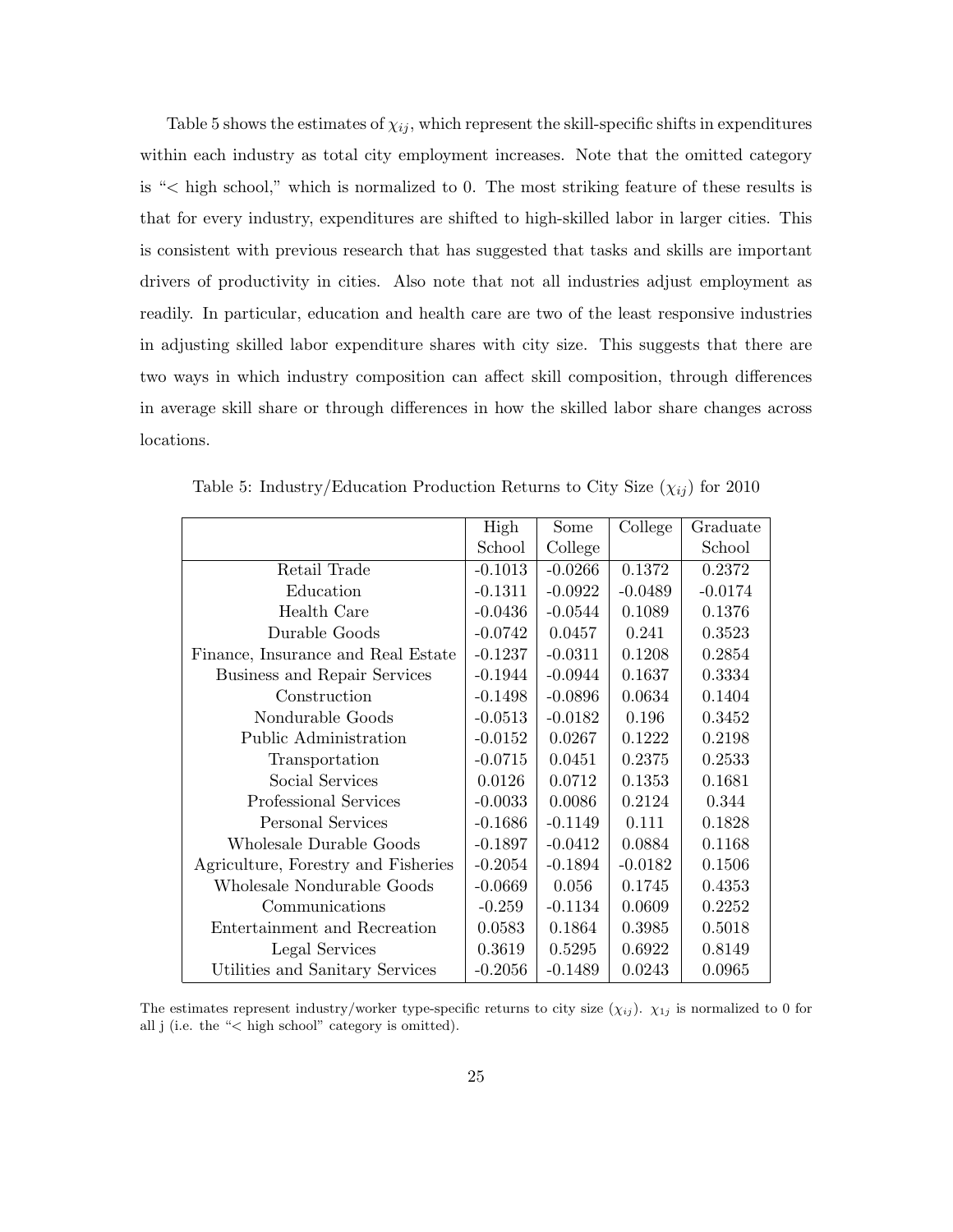## 5.2 Decomposing Demand

While we are able to encapsulate the response in labor supply into a single parameter for each worker type (Table 3 ), an equivalent representation for labor demand by skill group is not as simple. The reason for the complexity is that labor demand across skill types is derived by aggregating across all industries and therefore depends on the composition of industries in the economy as a whole and in each city. This aggregation introduces nonlinearities in the response of skill demand to city size, thus making the marginal demand with respect to city size dependent on city size itself. The entire predicted demand curve can be calculated, but it is not very useful for comparison.

Nonetheless, we want to be able to compare the response of labor demand with the response of labor supply. Therefore, the strategy taken here is to calculate the marginal response of labor demand to city size for a representative city. We choose the representative city to have a total employment of 1 million workers. This employment number corresponds approximately to the employment of the city in which the median U.S. worker lives i.e., half of the workers live in smaller cities and half live in larger cities. For reference, this is right around the employment of the Denver, Tampa, and Pittsburgh metro areas.

To calculate the aggregate labor supply, we first set the prices equal to the average prices for each skill group in the entire economy. Then, the marginal response of labor demand for each worker type can be calculated numerically using all of the estimated firm technology parameters. First, we present the results by allowing for all responses to changes in city size, including both the changes in industry expenditures with respect to city size through total factor productivity shifts and the changes in skill-specific demand within industries. Then we shut down the effect of various parameters to decompose the source of skilled-labor demand. Finally, we analyze the changes in labor demand over time and also consider the role of aggregate industry composition changes.

Table 6 shows the demand response of city size for each skill group in each decade, allowing for both industry-specific and skill-specific effects. Similar to the results for labor supply shown in Table 3, the numbers represent the predicted percentage change in labor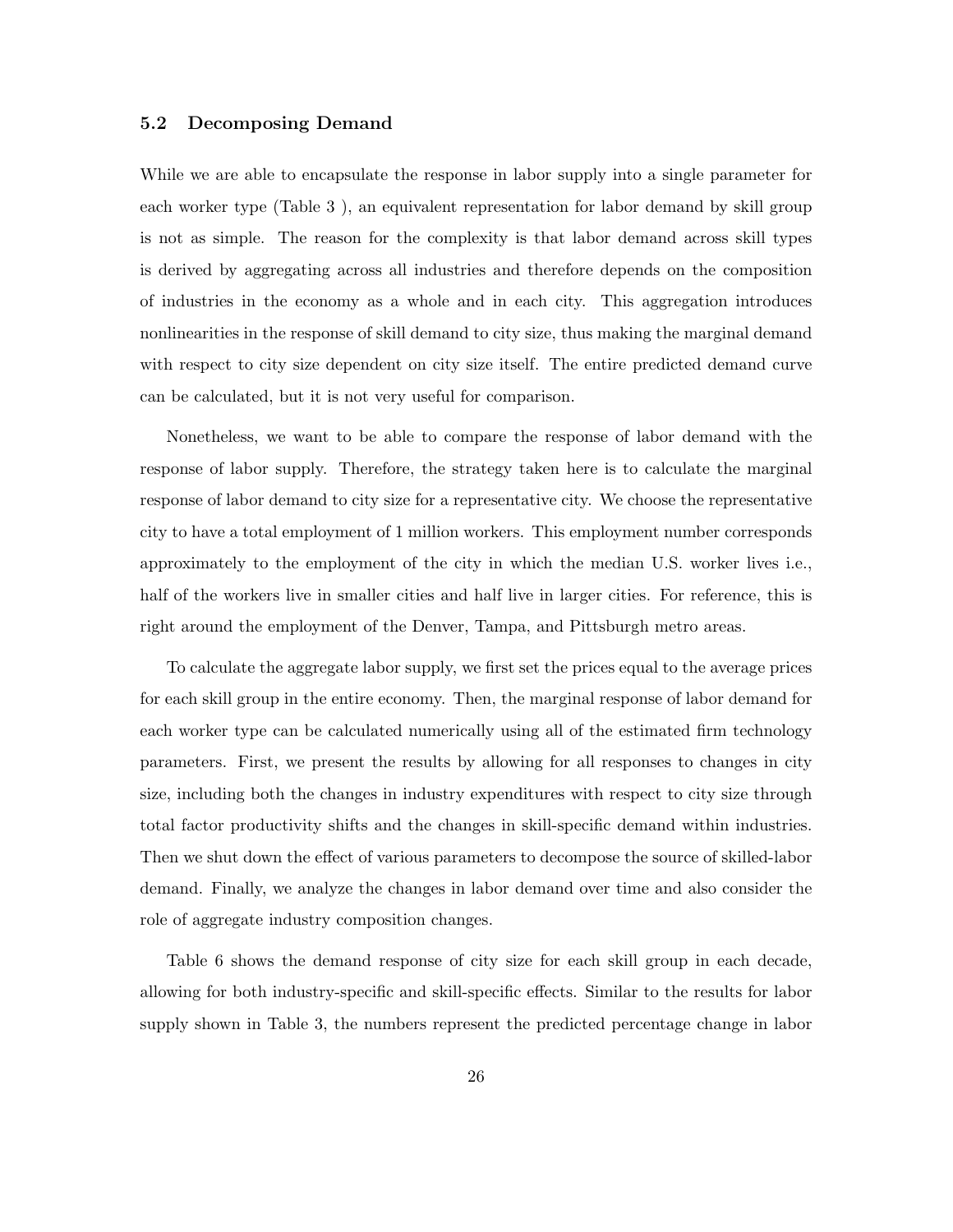supply in each group for a 1 percent change in aggregate city employment, holding prices constant. For all years, there is clearly a stronger relative response in the demand for highskilled workers as city size increases. Furthermore, this response has strengthened over time, with the gap between college graduates and others increasing between 1980 and 2010.

For all years, the relative demand response is larger than the supply response, which would be expected given the increasing wage gap with city size. However, the magnitude of both supply and demand responses are economically significant. For example, compare the difference in demand between college graduates and high school graduates in 2010, 0.227, with the difference in supply, 0.121 (from Table 3). Also note that the change in the relative supply versus demand between 1980 and 2010 is of similar magnitude. Again, comparing college graduates with high school graduates, the change in the difference in supply across groups versus the difference in demand shows that both are of similar magnitude (0.0492 versus 0.1002 respectively); however, the demand elasticity due to increases in productivity dominates.

| Education Level       | 1980   | 1990   | 2000   | 2010   | Change    | Change          |
|-----------------------|--------|--------|--------|--------|-----------|-----------------|
|                       |        |        |        |        | 1980-2010 | $(Normalized*)$ |
| $\langle$ High School | 0.9511 | 0.9211 | 0.9183 | 0.9879 | 0.0368    | 0.0123          |
| High School           | 0.9469 | 0.9091 | 0.9038 | 0.8836 | $-0.0633$ | $-0.0899$       |
| Some College          | 1.0209 | 0.9941 | 0.9859 | 0.9535 | $-0.0674$ | $-0.0780$       |
| College               | 1.0737 | 1.0982 | 1.122  | 1.1106 | 0.0369    | 0.0292          |
| Graduate School       | 1.093  | 1.1142 | 1.1537 | 1.1478 | 0.0548    | 0.0468          |
| College - $H.S.**$    | 0.1268 | 0.1891 | 0.2182 | 0.227  | 0.1002    | 0.1190          |

Table 6: City Size Effect on Labor Demand by Skill Level

The results represent predicted demand for different skill levels, accounting for both industry-specific and skill-specific components. A value of 1 represents proportional demand growth for a skill group with respect to city size, holding prices constant. <sup>∗</sup>The normalized results control for exogenous industry composition changes over time. ∗∗College - H.S. is the difference in the parameter estimates between the college group and the high school group.

Next, we want to decompose the contributions of technology in labor demand across cities into those related to industry-specific productivity versus those related to skill-specific productivity. The industry-specific component of relative skill demand comes from differential changes in total factor productivity with respect to city size across industries that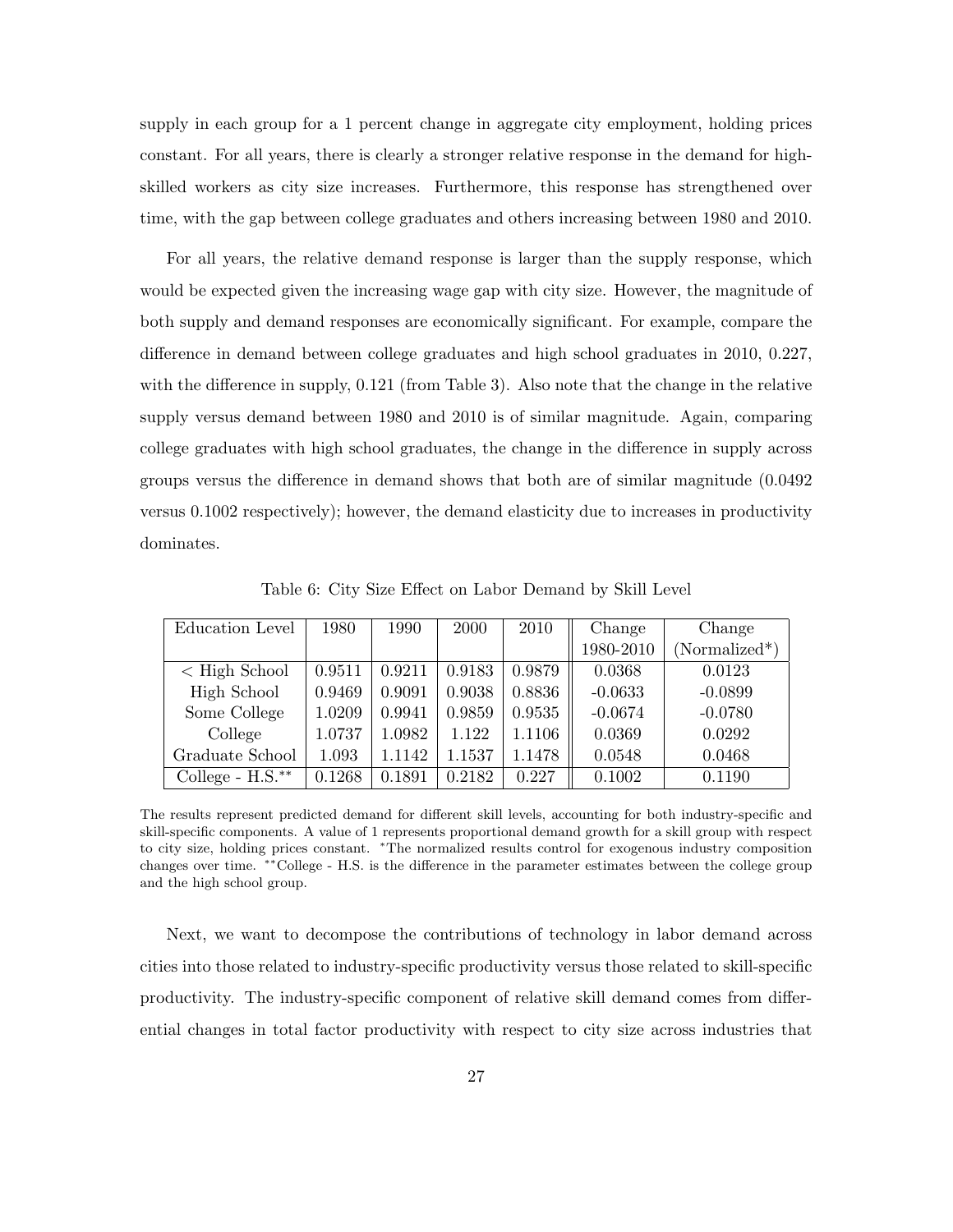have different skilled labor shares. More simply, the industry-specific component is that which arises through the parameters,  $\eta_j^N$ . If industries with higher average skill levels are systematically overrepresented in cities, then we would expect this to increase demand for high-skilled labor. This is implemented using average labor shares for each industry and assuming that they do not change with city size, effectively "turning off" the effect of  $\chi_{ij}$ and then recalculating the labor demand response.

Likewise, the skill-specific component of relative skill demand comes from changes within industries in labor shares in larger cities. In other words, the skill-specific component is that which arises through the parameters  $\chi_{ij}$ . This is calculated by fixing industry-specific total factor productivity and recalculating the demand response. Note that "skill-specific component" as it is used here is a bit of a misnomer, given that we allow the parameters  $\chi_{ij}$  to vary freely across industries meaning the skill-specific response can also vary across industries. Later, we will explore the relative contributions of industries.

Tables 7 and 8 show the results for the industry-specific and skill-specific components, respectively. The first thing to note is that in the cross section, differences in relative skilled labor demand are driven mostly by skill-specific productivity differences, but there is a small effect from industry-specific factors. In 2010, comparing high school and college graduates, the skill-specific component accounts for a difference of 0.1979 between demand increases for college versus high school graduates, while the difference arising from the industry-specific component is only 0.0292. This suggests that the driving force behind the sorting of skill types across cities arises from skill-specific production advantages of large cities, although differences in industry-specific productivity does contribute positively to skilled demand due to changes in industry composition in large cities.

Likewise, when we consider the changes over time, skill-specific components dominate. For example, the change due to the industry-specific component between 1980 and 2010 in the relative demand between college and high school graduates is only 0.0157. The same value for the skill-specific component is 0.0844. Finally, we want to consider the role of changes in economy-wide industry composition over time. The final columns in Tables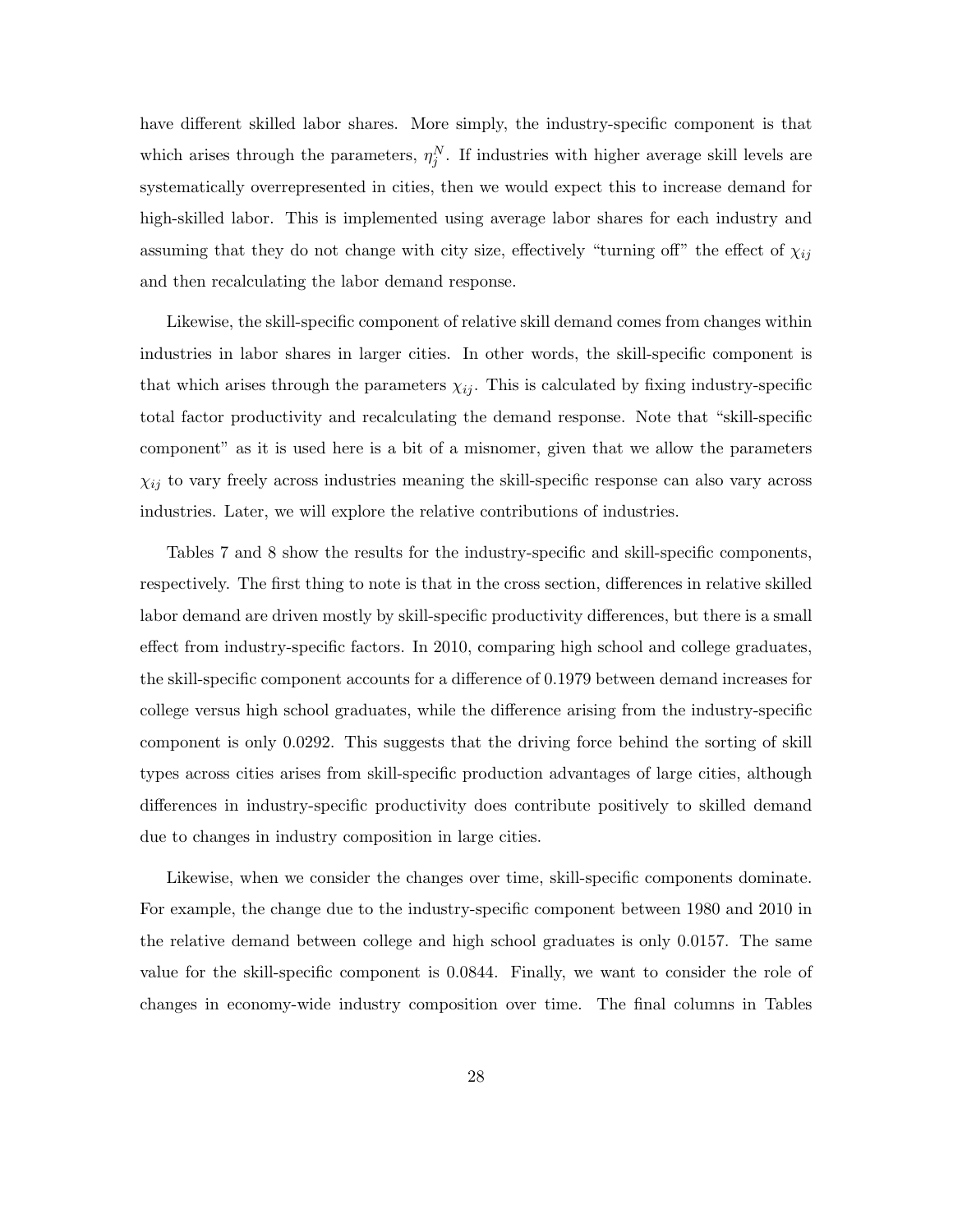6, 7, and 8 recalculate the changes over time by removing the component that is related to changes in industry composition. This is done by fixing industry expenditure shares at 1980 levels, but allowing changes in technology. Again, subtracting the changes for college versus high school demand, we actually find a larger difference for the total effect of 0.1191, suggesting that industry composition has actually worked against relative demand for high-skilled labor in cities over time. The results also suggest that changes in industry composition have increased industry-specific effects but have worked against skill-specific technology effects.

| Education Level       | 1980   | 1990   | 2000   | 2010   | Change    | Change           |
|-----------------------|--------|--------|--------|--------|-----------|------------------|
|                       |        |        |        |        | 1980-2010 | $(normalized^*)$ |
| $\langle$ High School | 0.9617 | 0.9579 | 0.9563 | 0.9593 | $-0.0024$ | $-0.0146$        |
| High School           | 0.9747 | 0.9749 | 0.9804 | 0.9835 | 0.0088    | $-0.0068$        |
| Some College          | 0.9829 | 0.9861 | 0.9959 | 0.9958 | 0.0129    | $-0.0023$        |
| College               | 0.9882 | 0.9957 | 1.0124 | 1.0127 | 0.0245    | 0.0041           |
| Graduate School       | 0.9908 | 0.9995 | 1.0193 | 1.0196 | 0.0288    | 0.0085           |
| College - $H.S.**$    | 0.0135 | 0.0208 | 0.032  | 0.0292 | 0.0157    | 0.01084          |

Table 7: City Size Effect on Labor Demand by Skill Level: Industry-Specific Component

The results represent predicted demand for different skill levels, accounting for only industry-specific returns  $(\eta_j^N)$  and not the skill-specific component within industries. A value of 1 represents proportional demand growth for a skill group with respect to city size, holding prices constant. <sup>∗</sup>The normalized results control for exogenous industry composition changes over time. ∗∗College - H.S. is the difference in the parameter estimates between the college group and the high school group.

Although we have established that relative increases in skilled-labor demand in cities are driven primarily by skill-specific technology changes within industries, this does not suggest that in the cross section or over time these skill-specific changes are equal across industries. Table 9 shows the main components that affect skilled labor demand in cities for 1980 and 2010, along with the total contribution of each industry to changes in skill demand in cities over that time. This table is meant to summarize which industries are the largest contributors to demand for skilled labor in large cities and illuminate the underlying components of this contribution.

There are four main components that make up the industry contribution to skilled-labor demand in cities. The first is the size of the industry in general, which we calculate as the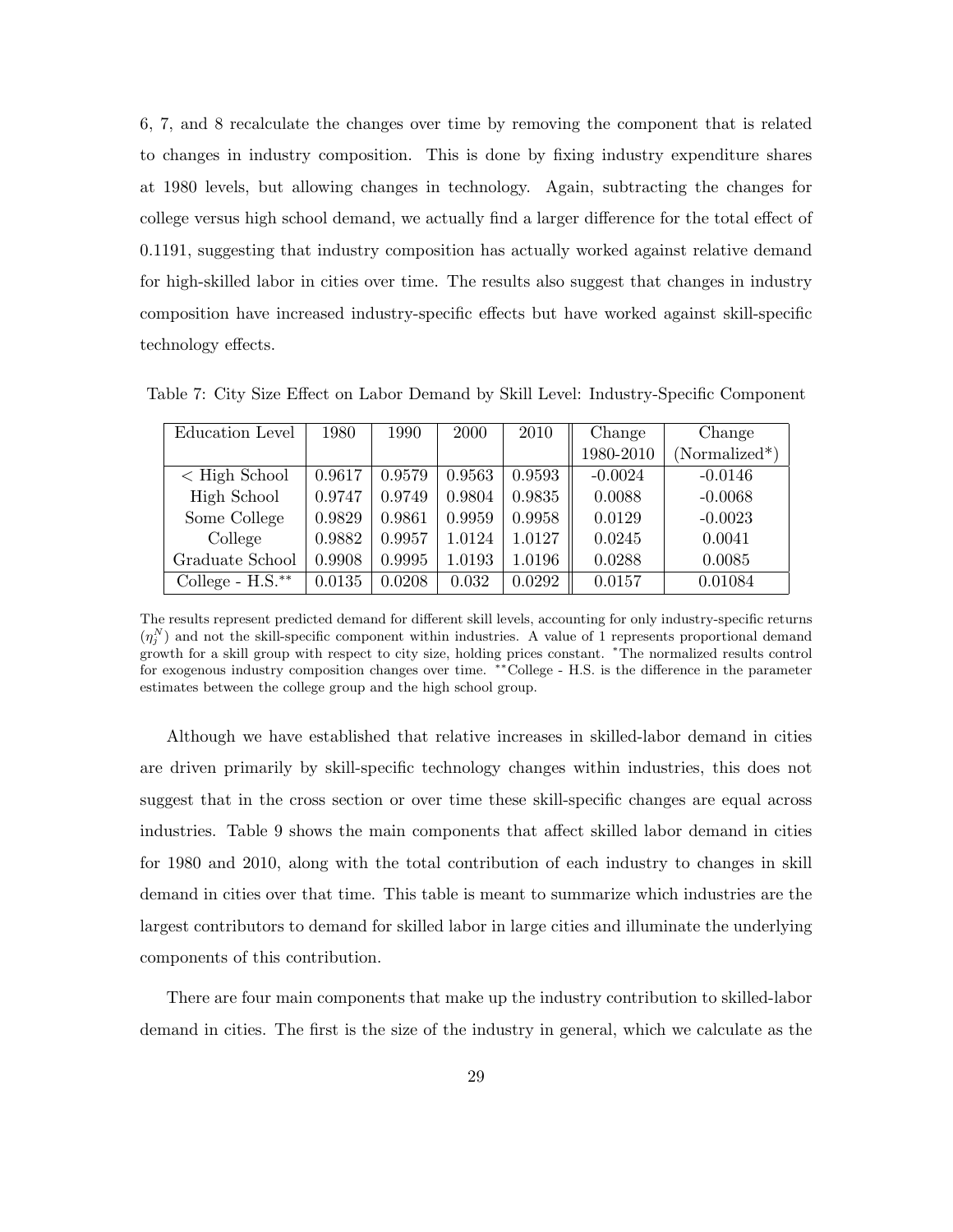| Education Level       | 1980       | 1990   | 2000   | 2010   | Change    | Change           |
|-----------------------|------------|--------|--------|--------|-----------|------------------|
|                       |            |        |        |        | 1980-2010 | $(Normalized^*)$ |
| $\langle$ High School | 0.9893     | 0.9634 | 0.9622 | 1.0285 | 0.0392    | 0.0271           |
| High School           | 0.9724     | 0.9342 | 0.9232 | 0.8995 | $-0.0729$ | $-0.0835$        |
| Some College          | 1.0384     | 1.0079 | 0.9898 | 0.9571 | $-0.0813$ | $-0.0765$        |
| College               | 1.0859     | 1.1026 | 1.1095 | 1.0974 | 0.0115    | 0.0240           |
| Graduate School       | $1.1025\,$ | 1.1147 | .1345  | 1.128  | 0.0255    | 0.0373           |
| College - $H.S.**$    | 0.1135     | 0.1684 | 0.1863 | 0.1979 | 0.0844    | 0.1075           |

Table 8: City Size Effects on Labor Demand by Skill Level: Skill-Specific Component

The results represent predicted demand for different skill levels, accounting for only skill-specific returns  $(\chi_{ij})$  within industries and not industry-specific returns. A value of 1 represents proportional demand growth for a skill group with respect to city size, holding prices constant. <sup>∗</sup>The normalized results control for exogenous industry composition changes over time. \*\*College - H.S. is the difference in the parameter estimates between the college group and the high school group.

share of the total economy, measured by total labor expenditures. The second component is the change in industry expenditures with respect to city size, given by the estimates of  $\eta_i$ . The third component is the change within industries in skilled-labor demand with respect to city size, which is calculated as the difference in change in demand for college versus high school graduates, or  $\chi_{4j} - \chi_{2j}$ . The final component is the average expenditure share on skilled labor for each industry. This is calculated as the share of labor expenditures on workers with college or graduate degrees. The last column represents the industry contribution to the changes in skilled-labor demand in cities between 1980 and 2010, as a percentage of the total. The total change in skilled-labor demand for college graduates versus high school graduates over the time period is  $0.1002<sup>11</sup>$ 

The most striking result is that demand for skilled labor in cities has increased within every industry, which suggests that there has been an important technological change that is partially independent of industry characteristics. This can be seen by comparing city/skill demand in 1980 with 2010 in Table 9. However, note that not all industries changed in

<sup>&</sup>lt;sup>11</sup>To be precise, the last column is calculated by first calculating the contribution of each industry to relative increase in demand for college graduates versus high school graduates for a 1 percent increase in city size for both 1980 and 2010. This number is then differenced for each industry to get the change in contribution over time. Finally, this is divided by the total change between 1980 and 2010 in the elasticity of demand for college graduates versus high school graduates with respect to city size.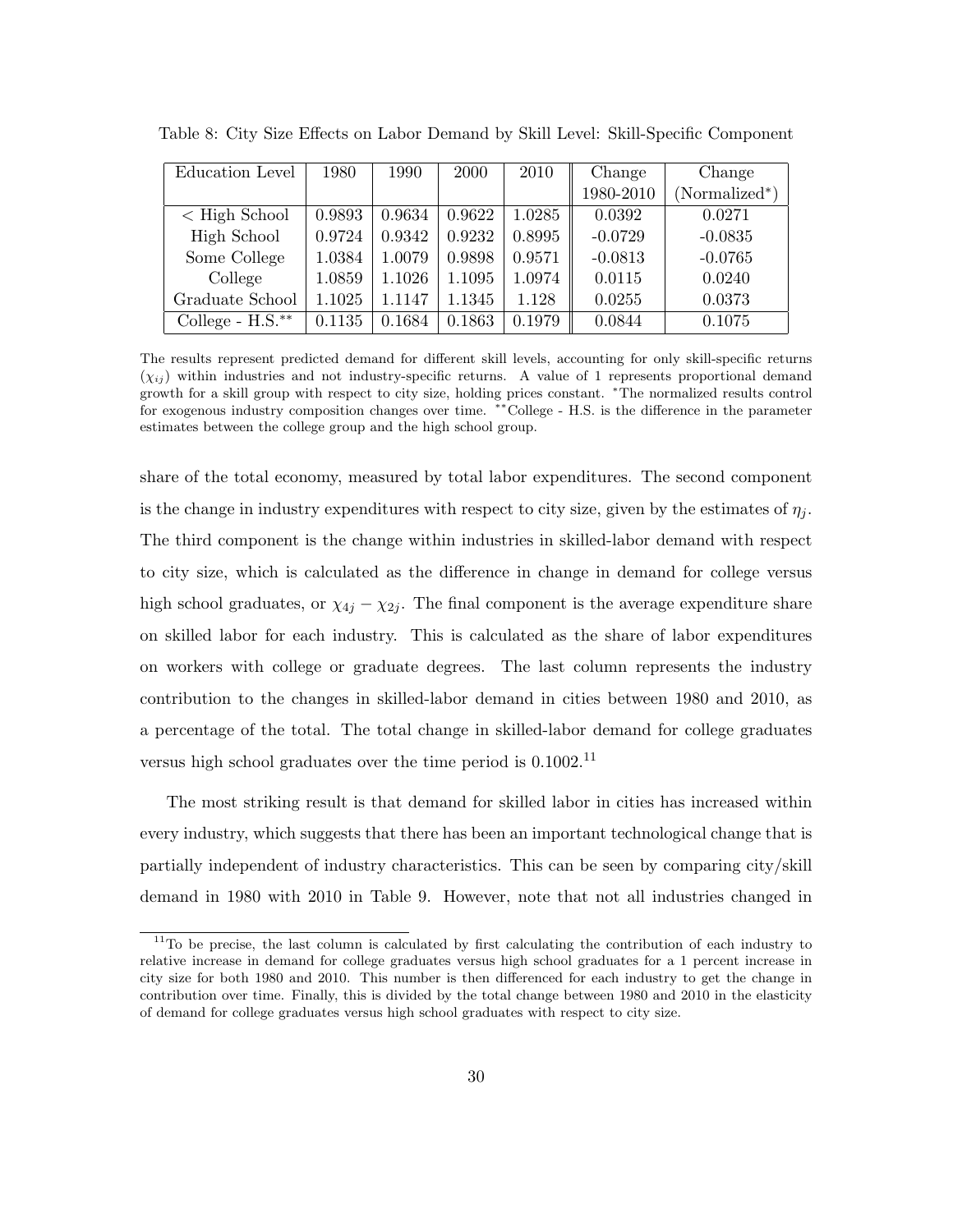the same way. Health care, for example, has a relatively stable skill mix across locations, and this has changed only slightly over the time period. The finance industry, on the other hand, changed from having relatively low variation in skill mix across cities to the highest of any industry in 2010.

This partially explains why finance is the largest contributor to the change in skill demand in large cities over time, accounting for 35 percent of the change between 1980 and 2010. Additionally, the finance industry had disproportionate gains in industry size, productivity returns to city size, and skilled labor share. Another big contributor to demand changes at 28.5 percent of the total was the business services sector. However, this was due mostly to the fact that the industry doubled in size and changed its overall skill share, as opposed to technology changes within the industry related to the productivity of large cities. Some industries actually contributed negatively to skill demand in cities, the largest being the construction industry. This was due to relatively meager gains in skill demand, both overall and in large cities, compared with other industries, along with a small decline in overall industry size.

## 6 Conclusion

This paper develops and estimates a model of location choice to account for heterogeneity in productivity and preferences across different worker types with regard to the amenities offered in large cities. By doing this, we are able to isolate the various components leading to the overrepresentation of high-skilled workers in large cities. We find that both supply and demand for high-skilled workers increase relative to low-skilled workers in cities. However, demand for high-skilled workers increases faster with city size relative to supply, leading to upward pressure on wages for high-skilled workers relative to low-skilled workers in large cities.

We also decompose demand for skilled workers for different industries. The share of employment in different industries changes systematically as cities grow. We find that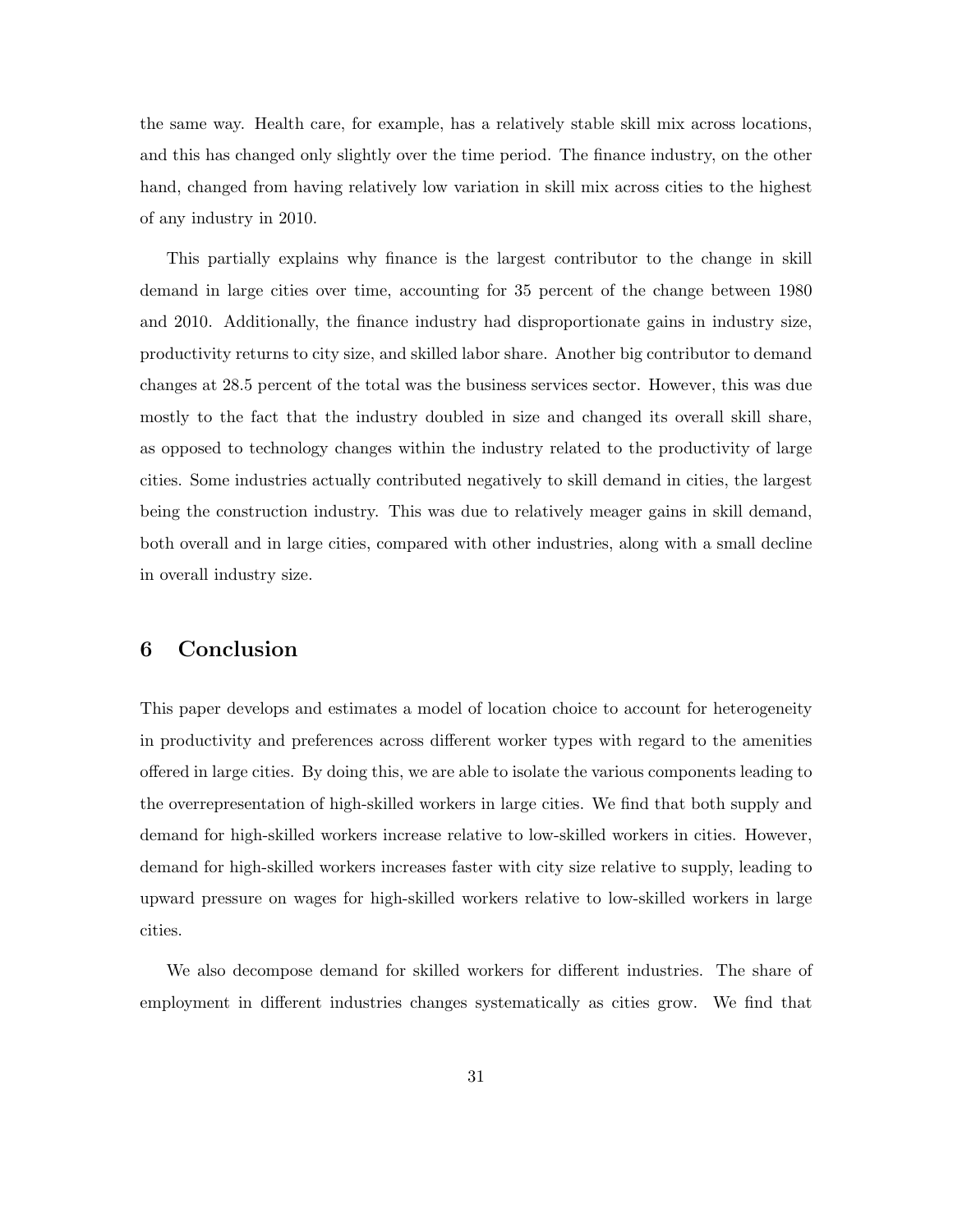|                |       |          | 1980                               |          |          | 2010     |            |            |                        |  |
|----------------|-------|----------|------------------------------------|----------|----------|----------|------------|------------|------------------------|--|
|                | ind.  | $\eta_i$ | $\frac{\text{city}}{\text{skill}}$ | skilled  | ind.     | $\eta_i$ | city/skill | skilled    | industry               |  |
|                | size* |          | $demand**$                         | share*** | $size^*$ |          | $demand**$ | $share***$ | $\text{effect}^{****}$ |  |
| Retail Trade   | 10.52 | 0.946    | 0.1076                             | 0.16     | 10.55    | 0.936    | 0.2387     | 0.30       | $-12.06$               |  |
| Education      | 7.49  | 0.961    | $-0.0373$                          | 0.73     | 9.09     | 0.998    | 0.0822     | 0.80       | $-10.09$               |  |
| Health Care    | 6.82  | 1.006    | 0.1406                             | 0.43     | 12.43    | 0.985    | 0.1526     | 0.61       | 17.76                  |  |
| Durable Goods  | 18.12 | 0.955    | 0.1807                             | 0.21     | 8.29     | 0.880    | 0.3153     | 0.51       | 25.70                  |  |
| Finance        | 7.28  | 1.070    | 0.0844                             | 0.37     | 9.97     | 1.124    | 0.2447     | 0.66       | 35.23                  |  |
| Business Serv. | 3.37  | 1.071    | 0.2706                             | 0.26     | 6.78     | 1.071    | 0.3583     | 0.55       | 28.50                  |  |
| Construction   | 5.96  | 0.875    | 0.1237                             | 0.14     | 5.08     | 0.963    | 0.2134     | 0.23       | $-16.17$               |  |
| Nondurables    | 8.73  | 0.981    | 0.1569                             | 0.25     | 4.63     | 0.974    | 0.2474     | 0.52       | 0.75                   |  |
| Public Admin   | 6.82  | 0.953    | 0.0789                             | 0.37     | 6.65     | 0.968    | 0.1374     | 0.54       | 2.62                   |  |
| Transport.     | 6.18  | 1.044    | 0.1834                             | 0.12     | 4.15     | 1.029    | 0.3092     | 0.27       | 8.41                   |  |
| Social Serv.   | 1.59  | 1.020    | 0.0286                             | 0.46     | 3.05     | 1.013    | 0.1228     | 0.57       | 1.12                   |  |
| Prof. Serv.    | 2.58  | 1.124    | 0.1324                             | 0.62     | 5.58     | 1.167    | 0.2157     | 0.78       | 20.19                  |  |
| Personal Serv. | 1.43  | 0.922    | 0.1471                             | 0.11     | 1.79     | 1.038    | 0.2798     | 0.32       | $-0.84$                |  |
| Wholesale Dur. | 3.15  | 0.989    | 0.1827                             | 0.26     | 1.79     | 0.948    | 0.2782     | 0.45       | $-8.60$                |  |
| Agriculture    | 1.59  | 0.581    | 0.1832                             | 0.30     | 1.43     | 0.737    | 0.1872     | 0.36       | $-8.97$                |  |
| Wholesale N.D. | 2.54  | 1.010    | 0.1904                             | 0.26     | 1.72     | 1.014    | 0.2416     | 0.47       | $-4.86$                |  |
| Comm.          | 2.31  | 0.992    | 0.1874                             | 0.20     | 2.01     | 1.075    | 0.3201     | 0.56       | 16.82                  |  |
| Entertainment  | 0.81  | 1.083    | 0.1682                             | 0.28     | 1.1      | 1.049    | 0.3404     | 0.44       | 0.37                   |  |
| Legal Serv.    | 0.89  | 1.160    | 0.164                              | 0.68     | 2.35     | 1.280    | 0.3305     | 0.83       | 2.71                   |  |
| Utilities      | 1.8   | 0.904    | 0.1334                             | 0.21     | 1.56     | 0.826    | 0.23       | 0.40       | 1.40                   |  |

Table 9: Industry Composition, Industry Technology and the Contribution to Changes in Skilled-labor Demand in Cities Between 1980 and 2010

∗ Industry size is the share of the total economy for that industry as measured by labor expenditures.

∗∗ City/skill demand is the difference in the percentage change in demand between college graduates and high school graduates as city size increases 1 percent for each industry.

∗∗∗ Skilled Share is the share of total labor expenditures on high skilled labor (college degree or higher) within each industry.

∗∗∗∗ Industry effect is the contribution from each industry toward the change between 1980 and 2010 in relative skilled labor demand in large cities as a percentage of the total change. The total change in skilledlabor demand for college graduates versus high school graduates is 0.1002.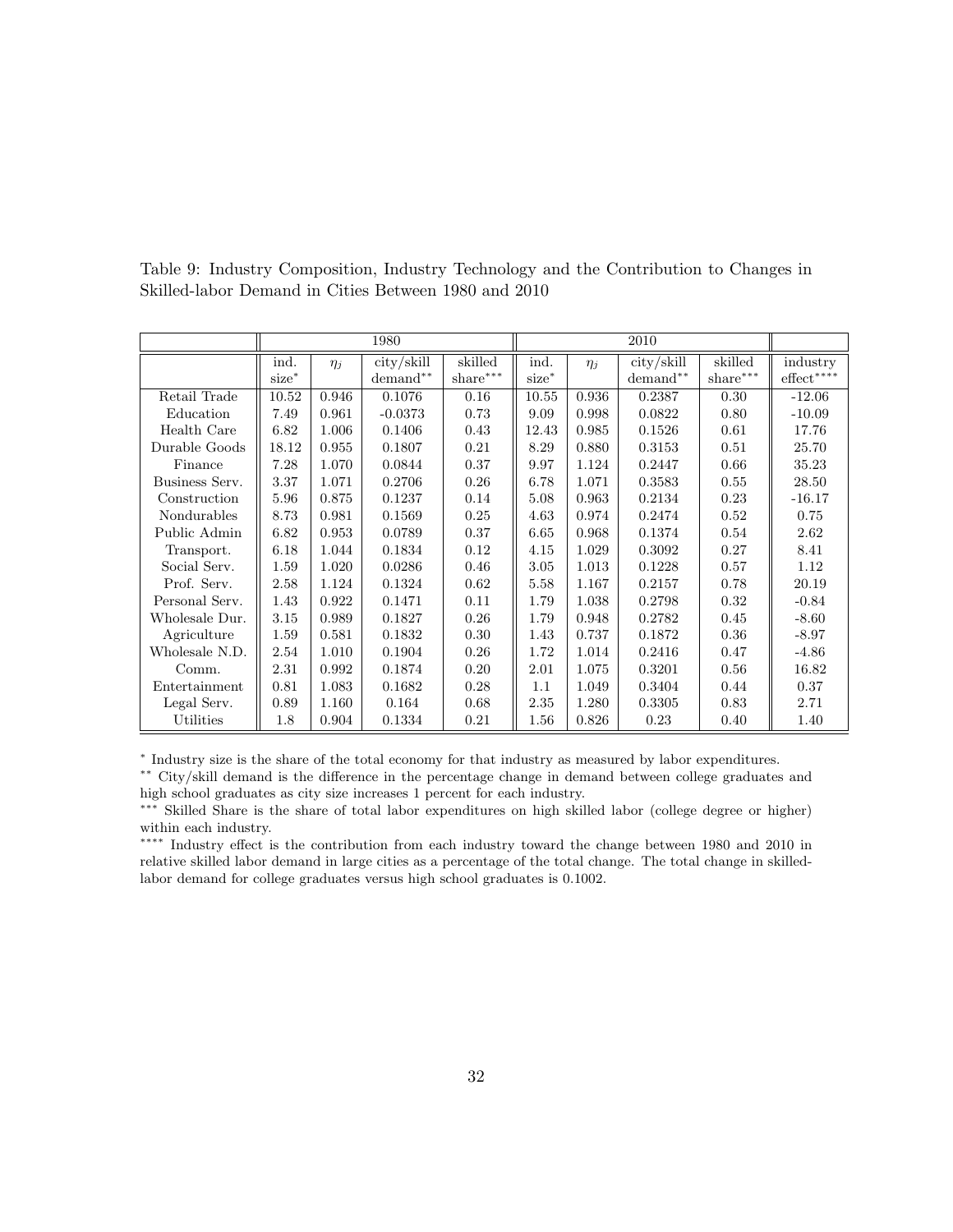changes in industry composition result in some increased demand for skilled workers in large cities but do not account for the change over time in this relative demand. Instead, withinindustry changes in skilled-labor shares drive increased demand for educated workers in cities. All industries shift some resources from low-skilled to high-skilled labor in large cities, and over time, high-skilled workers within all industries have become more concentrated in large cities.

Interestingly, however, not all industries exhibit the same flexibility in adjusting their workforce across cities. For example, health care and education, two industries that have grown significantly, maintain a relatively uniform workforce composition across cities, and this has not changed very much over time. On the other hand, the finance and professional service industries, which also have grown, have been able to increasingly concentrate their high-skilled workers into large cities. This suggests that while there was some technological change that affected all industries, certain industries have a greater ability to sort workers across space. This flexibility is not obviously related to average skill levels, tradability of the sector, or even industry growth. As the composition of industries continues to evolve, it becomes increasingly important to understand the relationship between cities, industries, and skills, given that there may be important implications, not only for efficiency, but also inequality.

## References

- Albouy, D. (2008). Are big cities bad places to live? Estimating quality of life across metropolitan areas. National Bureau of Economic Research.
- Albouy, D. (2009). What are cities worth? Land rents, local productivity, and the value of amenities. NBER Working Paper.
- Bacolod, M., Blum, B. S., & Strange, W. C. (2009). Skills in the city. *Journal of Urban* Economics, 65.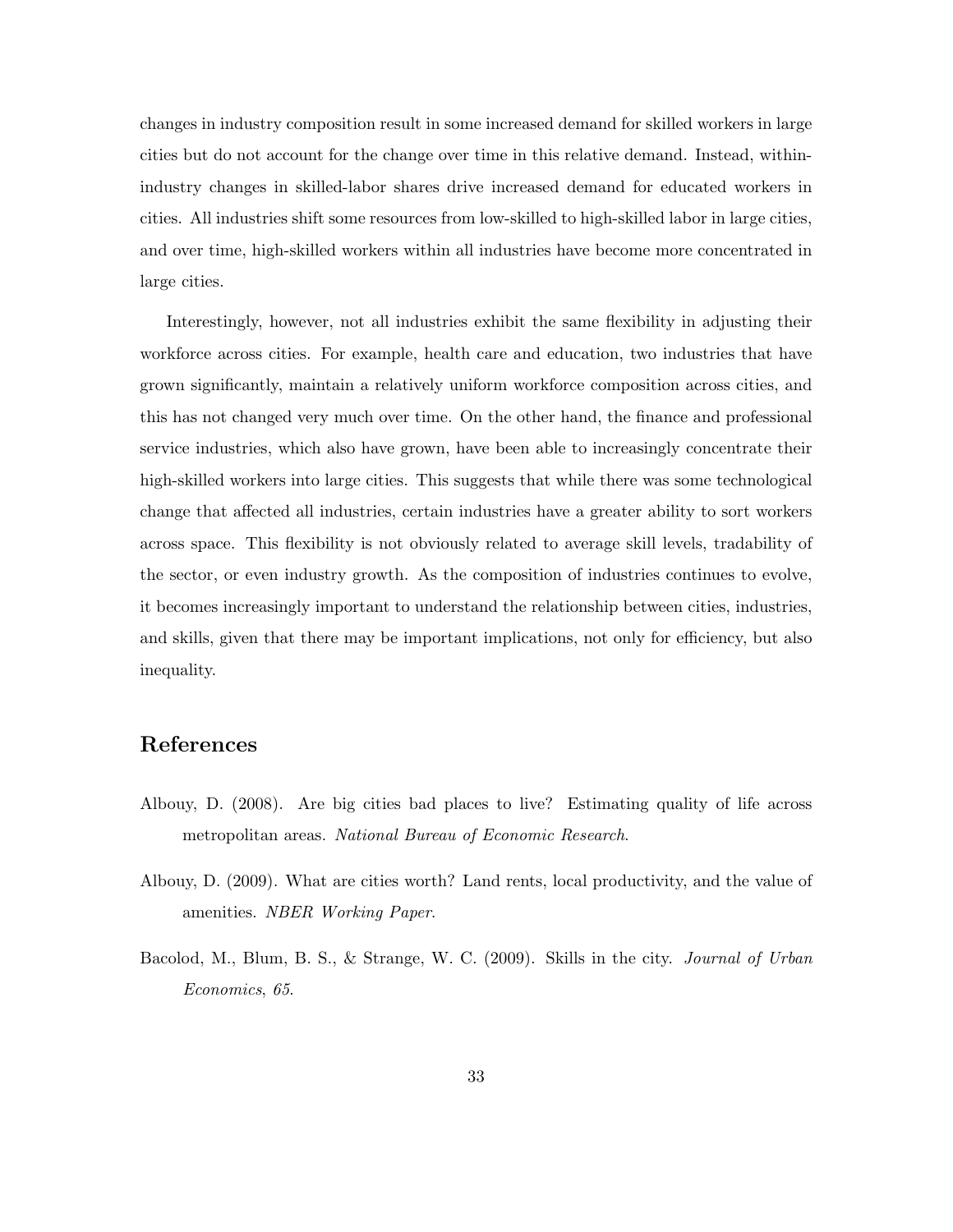- Baum-Snow, N., Freedman, M., & Pavan, R. (2014). Why has urban inequality increased? Manuscript.
- Baum-Snow, N., & Pavan, R. (2012). Understanding the city size wage gap. Review of Economic Studies, 79.
- Berry, S. T. (1994). Estimating discrete-choice models of product differentiation. The RAND Journal of Economics.
- Chen, Y., & Rosenthal, S. S. (2008). Local amenities and life-cycle migration: Do people move for jobs or fun? *Journal of Urban Economics*, 64.
- Combes, P., Duranton, G., & Gobillon, L. (2008). Spatial wage disparities: Sorting matters. Journal of Urban Economics, 63.
- Davis, D., & Dingel, J. I. (2014). The comparative advantage of cities. Manuscript.
- Davis, J. C., & Henderson, J. V. (2008). The agglomeration of headquarters. *Journal of* Regional Science and Urban Economics, 38.
- Davis, M. A., & Ortalo-Magne, F. (2011). Household expenditures, wages, rents. Review of Economic Dynamics.
- Deckle, R., & Eaton, J. (1999). Agglomeration and land rents: Evidence from the prefectures. The Journal of Urban Economics, 46.
- Diamond, R. (2013). The determinants and welfare implications of U.S. workers diverging location choices by skill: 1980-2000. Manuscript.
- Duranton, G., & Puga, D. (2004). Micro-foundations of urban agglomeration economies. Handbook of Regional and Urban Economics, 4.
- Duranton, G., & Puga, D. (2005). From sectoral to functional urban specialisation. Journal of Urban Economics, 57.
- Fujita, M., & Thisse, J.-F. (2002). Economics of Agglomeration: Cities, Industrial Location, and Regional Growth. Cambridge.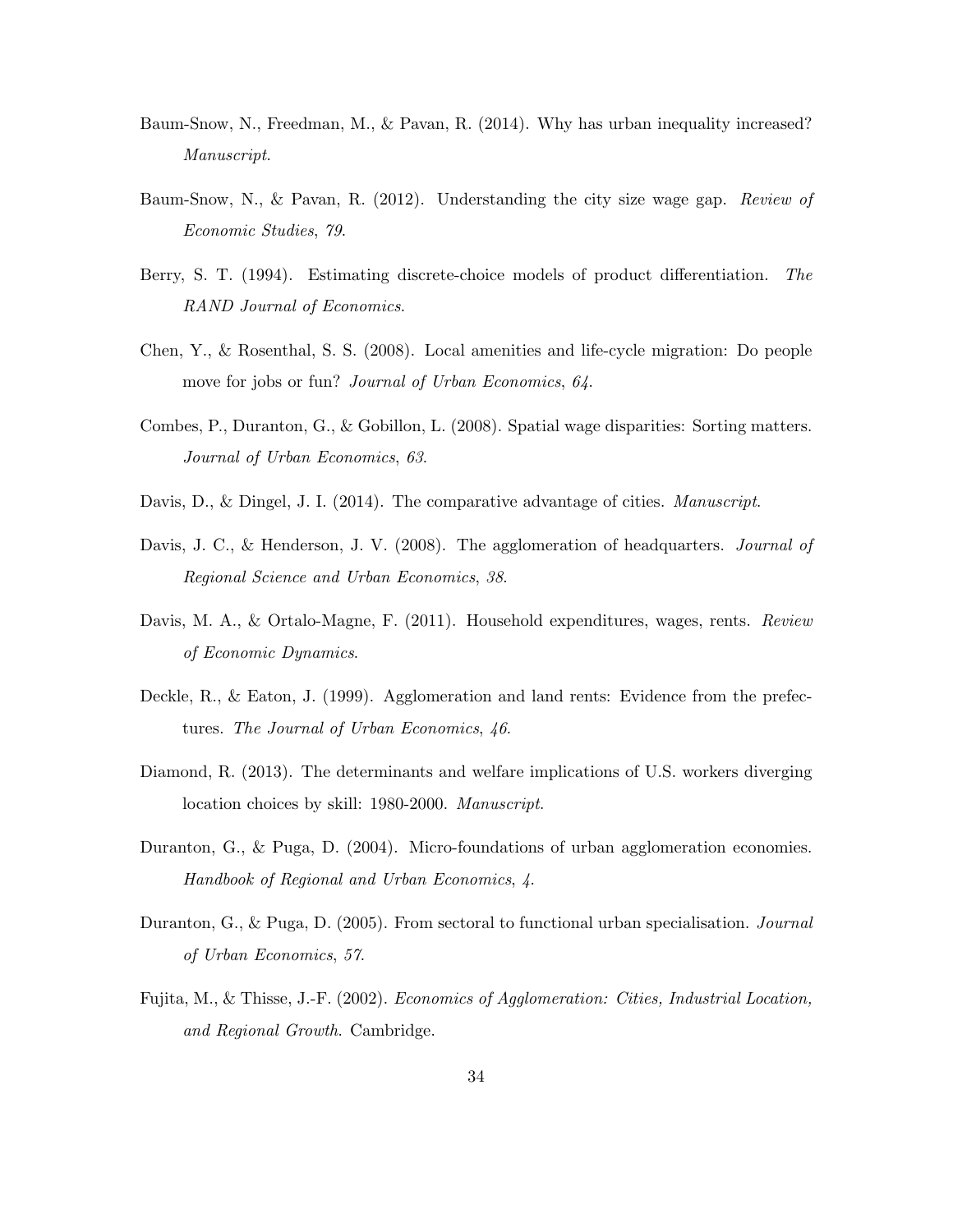- Green, R. K., Malpezzi, S., & Mayo., S. K. (2005). Metropolitan-specific estimates of the price elasticity of supply of housing, and their sources. American Economic Review.
- Grossman, G. M., & Rossi-Hansberg, E. (2008). Trading tasks: A simple theory of offshoring. American Economic Review, 98.
- Handbury, J. (2014). Are poor cities cheap for everyone? Non-homotheticity and the cost of living across US cities. Manuscript.
- Henderson, V., Kunkoro, A., & Turner, M. (1995). Industrial development in cities. Journal of Political Economy, 103 (5).
- Lee, S. (2010). Ability sorting and consumer city. Journal of Urban Economics, 68.
- Lin, J. (2011). Technological adaptation, cities, and new work. Review of Economics and Statistics, 93.
- Michaels, Guy, F. R., & Redding, S. J. (2013). Task specialization in US cities from 1880- 2000. National Bureau of Economic Research Working Paper.
- Moretti, E. (2004). Workers education, spillovers, and productivity: Evidence from plantlevel production functions. The American Economic Review, 94.
- Rappaport, J. (2008). Consumption amenities and city population density. Regional Science and Urban Economics, 38.
- Roback, J. (1982). Wages, rents, and the quality of life. Journal of Political Economy, 90.
- Rosen, S. (1979). Wage-based indexes of urban quality of life. Current Issues in Urban Economics 3.
- Rosenthal, S. S., & Strange, W. C. (2004). Evidence on the nature and sources of agglomeration economies. Handbook of Regional and Urban Economics, 4.
- Ruggles, S., Alexander, J. T., Genadek, K., Goeken, R., Schroeder, M. B., & Sobek, M. (2010). Integrated Public Use Microdata Series: Version 5.0..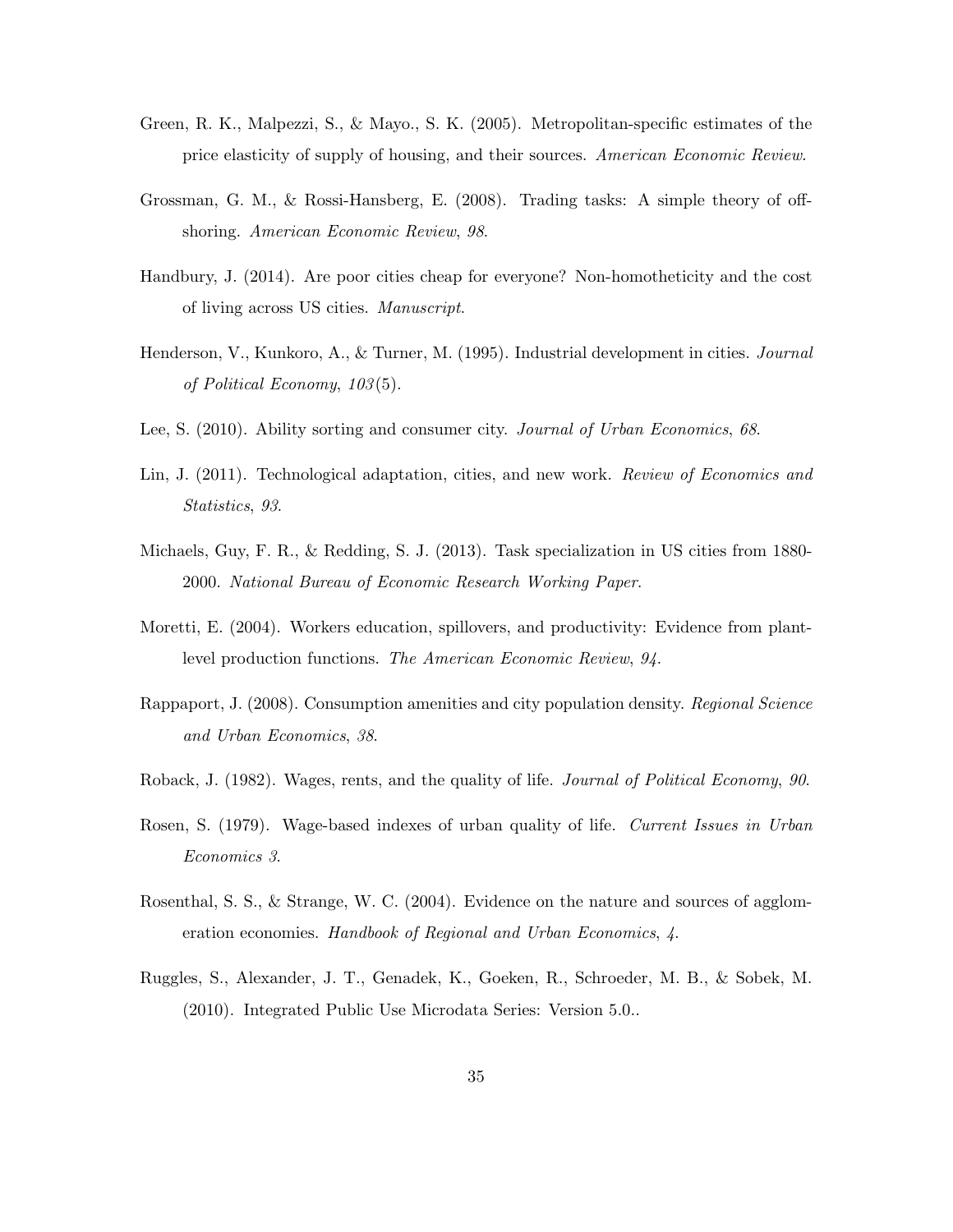# Appendix

# A Additional Parameter Estimates

|                                     | High   | Some      | College   | Graduate  |
|-------------------------------------|--------|-----------|-----------|-----------|
|                                     | School | College   |           | School    |
| Retail Trade                        | 3.9493 | 2.71      | 0.285     | $-2.3199$ |
| Education                           | 4.9231 | 4.5073    | 4.9628    | 5.1626    |
| Health Care                         | 3.8383 | 4.6352    | 2.3585    | 2.475     |
| Durable Goods                       | 3.7769 | 1.9704    | $-0.342$  | $-2.3691$ |
| Finance, Insurance, and Real Estate | 5.5536 | 4.546     | 3.1424    | 0.1094    |
| Business and Repair Services        | 5.2076 | 3.8336    | 0.7238    | $-2.4305$ |
| Construction                        | 4.3214 | 2.9858    | 0.6146    | $-1.6989$ |
| Nondurable Goods                    | 3.3301 | 2.5241    | 0.0924    | $-2.5281$ |
| Public Administration               | 4.4529 | 4.3135    | 3.0658    | 1.3782    |
| Transportation                      | 3.9859 | 2.1036    | $-0.8162$ | $-2.4202$ |
| Social Services                     | 2.7765 | 2.1358    | 1.579     | 0.9357    |
| Professional Services               | 3.8182 | 4.1154    | 2.4612    | 0.2669    |
| Personal Services                   | 4.6048 | 3.6636    | 0.4372    | $-1.643$  |
| Wholesale Durable Goods             | 5.5237 | 3.4017    | 1.8939    | 0.3237    |
| Agriculture, Forestry and Fisheries | 4.3527 | 3.5834    | 1.2787    | $-1.1648$ |
| Wholesale Nondurable Goods          | 3.6004 | 1.6757    | 0.5338    | $-4.2177$ |
| Communications                      | 7.5704 | 5.9478    | 3.7052    | 0.4949    |
| Entertainment and Recreation        | 2.1191 | 0.4623    | $-2.3656$ | $-5.2507$ |
| Legal Services                      | 0.0217 | $-1.7825$ | $-4.1151$ | $-3.9421$ |
| Utilities and Sanitary Services     | 5.9187 | 4.9254    | 2.6325    | 0.9436    |

Table 10: Industry/Education Production Parameter Estimates  $(\beta_{ij})$  for 2010

Estimates represent industry-specific production parameters  $(\beta_{ij})$  over different worker types.  $\beta_{1j}$  is normalized to 1 for all j i.e., the < high school category is omitted.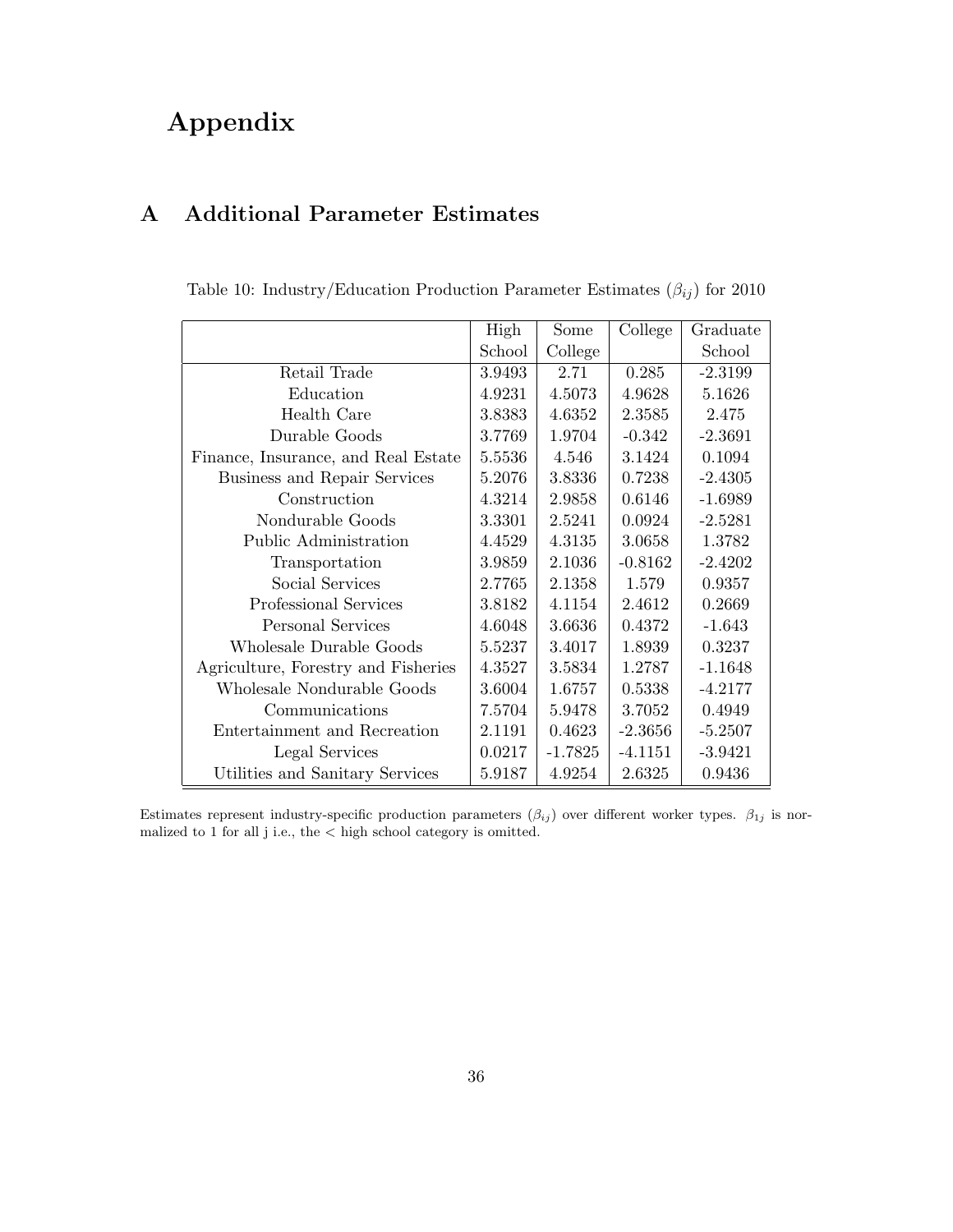Table 11: Housing Supply Parameters for Each MSA  $(C_k)$ , and Rents  $(r_k)$  in Dollars per Month, for 2010

| <b>MSA</b>                           | $\overline{C_k}$ | $r_k(\$)$ | <b>MSA</b>                              | $\overline{C_k}$ | $r_k(\$)$ |
|--------------------------------------|------------------|-----------|-----------------------------------------|------------------|-----------|
| Abilene, TX                          | 1.59             | 691       | Longview-Marshall, TX                   | 3.23             | 651       |
| Akron, OH                            | 5.87             | 761       | Los Angeles-Long Beach, CA              | 0.29             | 2060      |
| Albany-Schenectady-Troy, NY          | 1.27             | 1037      | Louisville, KY/IN                       | 5.80             | 802       |
| Albuquerque, NM                      | 2.33             | 913       | Lubbock, TX                             | 2.46             | 726       |
| Alexandria, LA                       | 1.56             | 686       | Macon-Warner Robins, GA                 | 5.46             | 664       |
| Allentown-Bethlehem-Easton, PA/NJ    | 1.05             | 1019      | Madison, WI                             | 0.40             | 1174      |
| Altoona, PA                          | 3.38             | 610       | Manchester, NH                          | 0.04             | 1304      |
| Amarillo, TX                         | 3.31             | 690       | Mansfield, OH                           | 3.32             | 602       |
| Anchorage, AK                        | 0.10             | 1356      | McAllen-Edinburg-Pharr-Mission, TX      | 38.12            | 513       |
| Ann Arbor, MI                        | 2.00             | 898       | Medford, OR                             | 0.12             | 1124      |
| Anniston, AL                         | 6.86             | 520       | Melbourne-Titusville-Cocoa-Palm Bay, FL | 2.60             | 828       |
| Appleton-Oshkosh-Neenah, WI          | 2.05             | 829       | Memphis, $TN/AR/MS$                     | 7.50             | 780       |
| Atlanta, GA                          | 17.16            | 898       | Miami-Hialeah, FL                       | 0.66             | 1315      |
| Atlantic City, NJ                    | 0.11             | 1342      | Milwaukee, WI                           | 1.85             | 1071      |
| Augusta-Aiken, GA-SC                 | 6.34             | 696       | Minneapolis-St. Paul, MN                | 3.66             | 1113      |
| Austin, TX                           | 2.11             | 1073      | Mobile, AL                              | 4.94             | 744       |
| Bakersfield, CA                      | 2.32             | 866       | Modesto, CA                             | 0.69             | 992       |
| Baltimore, MD                        | 1.17             | 1311      | Monroe, LA                              | 4.81             | 596       |
| Baton Rouge, LA                      | 3.27             | 848       | Montgomery, AL                          | 4.49             | 700       |
| Beaumont-Port Arthur-Orange, TX      | 10.17            | 604       | Muncie, IN                              | 3.19             | 593       |
| Bellingham, WA                       | 0.06             | 1311      | Nashville, TN                           | 3.47             | 951       |
| Benton Harbor, MI                    | 1.80             | 700       | New Bedford, MA                         | 0.06             | 1271      |
| Billings, MT                         | 0.88             | 809       | New Haven-Meriden, CT                   | 0.07             | 1485      |
| Biloxi-Gulfport, MS                  | 1.94             | 779       | New Orleans, LA                         | 2.10             | 967       |
| Binghamton, NY                       | 4.15             | 658       | New York-Northeastern NJ                | 0.65             | 1985      |
| Birmingham, AL                       | 4.49             | 827       | Norfolk-VA Beach-Newport News, VA       | 0.85             | 1213      |
| Bloomington-Normal, IL               | 1.71             | 756       | Ocala, FL                               | 2.52             | 706       |
| Boise City, ID                       | 2.57             | 833       | Odessa, TX                              | 3.75             | 695       |
| Boston, MA-NH                        | 0.28             | 1820      | Oklahoma City, OK                       | 8.40             | 753       |
| Bremerton, WA                        | 0.08             | 1317      | Olympia, WA                             | 0.19             | 1143      |
| Bridgeport, CT                       | 0.03             | 1673      | Omaha, NE/IA                            | 5.04             | 789       |
| Brownsville-Harlingen-San Benito, TX | 18.34            | 513       | Orlando, FL                             | 5.12             | 925       |
| Buffalo-Niagara Falls, NY            | 14.69            | 703       | Pensacola, FL                           | 1.72             | 831       |
| Canton, OH                           | 5.53             | 679       | Peoria, IL                              | 3.71             | 740       |
| Cedar Rapids, IA                     | 2.69             | 729       | Philadelphia, PA/NJ                     | $3.69\,$         | 1195      |
| Champaign-Urbana-Rantoul, IL         | 0.83             | 853       | Phoenix, AZ                             | 7.03             | 981       |
| Charleston-N. Charleston, SC         | 0.63             | 1054      | Pittsburgh, PA                          | 27.98            | 717       |
| Charlotte-Gastonia-Rock Hill, NC-SC  | 7.23             | 881       | Portland, OR-WA                         | 0.94             | 1255      |
| Chattanooga, TN/GA                   | 3.10             | 783       | Providence-Fall River-Pawtucket, MA/RI  | 0.43             | 1252      |
| Chicago, IL                          | 4.58             | 1255      | Provo-Orem, UT                          | 1.52             | 868       |
| Chico, CA                            | 0.12             | 1126      | Pueblo, CO                              | 1.49             | 700       |
| Cincinnati-Hamilton, OH/KY/IN        | 7.61             | 840       | Racine, WI                              | 0.42             | 954       |
| Cleveland, OH                        | 14.29            | 793       | Raleigh-Durham, NC                      | 3.62             | 976       |
| Colorado Springs, CO                 | 1.09             | 980       | Reading, PA                             | 1.25             | 897       |
| Columbia, MO                         | 1.19             | 774       | Redding, CA                             | 0.13             | 1069      |
| Columbia, SC                         | 4.27             | 784       | Reno, NV                                | 0.52             | 1050      |
| Columbus, OH                         | 7.65             | 856       | Richland-Kennewick-Pasco, WA            | 1.09             | 847       |
| Corpus Christi, TX                   | 3.01             | 716       | Richmond-Petersburg, VA                 | 1.15             | 1114      |
| Dallas-Fort Worth, TX                | 25.73            | 877       | Riverside-San Bernardino, CA            | 3.26             | 1094      |
| Danville, VA                         | 4.60             | 542       | Roanoke, VA                             | 0.58             | 946       |
| Davenport, IA-Rock Island-Moline, IL | 2.48             | 749       | Rochester, NY                           | 8.99             | 762       |
| Daytona Beach, FL                    | 1.57             | 849       | Rockford, IL                            | 3.20             | 728       |
| Dayton-Springfield, OH               | 10.28            | 706       | Sacramento, CA                          | 0.64             | 1305      |
| Decatur, IL                          | 4.29             | 566       | Saginaw-Bay City-Midland, MI            | 13.07            | 585       |
| Denver-Boulder, CO                   | 2.22             | 1157      | Salem, OR                               | 0.45             | 973       |